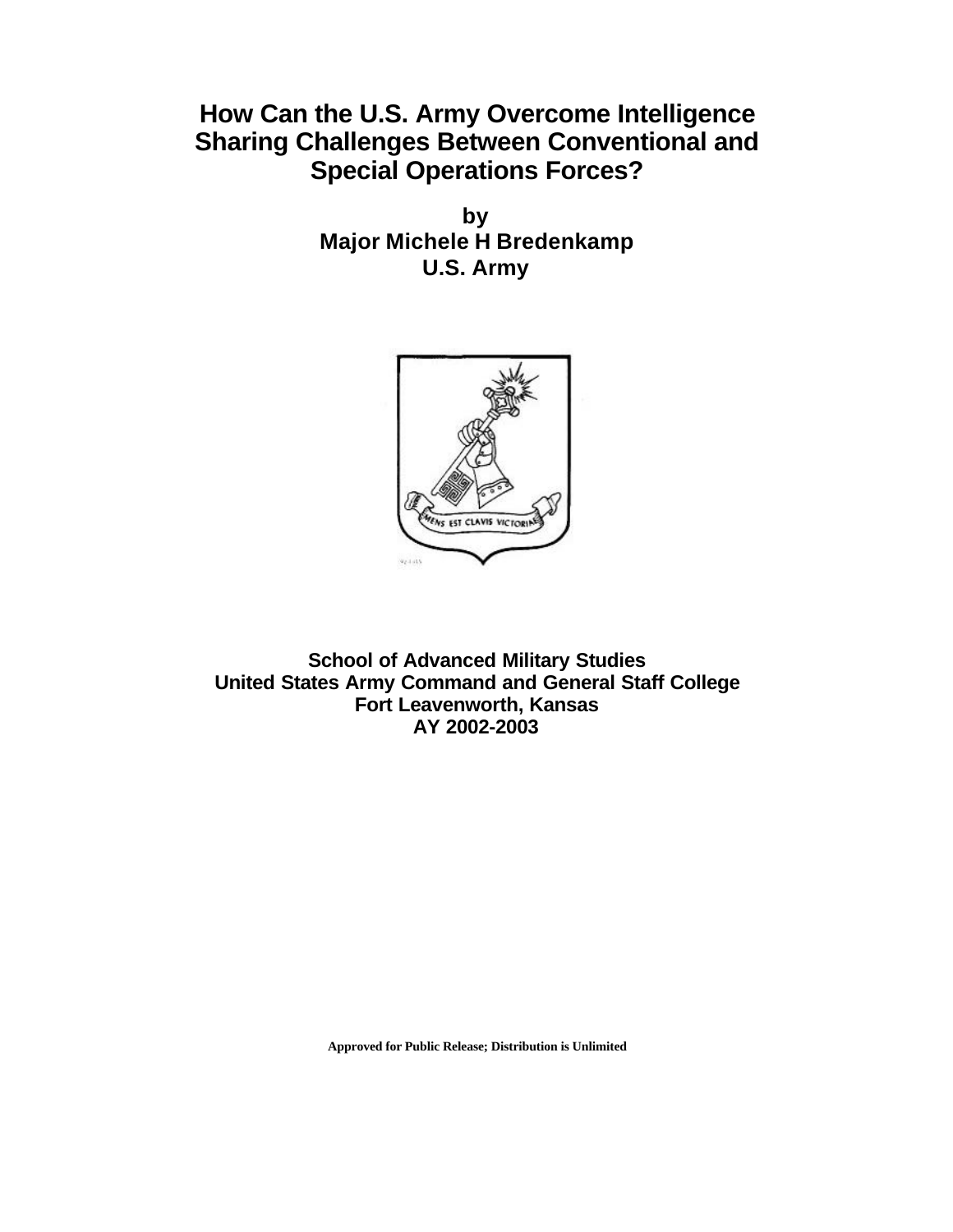# REPORT DOCUMENTATION PAGE

Form Approved OMB No.<br>0704-0188

|                                                                                                                                                                                                                                                                                                                                                                                                                                                                  |                                                                                                                                              |               |                                  | 070 <del>1</del> -0100                                   |  |
|------------------------------------------------------------------------------------------------------------------------------------------------------------------------------------------------------------------------------------------------------------------------------------------------------------------------------------------------------------------------------------------------------------------------------------------------------------------|----------------------------------------------------------------------------------------------------------------------------------------------|---------------|----------------------------------|----------------------------------------------------------|--|
| Public reporting burder for this collection of information is estibated to average 1 hour per response, including the time for reviewing instructions, searching existing data sources, gathering and maintaining the data nee<br>and reviewing this collection of information. Send comments regarding this burden estimate or any other aspect of this collection of information, including suggestions for reducing this burder to Department of Defense, Was |                                                                                                                                              |               |                                  |                                                          |  |
| Headquarters Services, Directorate for Information Operations and Reports (0704-0188), 1215 Jefferson Davis Highway, Suite 1204, Arlington, VA 22202-4302. Respondents should be aware that notwithstanding any other provisio<br>aw, no person shall be subject to any penalty for failing to comply with a collection of information if it does not display a currently valid OMB control number. PLEASE DO NOT RETURN YOUR FORM TO THE ABOVE ADDRESS.         |                                                                                                                                              |               |                                  |                                                          |  |
| 1. REPORT DATE (DD-MM-YYYY)<br>22-05-2003<br>monograph                                                                                                                                                                                                                                                                                                                                                                                                           | 2. REPORT TYPE                                                                                                                               |               |                                  | 3. DATES COVERED (FROM - TO)<br>18-06-2002 to 22-05-2003 |  |
| <b>4. TITLE AND SUBTITLE</b>                                                                                                                                                                                                                                                                                                                                                                                                                                     |                                                                                                                                              |               | <b>5a. CONTRACT NUMBER</b>       |                                                          |  |
| How Can the U.S. Army Overcome Intelligence Sharing Challenges Between                                                                                                                                                                                                                                                                                                                                                                                           |                                                                                                                                              |               | <b>5b. GRANT NUMBER</b>          |                                                          |  |
| Conventional and Special Operations Forces?                                                                                                                                                                                                                                                                                                                                                                                                                      |                                                                                                                                              |               |                                  | 5c. PROGRAM ELEMENT NUMBER                               |  |
| Unclassified                                                                                                                                                                                                                                                                                                                                                                                                                                                     |                                                                                                                                              |               |                                  |                                                          |  |
| $6.$ AUTHOR(S)<br>Bredenkamp, Michele H.;                                                                                                                                                                                                                                                                                                                                                                                                                        |                                                                                                                                              |               | <b>5d. PROJECT NUMBER</b>        |                                                          |  |
|                                                                                                                                                                                                                                                                                                                                                                                                                                                                  |                                                                                                                                              |               | 5e. TASK NUMBER                  |                                                          |  |
|                                                                                                                                                                                                                                                                                                                                                                                                                                                                  |                                                                                                                                              |               | <b>5f. WORK UNIT NUMBER</b>      |                                                          |  |
| 7. PERFORMING ORGANIZATION NAME AND ADDRESS                                                                                                                                                                                                                                                                                                                                                                                                                      |                                                                                                                                              |               |                                  | 8. PERFORMING ORGANIZATION REPORT                        |  |
| US Army School of Advanced Military Studies<br><b>Eisenhower Hall</b>                                                                                                                                                                                                                                                                                                                                                                                            |                                                                                                                                              |               | NUMBER<br><b>ATZL-SWV</b>        |                                                          |  |
| 250 Gibbon Ave                                                                                                                                                                                                                                                                                                                                                                                                                                                   |                                                                                                                                              |               |                                  |                                                          |  |
| Fort Leavenworth, KS66027                                                                                                                                                                                                                                                                                                                                                                                                                                        |                                                                                                                                              |               |                                  |                                                          |  |
| 9. SPONSORING/MONITORING AGENCY NAME AND ADDRESS                                                                                                                                                                                                                                                                                                                                                                                                                 |                                                                                                                                              |               |                                  | 10. SPONSOR/MONITOR'S ACRONYM(S)                         |  |
|                                                                                                                                                                                                                                                                                                                                                                                                                                                                  |                                                                                                                                              |               | 11. SPONSOR/MONITOR'S REPORT     |                                                          |  |
|                                                                                                                                                                                                                                                                                                                                                                                                                                                                  |                                                                                                                                              |               | NUMBER(S)                        |                                                          |  |
| 12. DISTRIBUTION/AVAILABILITY STATEMENT                                                                                                                                                                                                                                                                                                                                                                                                                          |                                                                                                                                              |               |                                  |                                                          |  |
| <b>APUBLIC RELEASE</b>                                                                                                                                                                                                                                                                                                                                                                                                                                           |                                                                                                                                              |               |                                  |                                                          |  |
| <b>13. SUPPLEMENTARY NOTES</b>                                                                                                                                                                                                                                                                                                                                                                                                                                   |                                                                                                                                              |               |                                  |                                                          |  |
| 14. ABSTRACT                                                                                                                                                                                                                                                                                                                                                                                                                                                     |                                                                                                                                              |               |                                  |                                                          |  |
| The emphasis on the changing global environment, the complexity of emerging military operational requirements, the U.S. Army's                                                                                                                                                                                                                                                                                                                                   |                                                                                                                                              |               |                                  |                                                          |  |
| Transformation Campaign Plan concept, and combined U.S. Army conventional and special operations forces operations has significantly                                                                                                                                                                                                                                                                                                                             |                                                                                                                                              |               |                                  |                                                          |  |
| increased over the past decade. Intelligence sharing between U.S. Army conventional and special operations forces is essential in successfully                                                                                                                                                                                                                                                                                                                   |                                                                                                                                              |               |                                  |                                                          |  |
| facing these challenges. The U.S. Army plans to adapt to the changes in the environment and expansion of military requirements through the                                                                                                                                                                                                                                                                                                                       |                                                                                                                                              |               |                                  |                                                          |  |
| Army's Transformation Campaign Plan. Under this plan, the Army seeks to transform to a knowledge-based force reliant on intelligence,                                                                                                                                                                                                                                                                                                                            |                                                                                                                                              |               |                                  |                                                          |  |
| which enhances situational understanding on the battlefield and fully supports the commander's decision-making process during military                                                                                                                                                                                                                                                                                                                           |                                                                                                                                              |               |                                  |                                                          |  |
| operations. U.S. Army conventional and special operations forces must improve intelligence sharing between one another to adapt to the                                                                                                                                                                                                                                                                                                                           |                                                                                                                                              |               |                                  |                                                          |  |
| changing global environment, the broad range of emerging military operational requirements throughout the world, and to fully support the                                                                                                                                                                                                                                                                                                                        |                                                                                                                                              |               |                                  |                                                          |  |
| U.S. Army's Transformation Campaign Plan. This monograph examines why intelligence sharing between U.S. Army conventional and special<br>operations forces is more important than ever and identifies solutions designed to enhance conventional forces capabilities and facilitate                                                                                                                                                                              |                                                                                                                                              |               |                                  |                                                          |  |
| greater intelligence sharing with special operations forces. This study addresses how U.S. Army conventional and special operations forces can                                                                                                                                                                                                                                                                                                                   |                                                                                                                                              |               |                                  |                                                          |  |
| overcome intelligence sharing challenges through improvements in equipment, training, and interoperability. First, this paper analyzes the                                                                                                                                                                                                                                                                                                                       |                                                                                                                                              |               |                                  |                                                          |  |
| current operational environment that dictates the requirement for conventional and special operations forces to transform to achieve success                                                                                                                                                                                                                                                                                                                     |                                                                                                                                              |               |                                  |                                                          |  |
| during military operations. Furthermore, this paper examines the current doctrinal framework that guides intelligence sharing and                                                                                                                                                                                                                                                                                                                                |                                                                                                                                              |               |                                  |                                                          |  |
| dissemination within the U.S. Army and identifies different approaches and areas of emphasis between overall U.S. Army doctrine,                                                                                                                                                                                                                                                                                                                                 |                                                                                                                                              |               |                                  |                                                          |  |
| conventional doctrine, and specific special operations doctrine. Additionally, this paper reviews various theories that support the increased                                                                                                                                                                                                                                                                                                                    |                                                                                                                                              |               |                                  |                                                          |  |
| need and importance of sharing intelligence between U.S. Army conventional and special operations forces, and further identifies proposed                                                                                                                                                                                                                                                                                                                        |                                                                                                                                              |               |                                  |                                                          |  |
| methods to solve many of the challenges U.S. Army conventional and special operations forces encounter in intelligence sharing. This study                                                                                                                                                                                                                                                                                                                       |                                                                                                                                              |               |                                  |                                                          |  |
|                                                                                                                                                                                                                                                                                                                                                                                                                                                                  | also examines historical conflicts in Somalia, Kosovo and the most recent war in Afghanistan to illustrate how sharing intelligence directly |               |                                  |                                                          |  |
| impacts military operations. Lastly, this monograph provides possible recommendations and solutions addressing methods to improve                                                                                                                                                                                                                                                                                                                                |                                                                                                                                              |               |                                  |                                                          |  |
| intelligence sharing between conventional and special operations forces, through enhanced equipment, training, and interoperability. This                                                                                                                                                                                                                                                                                                                        |                                                                                                                                              |               |                                  |                                                          |  |
| monograph primarily focuses on how the U.S. Army must improve conventional and special operations force capabilities to enhance                                                                                                                                                                                                                                                                                                                                  |                                                                                                                                              |               |                                  |                                                          |  |
| intelligence sharing. Additionally, this paper recommends U.S. Army conventional and special operations forces strengthen their intelligence                                                                                                                                                                                                                                                                                                                     |                                                                                                                                              |               |                                  |                                                          |  |
| sharing capabilities through improvements in intelligence equipment, individual and organizational training, and interoperability with one<br>another. Improvements in intelligence sharing between U.S. Army conventional and special operations forces will also support the Army's                                                                                                                                                                            |                                                                                                                                              |               |                                  |                                                          |  |
|                                                                                                                                                                                                                                                                                                                                                                                                                                                                  |                                                                                                                                              |               |                                  |                                                          |  |
| concept of transformation, which advocates the increased need for sharing intelligence between forces to adapt to and operate within a<br>knowledge-centric operational environment. With the changing global surroundings, emerging military operational requirements, and the U.S.                                                                                                                                                                             |                                                                                                                                              |               |                                  |                                                          |  |
| Army's transformation, Army conventional and special operations forces must improve their intelligence sharing to operate as an effective and                                                                                                                                                                                                                                                                                                                    |                                                                                                                                              |               |                                  |                                                          |  |
| integrated force capable of dominating the future battlefield.                                                                                                                                                                                                                                                                                                                                                                                                   |                                                                                                                                              |               |                                  |                                                          |  |
| <b>15. SUBJECT TERMS</b>                                                                                                                                                                                                                                                                                                                                                                                                                                         |                                                                                                                                              |               |                                  |                                                          |  |
| United States; Army; Special operations; Special Forces; Transformation; Intelligence; Cooperation; Current operating environment; Doctrine;                                                                                                                                                                                                                                                                                                                     |                                                                                                                                              |               |                                  |                                                          |  |
| Somalia; Kosovo; Afghanistan; Military operations; Interoperability                                                                                                                                                                                                                                                                                                                                                                                              |                                                                                                                                              |               |                                  |                                                          |  |
| 16. SECURITY CLASSIFICATION OF:                                                                                                                                                                                                                                                                                                                                                                                                                                  | 17. LIMITATION                                                                                                                               | l18.          |                                  | 19. NAME OF RESPONSIBLE PERSON                           |  |
|                                                                                                                                                                                                                                                                                                                                                                                                                                                                  | OF ABSTRACT                                                                                                                                  | <b>NUMBER</b> | Buker, Kathy                     |                                                          |  |
|                                                                                                                                                                                                                                                                                                                                                                                                                                                                  | Same as Report                                                                                                                               |               | OF PAGES kathy.buker@us.army.mil |                                                          |  |

|                      |                          |                     | (SAR) | <b>1</b> 55 |                                      |
|----------------------|--------------------------|---------------------|-------|-------------|--------------------------------------|
| REPORT<br>la.        | b. ABSTRACT c. THIS PAGE |                     |       |             | TELEPHONE NUMBER<br>119 <sub>b</sub> |
| <b>IUnclassified</b> | Unclassified             | <b>Unclassified</b> |       |             | <b>International Area Code</b>       |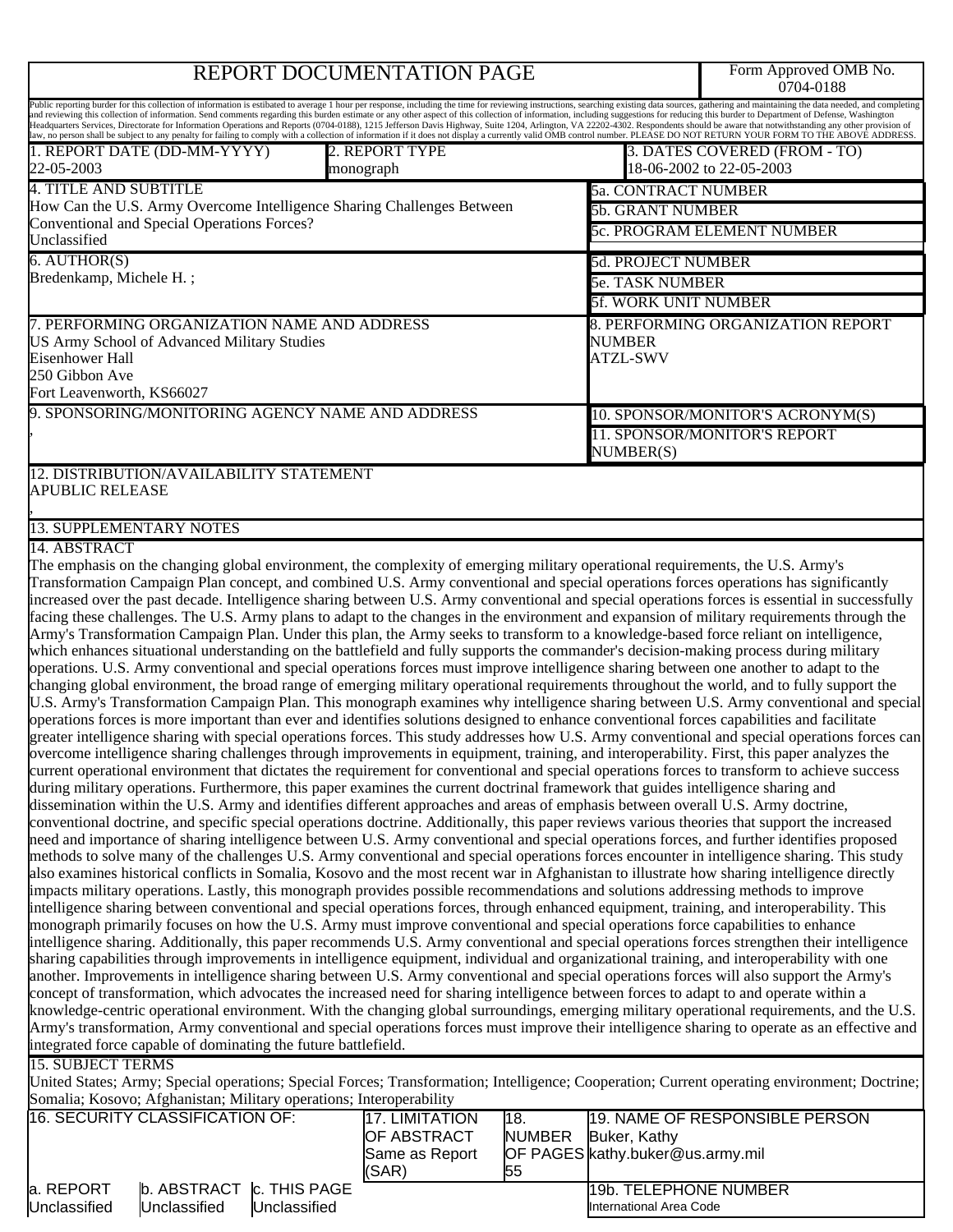|  |  | Area Code Telephone Number<br>913758-3138<br><b>DSN</b><br>585-3138 |                                                                |
|--|--|---------------------------------------------------------------------|----------------------------------------------------------------|
|  |  |                                                                     | Standard Form 298 (Rev. 8-98)<br>Prescribed by ANSI Std Z39.18 |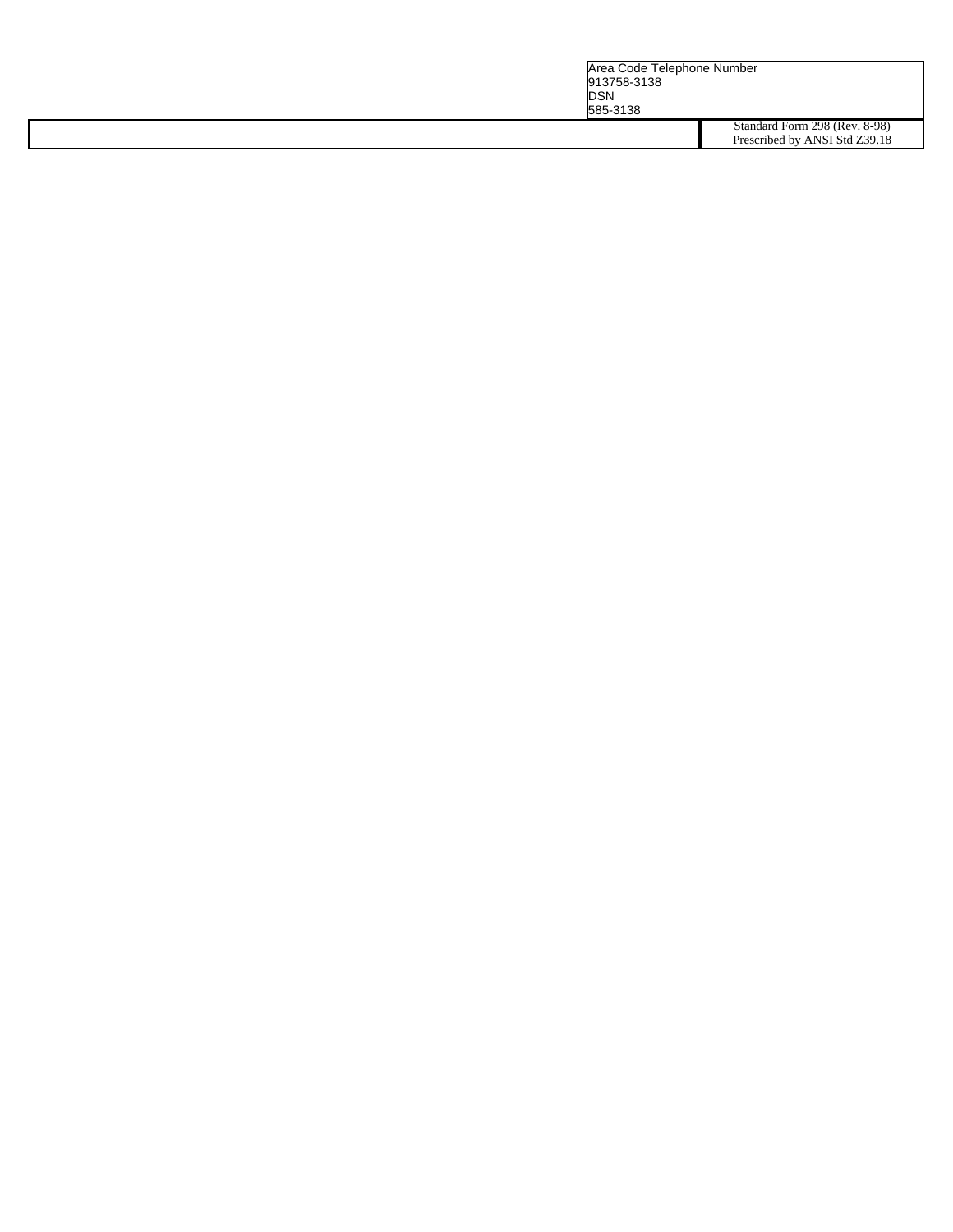## SCHOOL OF ADVANCED MILITARY STUDIES

## MONOGRAPH APPROVAL

Major Michele H. Bredenkamp

Title of Monograph:How Can the U.S. Army Overcome Intelligence Sharing Challenges Between Conventional and Special Operations Forces?

Approved by:

|                              | Monograph Director |
|------------------------------|--------------------|
| Colonel Alan M. Mosher, MMAS |                    |

Professor and Director Robert H. Berlin, Ph.D. **Academic Affairs**, School of Advanced

Philip J. Brookes, Ph.D. Program

Military Studies

Director, Graduate Degree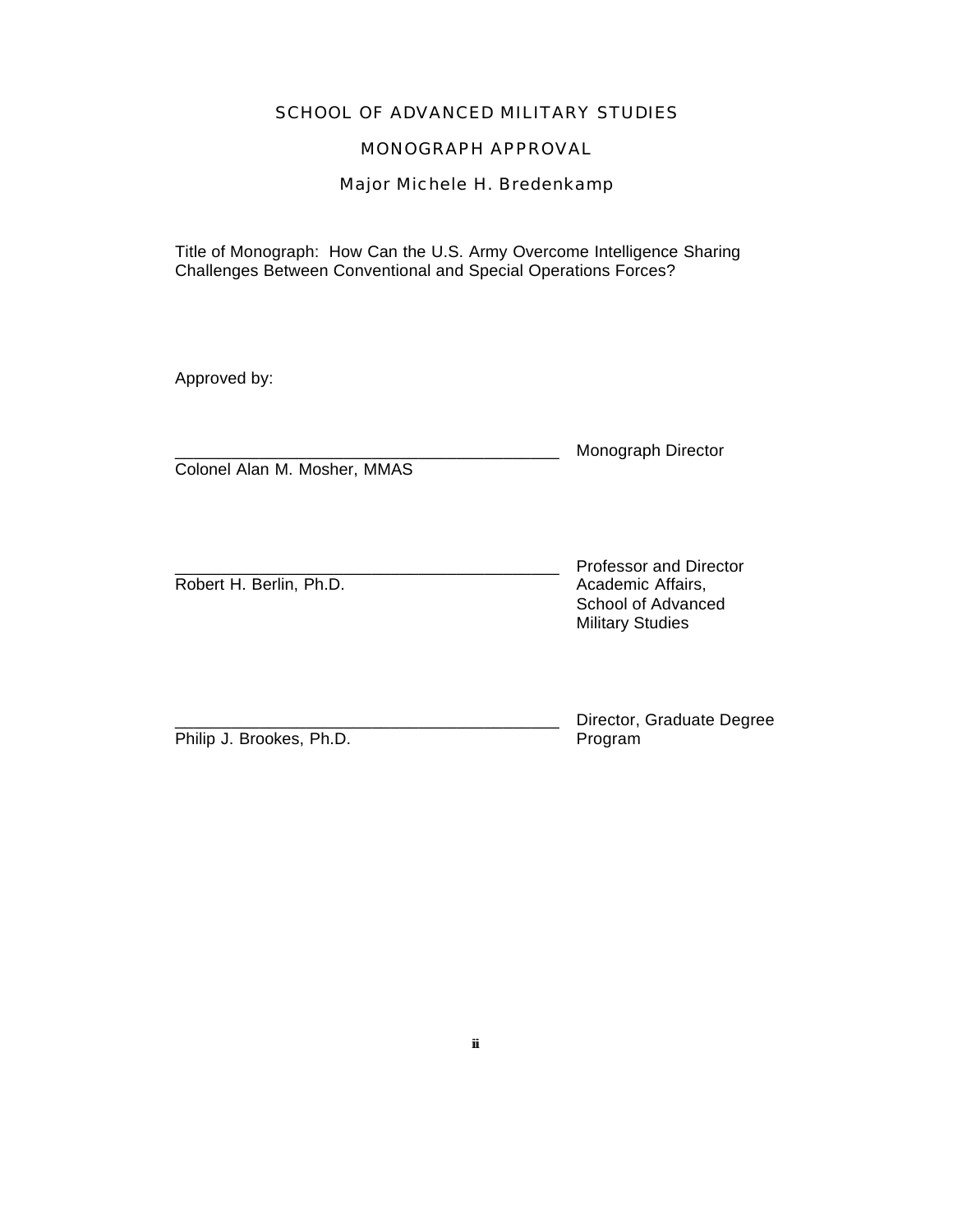## **Abstract**

How Can the U.S. Army Overcome Intelligence Sharing Challenges Between Conventional and Special Operations Forces? by Major Michele H. Bredenkamp, U.S. Army, 51 pages.

The emphasis on the changing global environment, the complexity of emerging military operational requirements, the U.S. Army's Transformation Campaign Plan concept, and combined U.S. Army conventional and special operations forces operations has significantly increased over the past decade. Intelligence sharing between U.S. Army conventional and special operations forces is essential in successfully facing these challenges. The U.S. Army plans to adapt to the changes in the environment and expansion of military requirements through the Army's Transformation Campaign Plan. Under this plan, the Army seeks to transform to a knowledgebased force reliant on intelligence, which enhances situational understanding on the battlefield and fully supports the commander's decision-making process during military operations. U.S. Army conventional and special operations forces must improve intelligence sharing between one another to adapt to the changing global environment, the broad range of emerging military operational requirements throughout the world, and to fully support the U.S. Army's Transformation Campaign Plan.

This monograph examines why intelligence sharing between U.S. Army conventional and special operations forces is more important than ever and identifies solutions designed to enhance conventional forces capabilities and facilitate greater intelligence sharing with special operations forces. This study addresses how U.S. Army conventional and special operations forces can overcome intelligence sharing challenges through improvements in equipment, training, and interoperability. First, this paper analyzes the current operational environment that dictates the requirement for conventional and special operations forces to transform to achieve success during military operations. Furthermore, this paper examines the current doctrinal framework that guides intelligence sharing and dissemination within the U.S. Army and identifies different approaches and areas of emphasis between overall U.S. Army doctrine, conventional doctrine, and specific special operations doctrine. Additionally, this paper reviews various theories that support the increased need and importance of sharing intelligence between U.S. Army conventional and special operations forces, and further identifies proposed methods to solve many of the challenges U.S. Army conventional and special operations forces encounter in intelligence sharing. This study also examines historical conflicts in Somalia, Kosovo and the most recent war in Afghanistan to illustrate how sharing intelligence directly impacts military operations. Lastly, this monograph provides possible recommendations and solutions addressing methods to improve intelligence sharing between conventional and special operations forces, through enhanced equipment, training, and interoperability.

This monograph primarily focuses on how the U.S. Army must improve conventional and special operations force capabilities to enhance intelligence sharing. Additionally, this paper recommends U.S. Army conventional and special operations forces strengthen their intelligence sharing capabilities through improvements in intelligence equipment, individual and organizational training, and interoperability with one another. Improvements in intelligence sharing between U.S. Army conventional and special operations forces will also support the Army's concept of transformation, which advocates the increased need for sharing intelligence between forces to adapt to and operate within a knowledge-centric operational environment. With the changing global surroundings, emerging military operational requirements, and the U.S. Army's transformation, Army conventional and special operations forces must improve their intelligence sharing to operate as an effective and integrated force capable of dominating the future battlefield.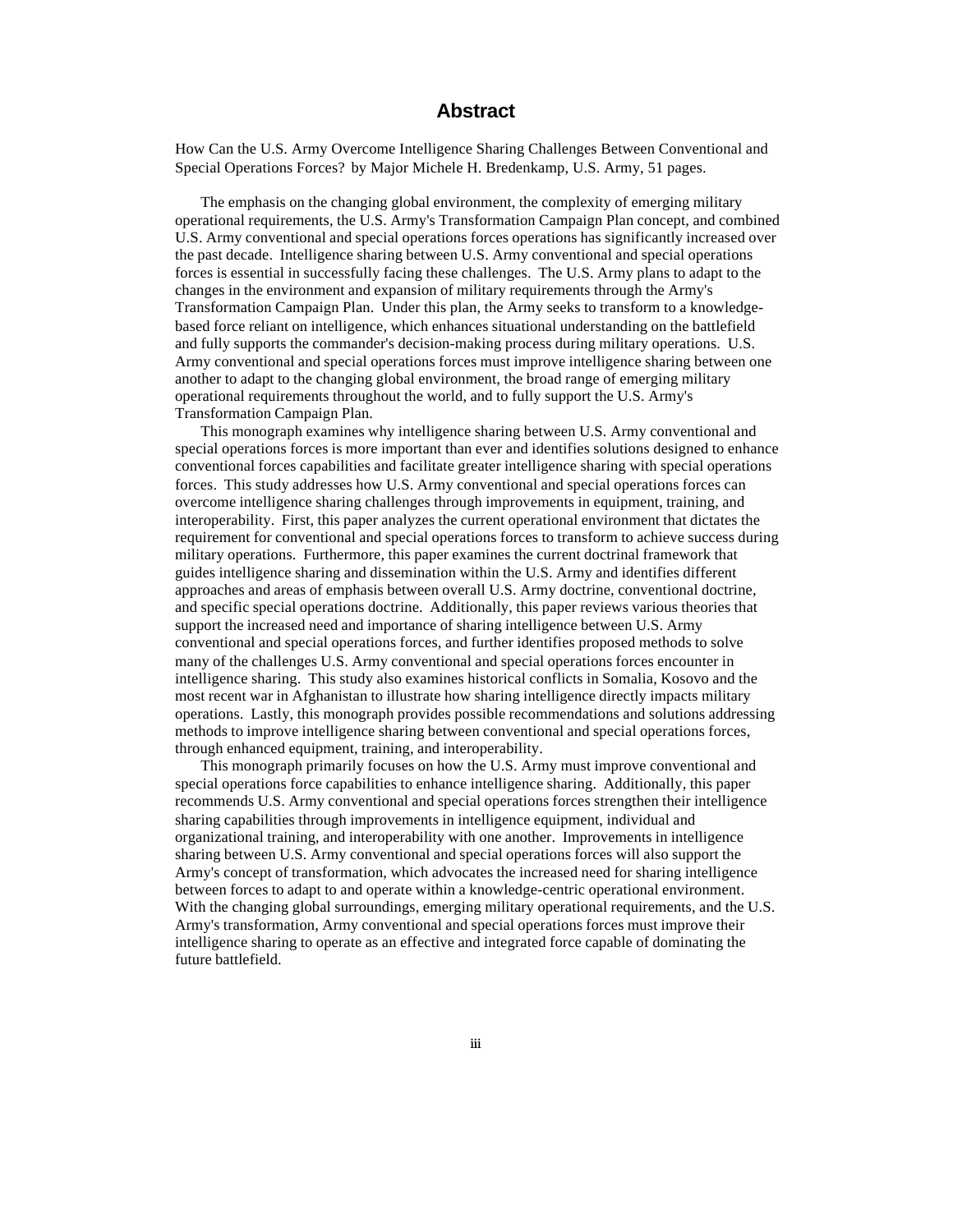## **TABLE OF CONTENTS**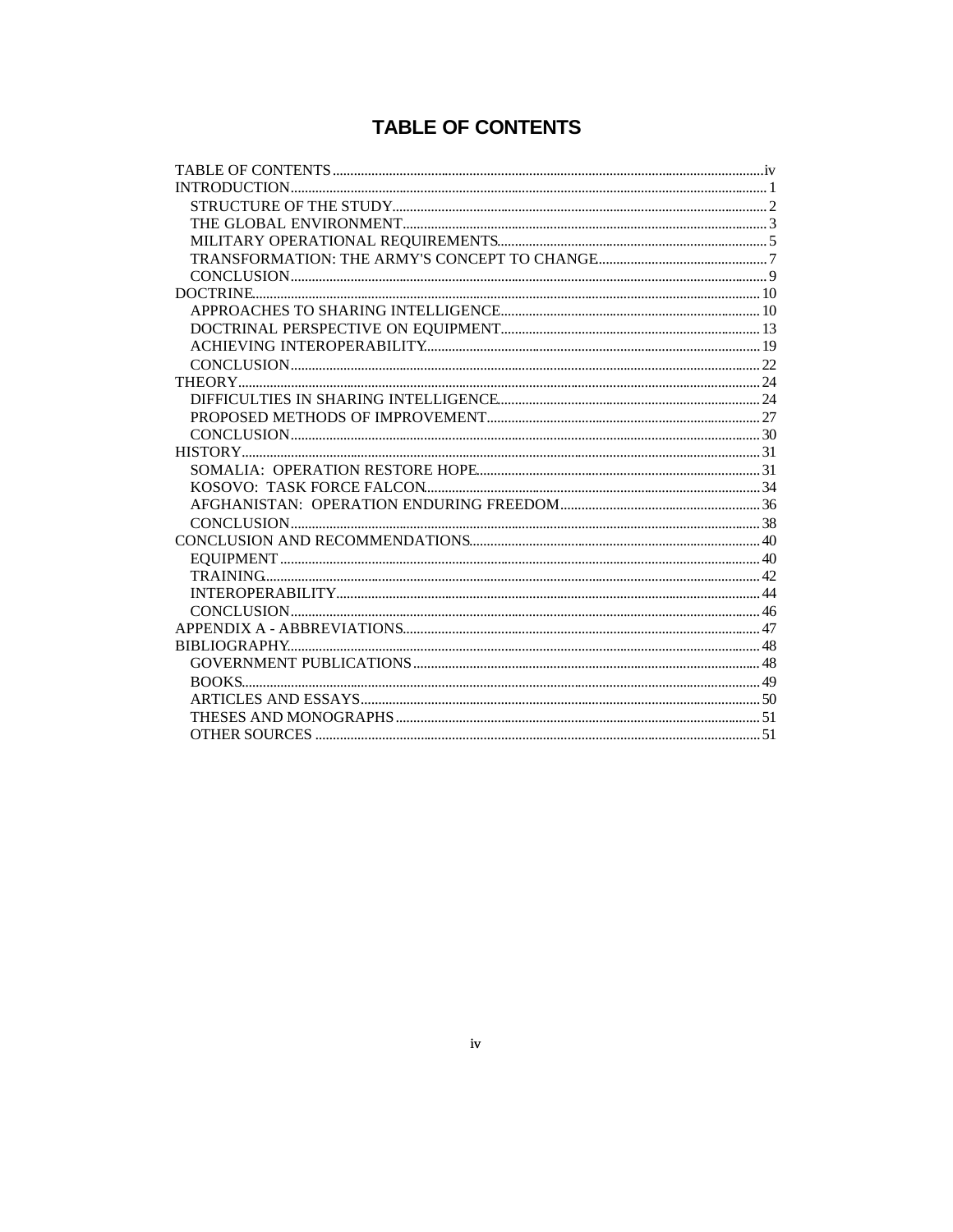#### CHAPTER 1

## **INTRODUCTION**

Sharing intelligence between U.S. Army conventional and special operations forces is essential in military operations, particularly due to the changing global environment and complexity of military operational requirements. The world is rapidly increasing in complexity and poses significant challenges to the U.S. Army. Military operations throughout the world are much more complicated, as the tactical, operational, and strategic levels of war are often blurred and the potential threats are no longer clearly defined. To adapt to the demands of the changing environment, the U.S. Army is transforming to a knowledge-based force reliant on its Command, Control, Communications, Computers, Intelligence, Surveillance, and Reconnaissance (C4ISR) capabilities that are designed to provide dominant knowledge that enables understanding, decisive action, decision making, and compensates for the reduced physical protection.<sup>1</sup> Therefore, information dominance through intelligence sharing is essential to achieve success in military operations.

The U.S. Army Transformation Campaign Plan identifies the increased need for intelligence sharing because forces are now more interdependent on one another for information and intelligence to maintain situational understanding.<sup>32</sup> This monograph examines why intelligence sharing between U.S. Army conventional and special operations forces is more important than ever and identifies solutions designed to enhance conventional forces' capabilities and facilitate greater intelligence sharing with special operations forces. Chapter 1, the introduction, defines the structure of this monograph, describes the changing global environment, addresses the broad range of military operational requirements placed on the U.S. Army today, and describes the Army's concept to adapt to these changes through the Army Transformation Campaign Plan. First, this chapter reviews the structure of the study.

<sup>1</sup> Department of the Army. *Draft Intelligence, Surveillance, and Reconnaissance Annex to the Army Transformation Campaign Plan (ATCP).* (Washington, D.C: Government Printing Office, 2003) 4.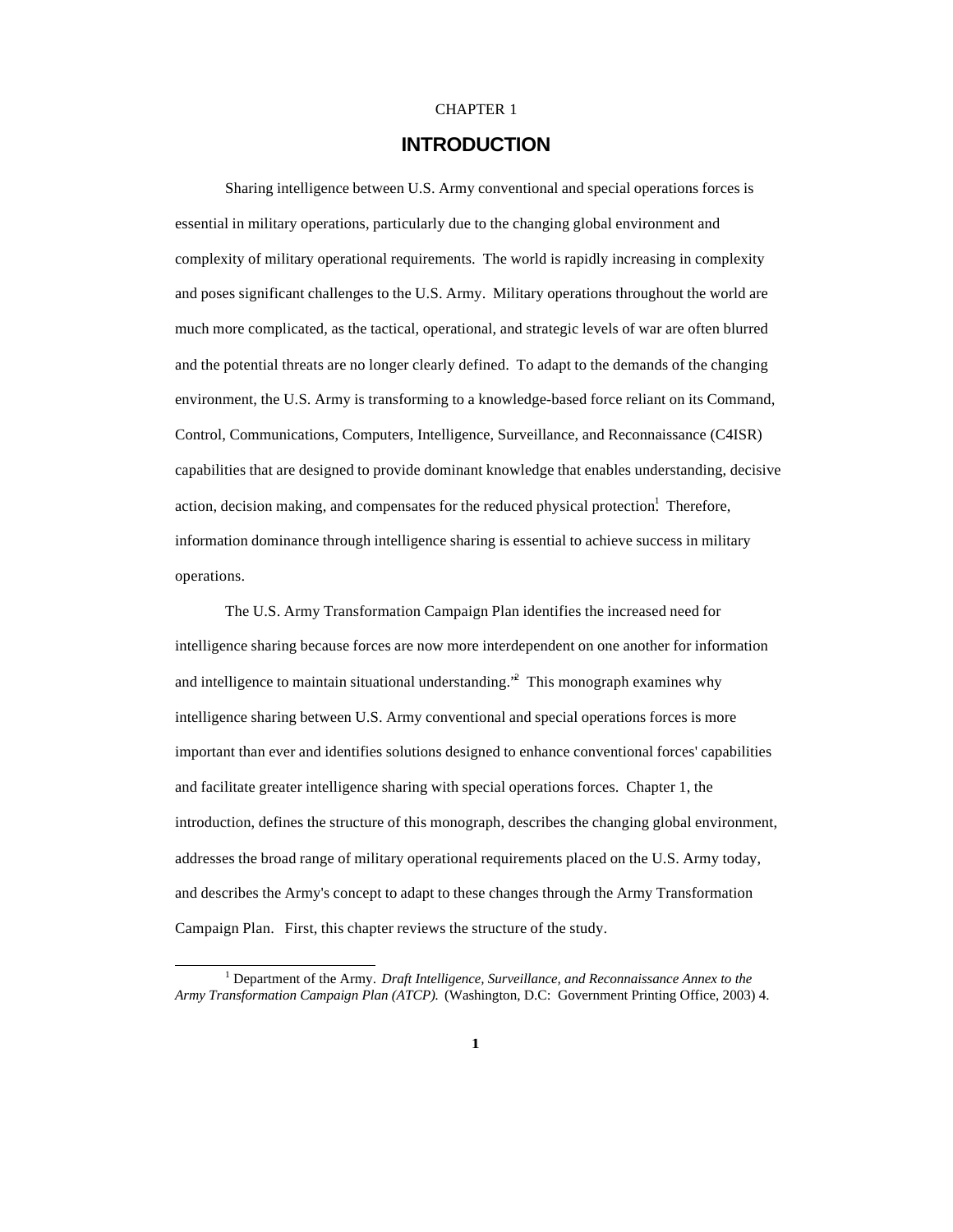#### **STRUCTURE OF THE STUDY**

The fundamental question this monograph examines is how U.S. Army conventional forces can increase their ability to share intelligence through improvements in equipment, training, and interoperability with special operations forces. Chapter 1 describes the changing environment, the broadening of emerging operational military requirements, and the U.S. Army's transformation that justifies the need to improve intelligence sharing between conventional and special operations forces. Additionally, this chapter outlines the organizational structure of the monograph that examines intelligence sharing between U.S. Army conventional and special operations forces through doctrine, theory, and history and describes the application of equipment, training, and interoperability as evaluation criteria throughout the study. Chapter 2 outlines the current doctrinal framework that guides intelligence sharing and dissemination within the U.S. Army and identifies different approaches and areas of emphasis between overall U.S. Army doctrine, conventional type doctrine, and specific special operations doctrine. Chapter 3 examines various theories that support the increased need and importance of sharing intelligence between U.S. Army conventional and special operations forces, and furthermore, identifies proposed methods to solve many of the challenges U.S. Army conventional and special operations forces encounter in intelligence sharing. Chapter 4 reviews historical conflicts in Somalia, Kosovo and the most recent conflict in Afghanistan. This historical study illustrates how sharing intelligence directly impacts military operations. The final chapter of this monograph provides possible solutions and recommendations addressing methods to improve intelligence sharing between conventional and special operations forces, through enhanced equipment, training, and interoperability. This monograph primarily focuses on why and how U.S. Army must improve conventional force capabilities to enhance intelligence sharing with special operations forces, especially since intelligence sharing is becoming more essential than

<sup>2</sup> Department of the Army. *Army Intelligence Transformation Campaign Plan (AI-TCP) .* (Washington, D.C: Government Printing Office, 2001) 24.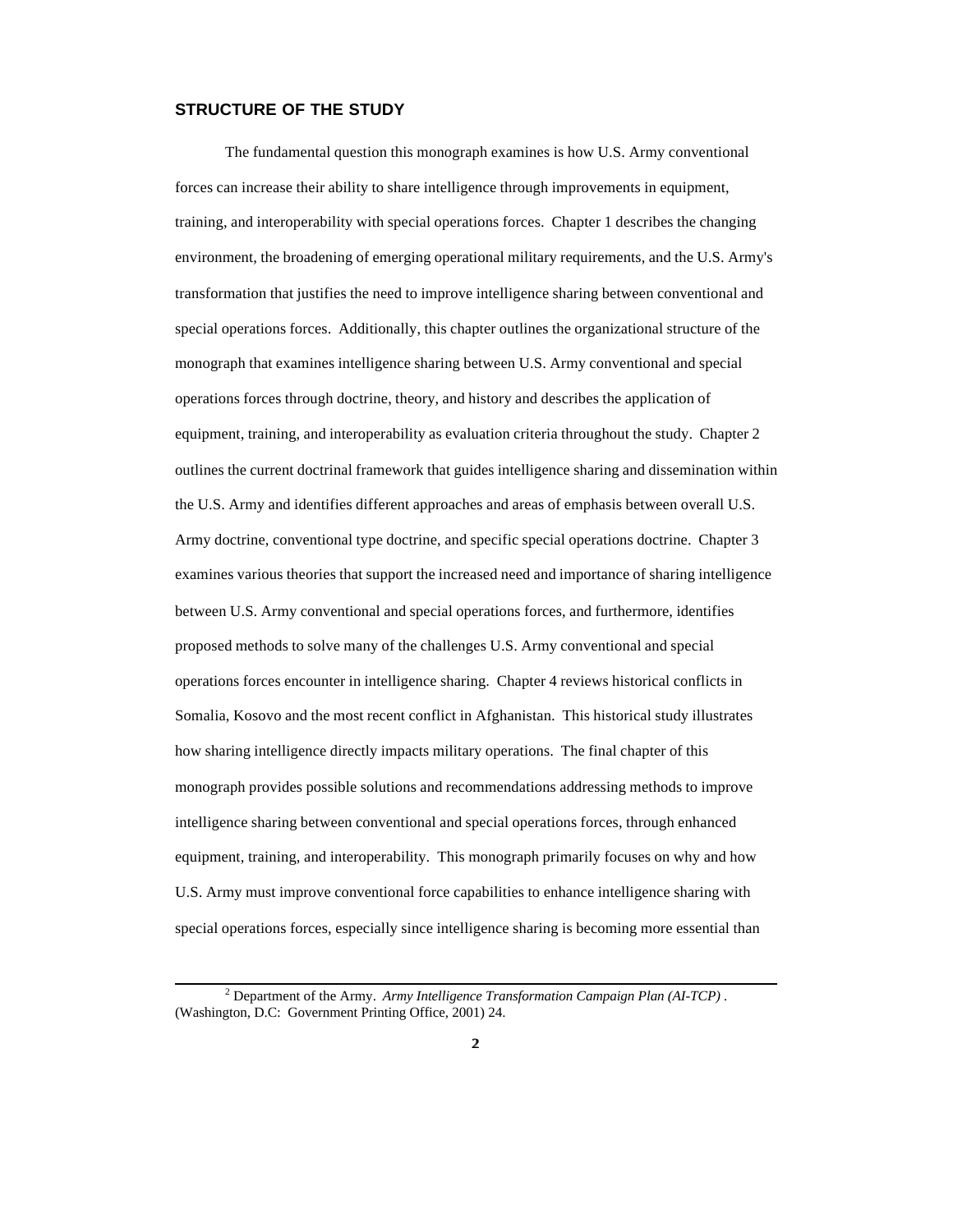ever in enabling the U.S. Army to transform and adapt to emerging military operational requirements and the changing global environment.

#### **THE GLOBAL ENVIRONMENT**

The rapidly changing global environment is increasingly complex. In the past, the U.S. Army faced clearly defined threats and operated in a bipolar environment, which provided the Army with a higher degree of predictability of the enemy and the environment in which threats would operate. Currently, the U.S. Army is challenged with significant changes as "the Army operates in a geostrategic environment of considerable instability, driven by significant demographic, economic and technological dynamics.<sup>13</sup> As the global environment changes, U.S. Army forces will become more involved in non-traditional conflicts and face potential threats that are not easily identifiable and often use non-traditional means to accomplish their goals.<sup>4</sup> These environmental changes will cause the U.S. Army to change to adapt and achieve success in military operations. First, this section will review the U.S. Army's role in non-traditional conflicts.

Since the Cold War, the U.S. Army experienced an increased involvement in nontraditional conflicts or operations other than war, as opposed to large conventional wars. U.S. Army forces were directly involved in non-traditional conflicts in Somalia, Kosovo and the current war in Afghanistan and within these environments, U.S. Army conventional and special operations forces often faced challenges in sharing intelligence and information.<sup>5</sup> Through these non-traditional conflicts, the U.S. Army identified the fundamental need for increased interoperability and intelligence sharing between military forces to effectively operate as an integrated team, accomplish missions, and protect life. The global environment is changing due to competition for resources, religious extremism, ethnic conflicts, criminal activities, cultural

<sup>3</sup> Ibid., 13.

<sup>4</sup> Samuel P. Huntington. *The Clash of Civilizations*. (New York, NY: Touchstone Books, 1996) 36.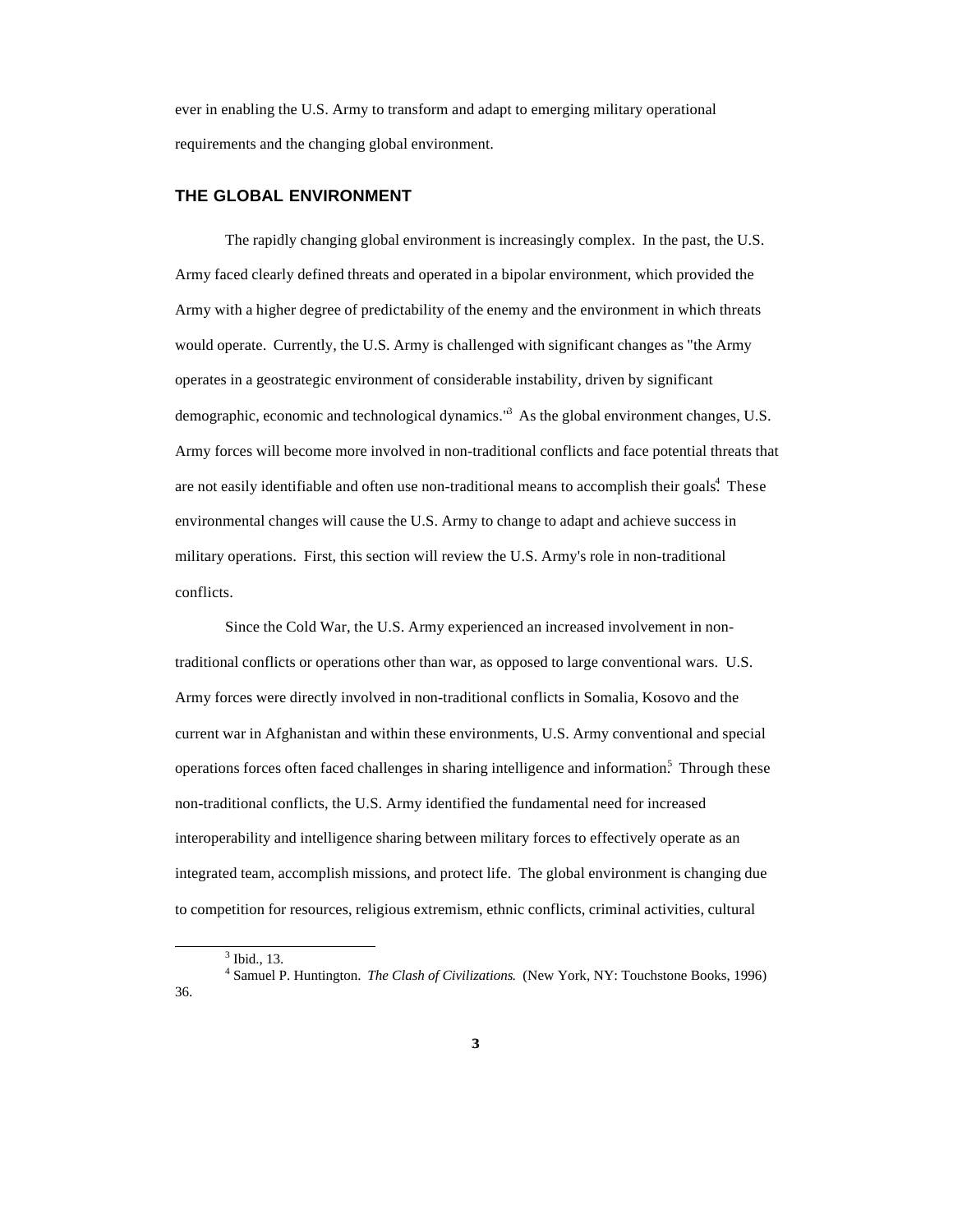disputes, and terrorism. <sup>6</sup> These struggles continue to influence the conditions in the global environment and pose a challenge to U.S. Army forces as they become more involved in nontraditional conflicts that arise from these disputes. Therefore, U.S. Army forces must improve intelligence sharing now, more than ever, to predict and prepare for non-traditional conflicts and identify possible global threats.

Potential U.S. threats are not always easily identifiable and may include traditional nation-states, as well as non-state actors that may not necessarily adhere to the laws of land warfare. As potential global threats become increasingly more difficult to identify, U.S. Army conventional and special operations forces must improve intelligence sharing. Additionally, nontraditional threats may use various methods of attack to highlight their causes by targeting major global powers and exploiting U.S. freedoms, while avoiding direct confrontation with military forces.<sup>7</sup> Future U.S. conflicts may "prevail from the rise of highly networked non-state combatants and criminals, whose principle targets may, in many cases, be states."<sup>8</sup> The 11 September 2001 terrorist attack on the U.S. clearly illustrates the non-traditional threats and global challenges the U.S. Army must be prepared to encounter. The U.S. Army must improve intelligence sharing between conventional and special operations forces to operate effectively against potential non-traditional threats.

As the global environmental changes, U.S. Army forces will become more involved in non-traditional conflicts and face difficulties in identifying potential threats, due to the threats' non-traditional methods of operation. These changes increase the uncertainty of the global environment and thereby necessitate a change in the way we operate within our battlespace.

<sup>&</sup>lt;sup>5</sup> Joseph D Celeski. "History of Special Forces Operations in Somalia: 1992-1995." Special Warfare (June 2002), 16-27.

 $<sup>6</sup>$  Huntington, 42.</sup>

<sup>7</sup> Ibid, 183.

<sup>8</sup> John Arquilla and David Ronfeldt. *In Athena's Camp*. (Washington D.C.: National Defense Research Institute, 1997), 3.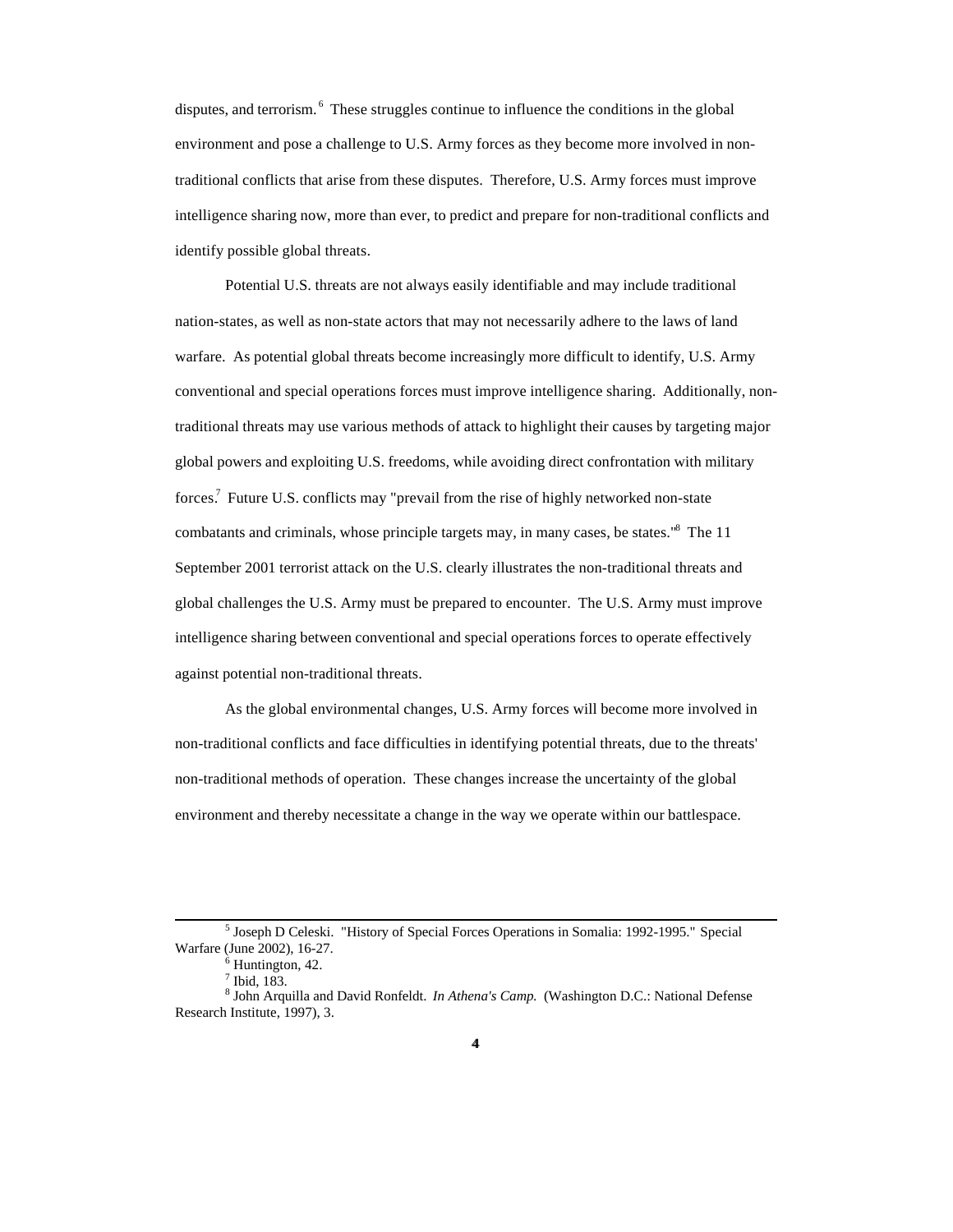#### **MILITARY OPERATIONAL REQUIREMENTS**

The realities of the changing global environment impel the U.S. Army to adapt to the changes and remain engaged in a wide variety of missions throughout the world. As the environment changes, U.S. Army conventional and special operations forces must be prepared to operate within all levels of war and conduct operations within the same physical battlespace with one another. First, this section will address how the changing environment affects the way U.S. Army forces operate on the battlefield.

U.S. Army traditional levels of war were not always clearly defined, as U.S. Army conventional and special operations tactical actions on the battlefield affect operational and strategic aims and "operate within all levels of war."<sup>9</sup> With the increase in media attention, information operations campaigns, and highly technological equipment, U.S. Army actions on the battlefield directly affect tactical, operational, and strategic objectives. Actions by a brigade combat team, conducting tactical operations, may have strategic impact within the global community or a special forces team may collect intelligence of tactical value on the battlefield, rather than of direct strategic significance. The non-linear relationship between strategicoperational-tactical levels of war are clearly exemplified through stability operations and support operations in Bosnia, as soldiers on the ground enforced and affected international mandates and policy. "Due to the variant levels of war in the current environment, U.S. Army conventional and special operations forces can expect to operate in the same areas of operation in future conflicts; thereby increasing the importance of coordination and intelligence sharing."<sup>10</sup> U.S. Army forces are not only operating within all levels of war, the forces are also operating within the same physical battlespace, which increases the requirement for U.S. Army conventional and special operations forces to share intelligence.

<sup>9</sup> Department of the Army, Field Manual 3.0: *Operations* (Washington D.C., Government Printing Office, 2001) 2-2.

<sup>10</sup> Department of the Army, Field Manual 100-25*, Doctrine for Army Special Operations Forces* (Washington D.C., U.S. Government Printing Office, 1999) 4-21.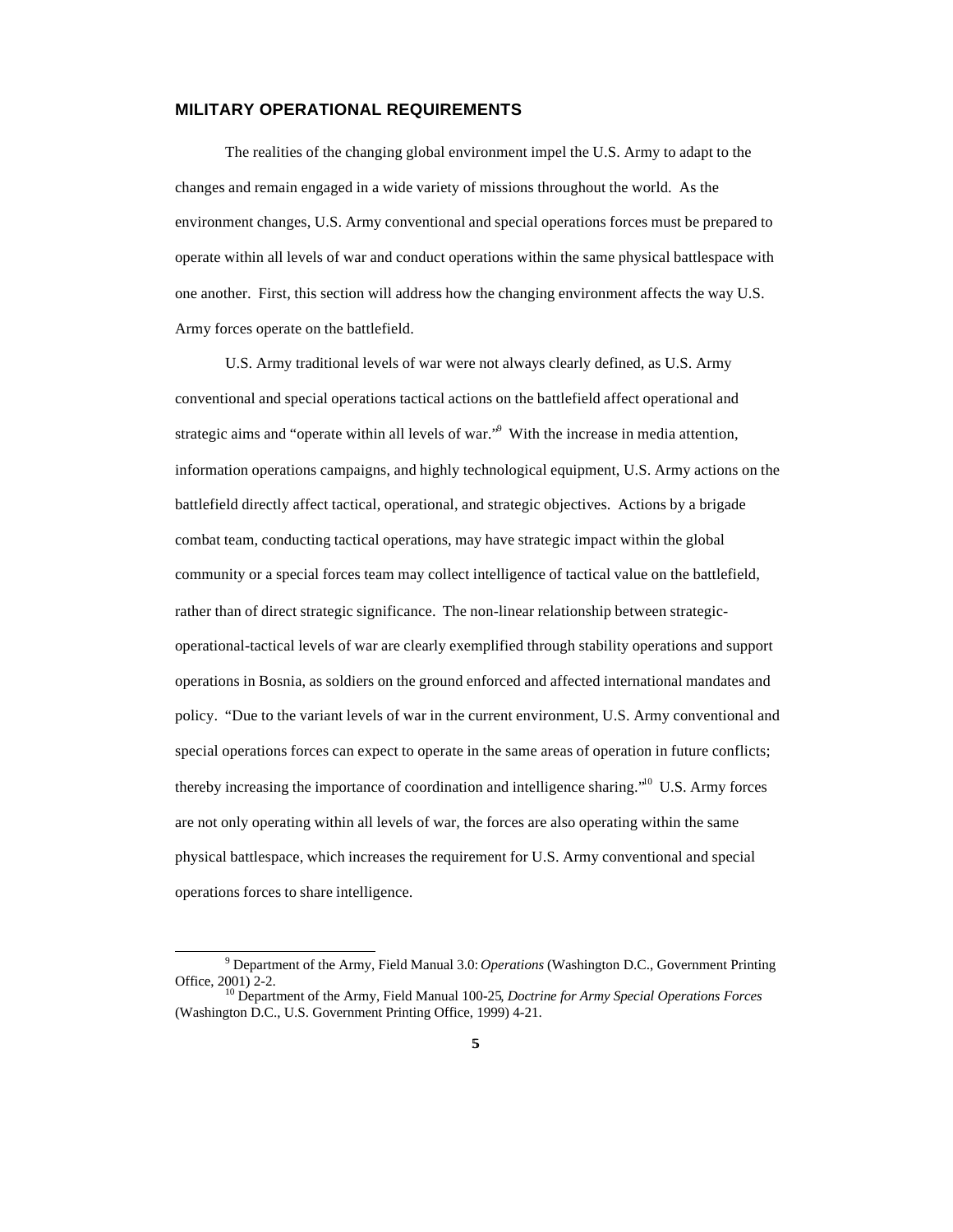Military operations in Somalia, Kosovo and the current conflict in Afghanistan illustrate how U.S. Army conventional and special operations forces operate amongst each other and identify the requirement for increased interoperability and intelligence sharing between U.S. Army conventional and special operations forces. Although U.S. Army conventional and special operations forces operate within the same physical area, they often fail to coordinate or share relevant information with one another.<sup>11</sup> Historical accounts reveal that "often times, conventional and special operations forces compartmentalize intelligence and lack integrated systems to synchronize efforts and deconflict friction within the area of operations.<sup>"12</sup> Unfortunately, these deficiencies ultimately place additional challenges on Army units, which hinder the speed of intelligence sharing and the effectiveness towards mission accomplishment. By integrating efforts to share intelligence, Army conventional and special operations forces will increase their ability to maintain superior situational understanding and information dominance, which are essential elements of future Army operations.<sup>13</sup> Therefore, conventional and special operations forces must improve equipment connectivity, training with one another, and interoperability to increase their abilities to share intelligence and improve their effectiveness in operating as an integrated force, rather than separate entities.

As the global environment changes, U.S. Army forces are required to adapt and conduct a wide variety of military operations throughout the world. These environmental changes cause U.S. Army conventional and special operations forces to operate at all levels of war and often times, operate within the same physical battlespace. Therefore, the environment places greater demands on U.S. Army conventional and special operations forces to improve integration, interoperability, and intelligence sharing between them in order to operate more effectively. The

<sup>11</sup> Anthony H. Cordesman. *Lessons of Afghanistan: Warfighting, Intelligence, Force Transformation, Counterproliferation, and Arms Contro.* (Washington, D.C.: Center for Strategic and International Studies, 2002) 46.

<sup>12</sup> Department of the Army, Field Manual 3.05-102: *Army Special Operations Forces Intelligence* (Washington D.C., Government Printing Office, 2001) A-3.

 $^{13}$  FM 3.0, 11-3.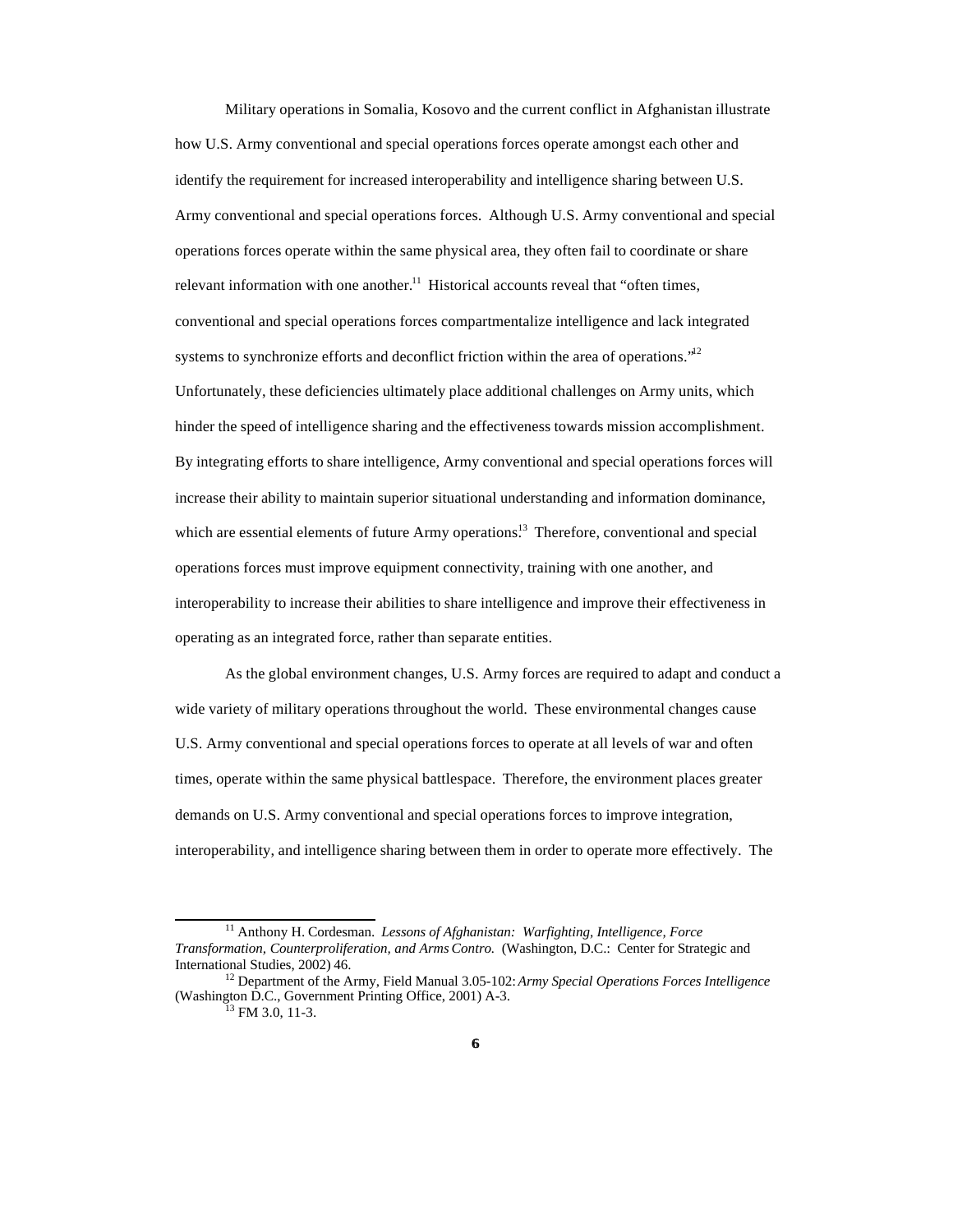U.S. Army's approach to adapt to the changes in the global environment is outlined in the Army's Transformation Campaign Plan.

#### **TRANSFORMATION: THE ARMY'S CONCEPT TO CHANGE**

As the global environment and military operational requirements in the world changes, the U.S. Army identified the need to transform and adapt to the changes. The U.S. Army Transformation Campaign Plan relies primarily on intelligence sharing and information dominance to achieve success. This section will address how the U.S. Army is transforming to a knowledge-centric force focused on providing commanders with intelligence and information for decision-making and achieving operational success. First, this section will review how the U.S. Army plans adapt to the changing environment with emphasis on its ability to operate as a knowledge-centric force.

Intelligence sharing and interoperability are essential for responsiveness and dominance on the battlefield. The U.S. Army's Transformation Campaign Plan is predicated upon "the Army's need to become more strategically responsive and dominant at every point on the spectrum of operations."<sup>14</sup> Historically, the Army relied on overwhelming physical military power and combat equipment to defeat our adversaries. Through the U.S. Army's Transformation Plan, "the Army is developing a knowledge-centric warfighting concept that stakes its success on dominant understanding of the battlespace, gained through dominant knowledge."<sup>15</sup> The Army's knowledge-centric concept relies primarily on its ability to collect, analyze, and share near-real time intelligence; establish connectivity and interoperability between units; and maintain superior situational understanding to achieve full spectrum dominance. "The Army places greater emphasis on obtaining near-certain knowledge to provide an advantage to commanders in visualizing, planning, and decision-making."<sup>16</sup> Therefore, the value of sharing intelligence is more important than ever in the U.S. Army's concept of transformation, since intelligence is a key

<sup>14</sup> DoD, AI-TCP, 8.

<sup>&</sup>lt;sup>15</sup> Ibid., 25.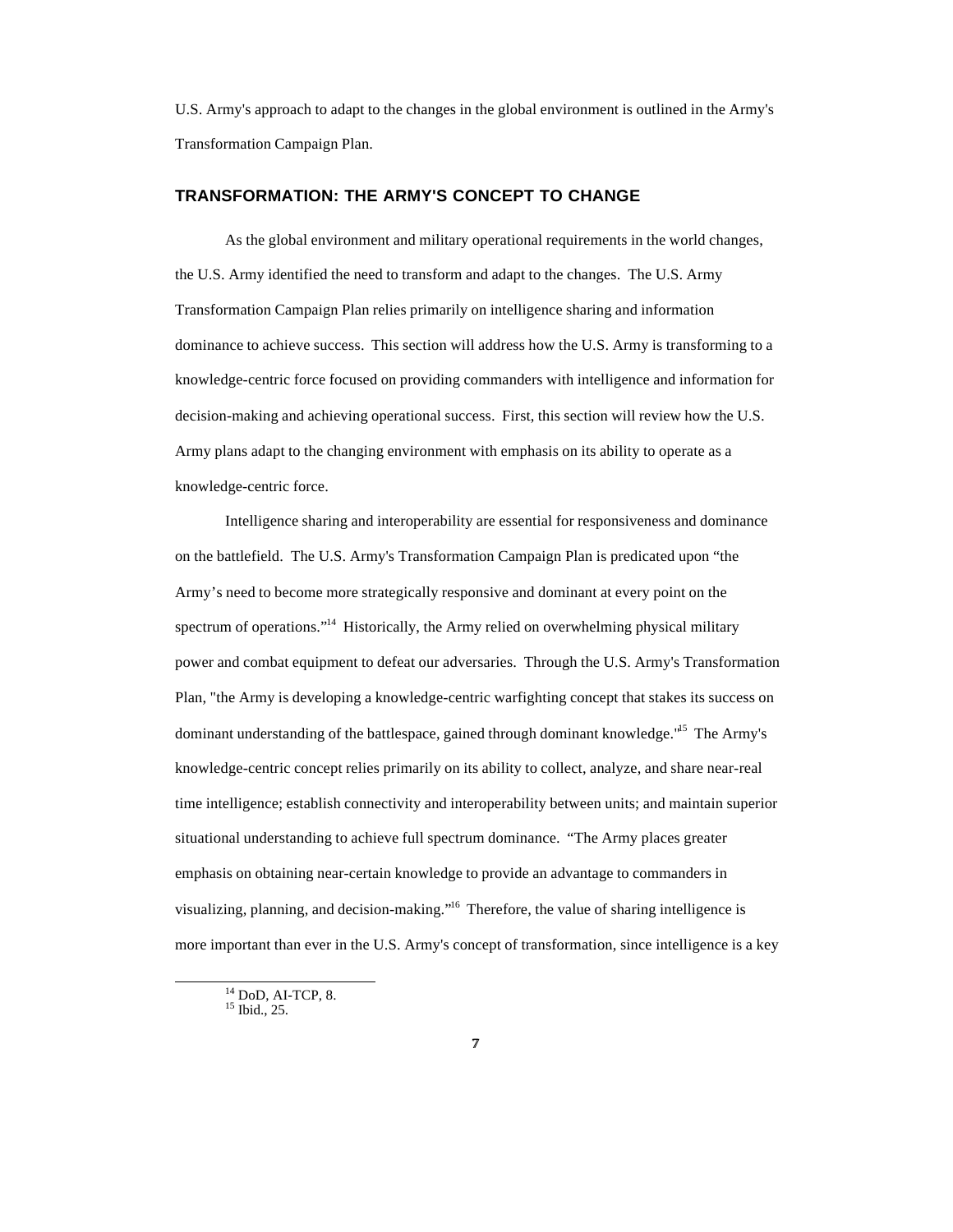element in maintaining information dominance and achieving success on the battlefield, particularly when U.S. Army forces are operating within the same area of operations.

U.S. Army conventional and special operations forces operate within the same battlespace more so now than in the past to support commanders and conduct integrated operations. Therefore, "it is essential they share intelligence to satisfy commanders' intelligence requirements, assist in establishing superior situational understanding for current operations, and more importantly, shape the battlespace for future operations.<sup>17</sup> To support the U.S. Army's transformation concept, conventional and special operations forces must develop an integrated approach to sharing intelligence. Intelligence sharing in the Transformation Plan is not only emphasized to obtain understanding of the battlespace, but more importantly to support the commander's decisions. "Sharing of intelligence and information is required to enable the commander to understand rather than merely see the battlespace and support commander's decisions."<sup>18</sup> Conventional and special operations forces are responsible for sharing relevant intelligence that may affect another force's mission or influence a commander's decision. By overcoming the challenges in sharing intelligence, conventional and special operations units will operate with an increased level of situational understanding, maintain a superior common operating picture between forces and improve the commanders' ability to make decisions. This will ultimately result in greater effectiveness towards mission accomplishment.

U.S. Army leaders designed the Army's Transformation Campaign Plan to enable U.S. Army forces with the ability to adapt to the changes in the global environment and military operational requirements throughout the world. The transformation concept relies on intelligence sharing between U.S. Army forces to function as a knowledge-centric force and provide

 $16$  FM 3.0, 5-12.

<sup>&</sup>lt;sup>17</sup> FM 3.05-102, 3-16.

<sup>18</sup> DoD, AI-TCP, 24.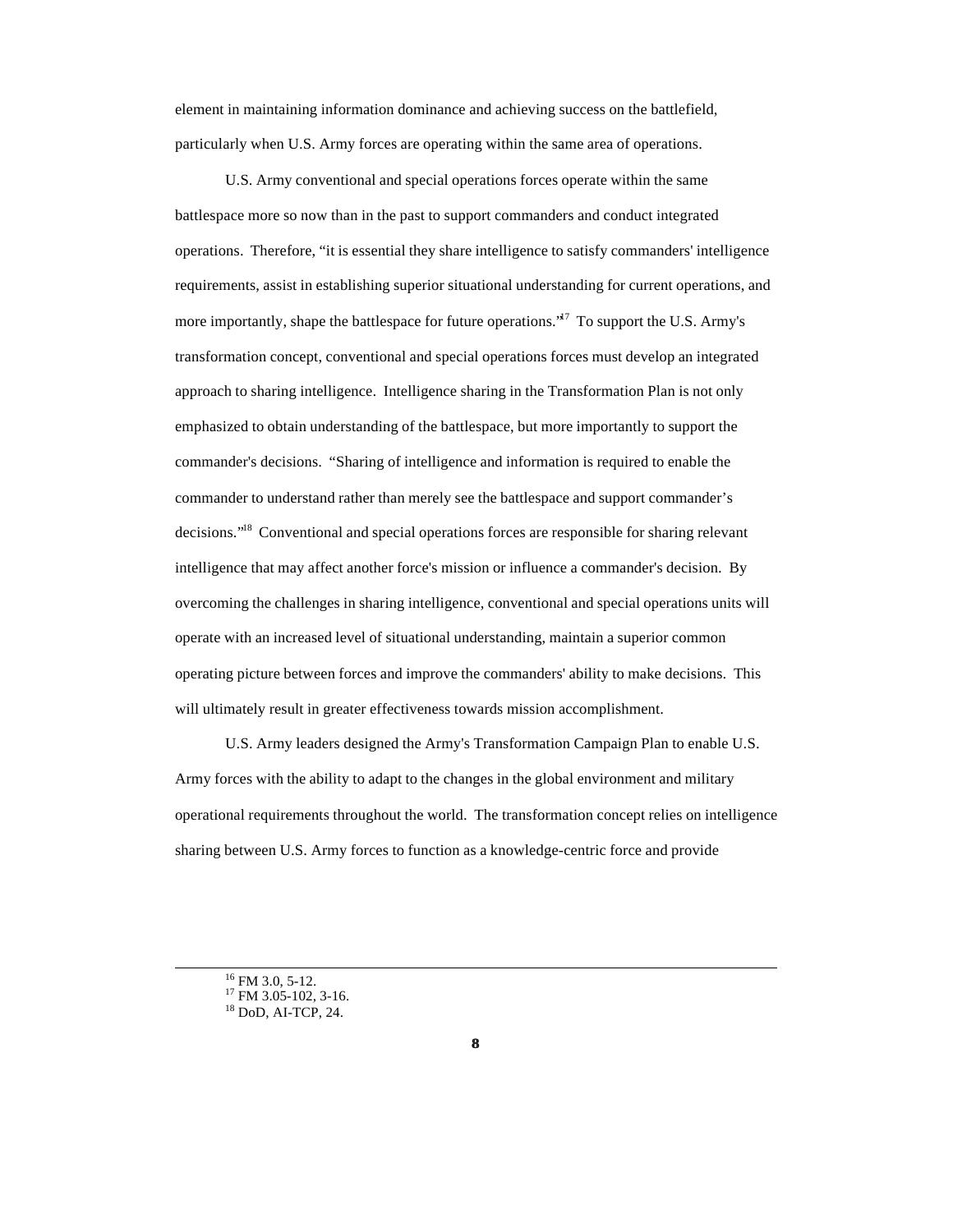commanders with effective intelligence that supports decision-making and achieves operational success.<sup>19</sup>

#### **CONCLUSION**

Due to the changing global environment, the complexity of emerging military operational requirements, and the U.S. Army's Transformation Campaign Plan concept, intelligence sharing between U.S. Army conventional and special operations forces is essential in achieving success in future military operations. This chapter addressed how the changing environment increases nontraditional conflicts in the world and allows for potential threats that are not easily identifiable and often use non-traditional means to accomplish their goals.<sup>20</sup> Additionally, this introduction illustrated the complexity and increasing range of military operational requirements for the U.S. Army, particularly as the tactical, operational, and strategic levels of war are no longer distinctly clear and overlapped with one another. With the changes in the environment and expansion of military requirements, the U.S. Army plans to adapt through the Army's Transformation Campaign Plan. The Army plans to transform to a knowledge-based force reliant on intelligence that supports understanding and decision-making and is essential in achieving successful military operations.<sup>21</sup> Therefore, U.S. Army conventional and special operations forces must improve intelligence sharing to adapt to the changing global environment, the broad range of emerging military operational requirements throughout the world, and to fully support the U.S. Army's Transformation Campaign Plan.

 $19$  DoD, ATCP, 4.

 $20$  Huntington, 36.

 $21$  DoD, ATCP, 4.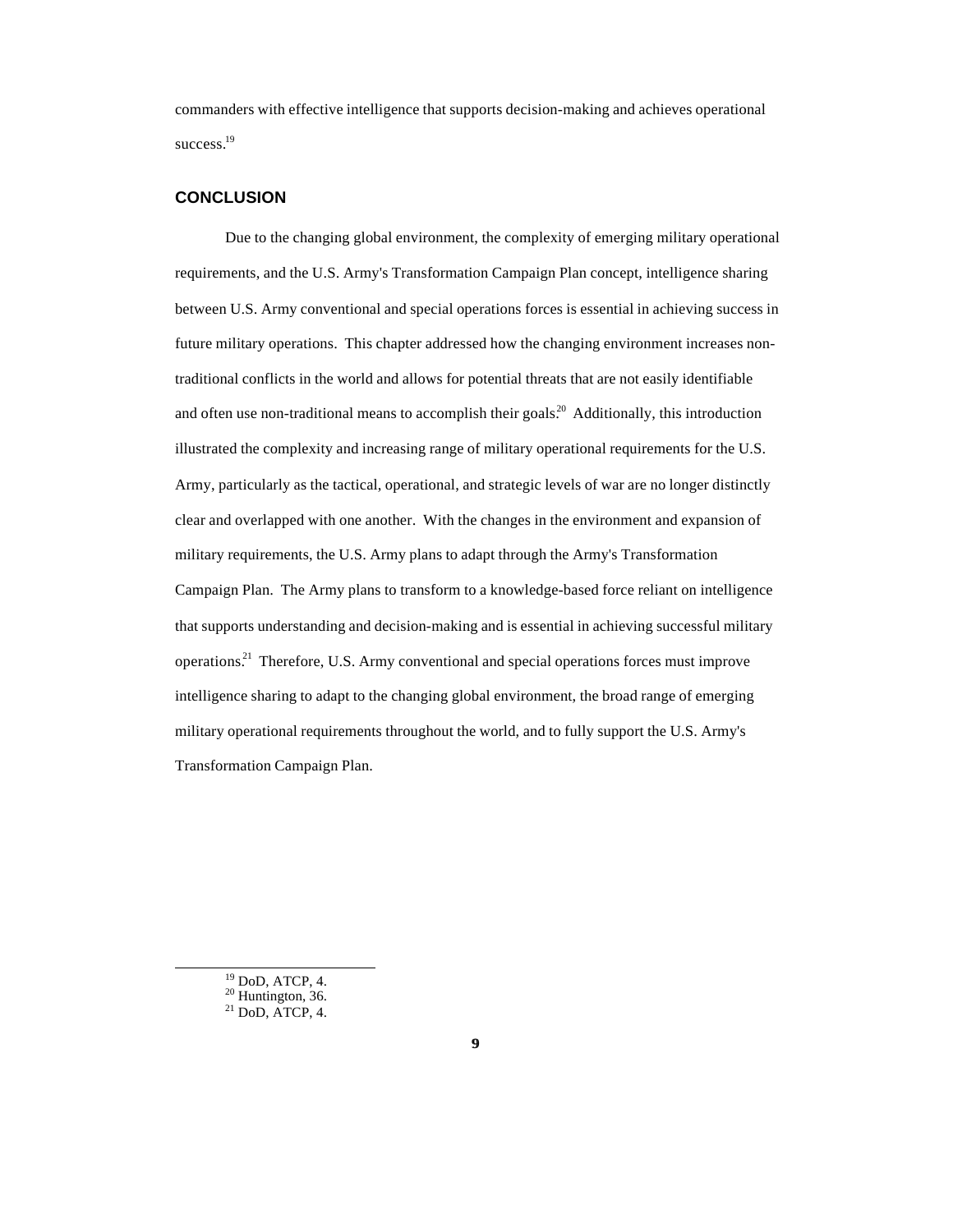#### CHAPTER 2

## **DOCTRINE**

According to U.S. Army doctrinal manual FM 3.0, *Operations*, "doctrine is the concise expression of how Army forces contribute to unified action in campaigns, major operations, battles, and engagements; Army doctrine is authoritative, but not prescriptive."<sup>22</sup> U.S. Army doctrine clearly serves as a basis for how conventional and special operations forces operate together and share intelligence information with one another. This is reflected in FM 3.0, which indicates, "Army doctrine provides a common language and a common understanding of how Army forces conduct operations."<sup>23</sup> Chapter 2 uses the current equipment, training, and interoperability inadequacies that exist in U.S. Army doctrine and affect intelligence sharing between units to evaluate doctrine in several areas. This chapter also illustrates the requirement for Army doctrine to emphasize intelligence sharing, particularly due to the Army's transformation to a knowledge-centric force more reliant on intelligence and situational understanding. Chapter 2 also examines the intelligence-sharing environment prescribed by current U.S. Army doctrine. First, this chapter reviews how well U.S. Army doctrinal field manuals support the concept of sharing intelligence.

#### **APPROACHES TO SHARING INTELLIGENCE**

Army doctrine recognizes the importance and increasing need for sharing intelligence at all levels to gain information superiority in our ever changing and complex environment. "The complexity of the operational environment requires sharing intelligence from the national level to the tactical level and among headquarters at each level."<sup>24</sup> The primary difference between Army conventional force doctrine and specific special operations doctrine, regarding intelligence sharing, is the approach the doctrinal manuals take to address the concept of sharing intelligence.

 $22$  FM 3.0, 1-14.

 $23$  Ibid., 1-14.

 $24$  Ibid., 11-15.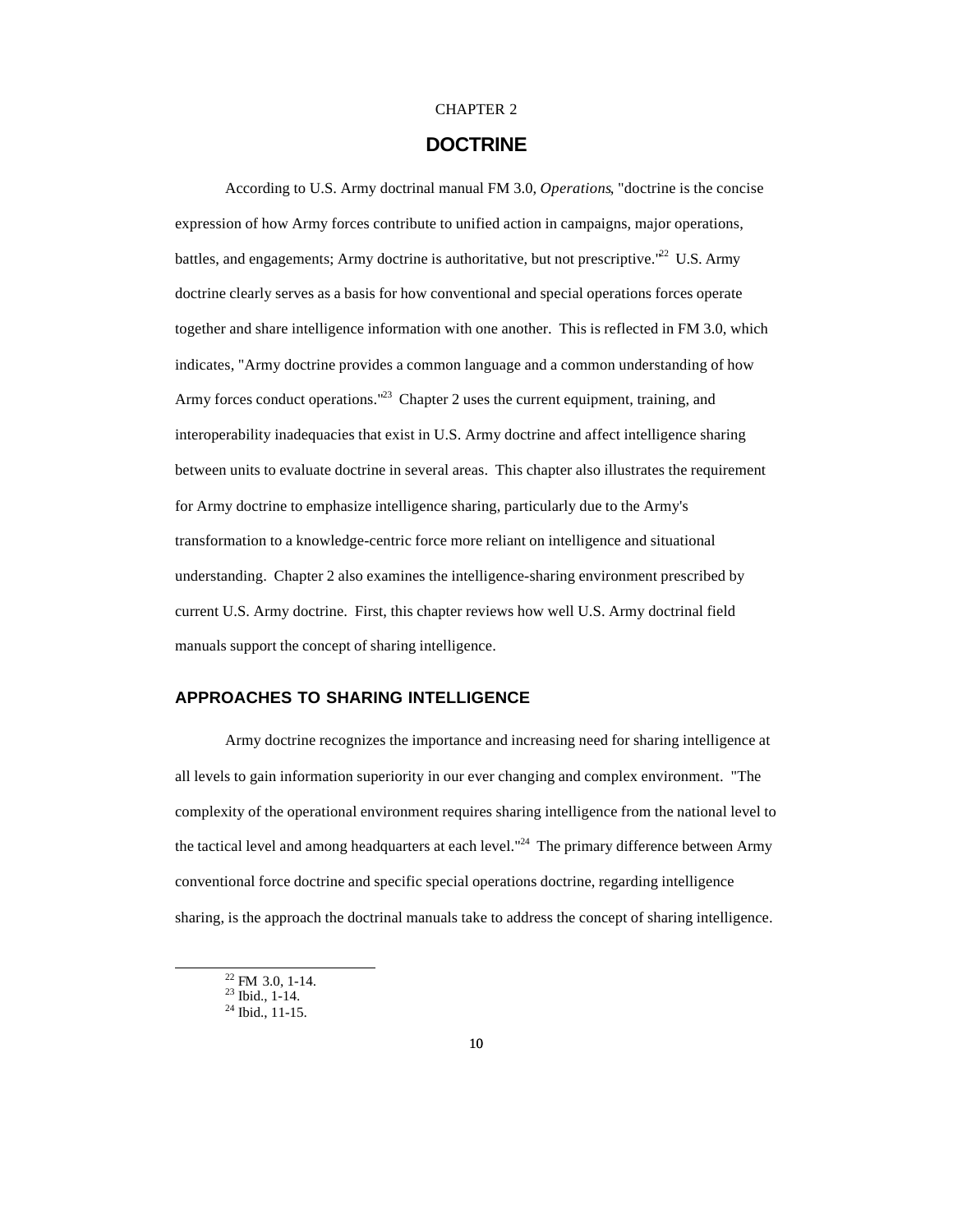U.S. Army doctrine identifies the importance of sharing intelligence to assist the commander in decision making and overall mission accomplishment. However, Army conventional and special operations doctrine approach intelligence sharing from different directions and with varied perspectives. Often, overall Army doctrine emphasizes the need for the unit or the staff to manage and disseminate intelligence to the commander, appropriate person or organization through an efficient management process. FM 3.0 identifies that information management planning by the staff ensures that Army forces are able to share relevant intelligence information vertically and horizontally, and provide it to the right person at the right time in a usable form to facilitate situational understanding and decision-making.<sup>25</sup> Conventional doctrine addresses the commander and staffs' role in operations, but emphasizes the staffs' role in the process to assist the commander. FM 71-100, *Division Operations*, clearly identifies the commander as the primary element responsible for all operations within a division. However, FM 71-100 states that the staff maintains the responsibility for developing products and the situation to help the commander see the battlefield and provide a basis for prosecuting his plan.<sup>26</sup> Special operations doctrine specifically addresses the commander and staffs' involvement in the process of sharing intelligence and an organization's ability to adapt to change and maintain flexibility when working with other units. Special operations Field Manual 3.05-102, *Army Special Operations Forces Intelligence*, cites that "successful intelligence support rests in the vision, leadership, skill, and judgment of the command and staff groups; a key to effectively sharing intelligence is adjusting to those intelligence differences that may affect the integrated employment of intelligence resources and sharing intelligence information.<sup>"27</sup> Army doctrine seems to place much of the responsibility on the staff driving the process and establishing methods of managing information to support the command and the unit, whereas specific special

<sup>25</sup> Ibid., 11-21.

<sup>26</sup> Department of the Army. FM 71-100, *Division Operations.* (Washington D.C., U.S. Government Printing Office, 1993) Chapter 3.

 $27$  FM 3.05-102, A-5.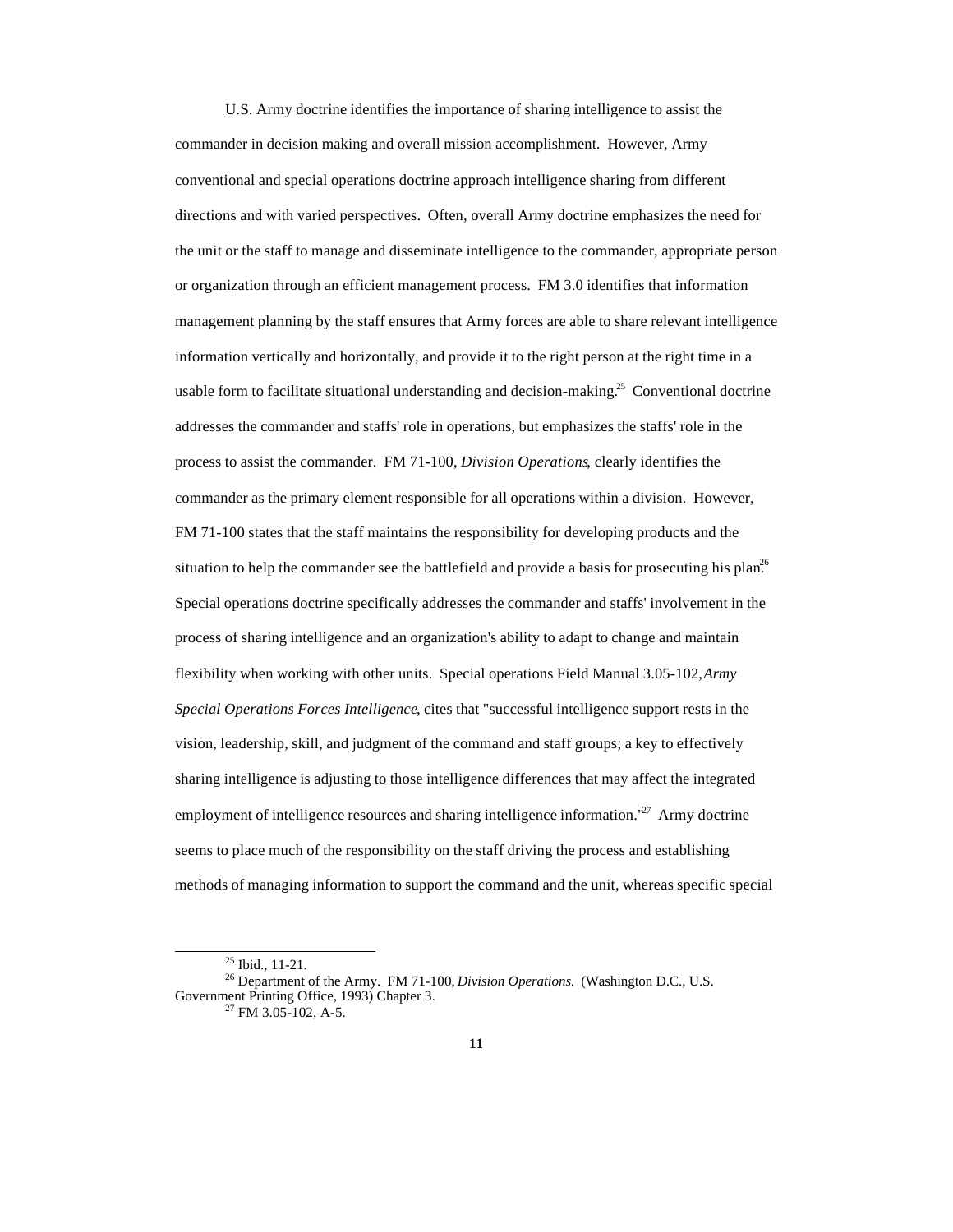operations doctrine stresses the responsibilities of the commander and the staff in the intelligence sharing process.

Army doctrine clearly identifies that in order to conduct successful military operations, units are required to share intelligence in a timely manner, as well as provide intelligence to units that need the information to facilitate mission accomplishment. Common challenges such as classification levels, limited access, and sanitization affect unit abilities to share intelligence. Army doctrine, specifically within intelligence manuals, addresses these challenges, but does not clearly identify methods to quickly mitigate the problems and facilitate effective intelligence sharing with other forces. U.S. Army doctrine attempts to provide some method of resolution to the challenges that affect intelligence sharing, but does not emphasize the significance intelligence may have on operational missions; nor does it exemplify the ramifications that may occur if intelligence is not shared between organizations.<sup>28</sup> U.S. Army intelligence manual FM 34-2, *Collection Management and Synchronization Planning*, provides basic direction to Army forces facing classification or sanitization challenges. FM 34-2 states that "if an intelligence report exceeds the classification level of a unit's communication system or operating level the report should be sanitized after coordinating release, and then transmitted to the unit for effective use."<sup>29</sup> Most U.S. Army conventional doctrine does not specifically address sanitization or classification challenges that effect intelligence sharing, but rather makes reference to U.S. Army intelligence manuals. However, U.S. Army special operations doctrine addresses intelligence classification and sanitization. Field manual 3.05-102, provides brief instruction on sanitizing intelligence by citing that "when intelligence sources and methods cannot be shared, the intelligence should be provided after it is sanitized by effectively separating the information from the sources and the methods used to obtain it."<sup>30</sup> Although overall U.S. Army intelligence doctrine, as well as specific special operations doctrine, recognizes the issue of intelligence

<sup>28</sup> Department of the Army, Field Manual 34-2, *Collection Management and Synchronization Planning.* (Washington D.C., U.S. Government Printing Office, 1994) 3-20

 $\overline{9}$  FM 34-2, 3-21.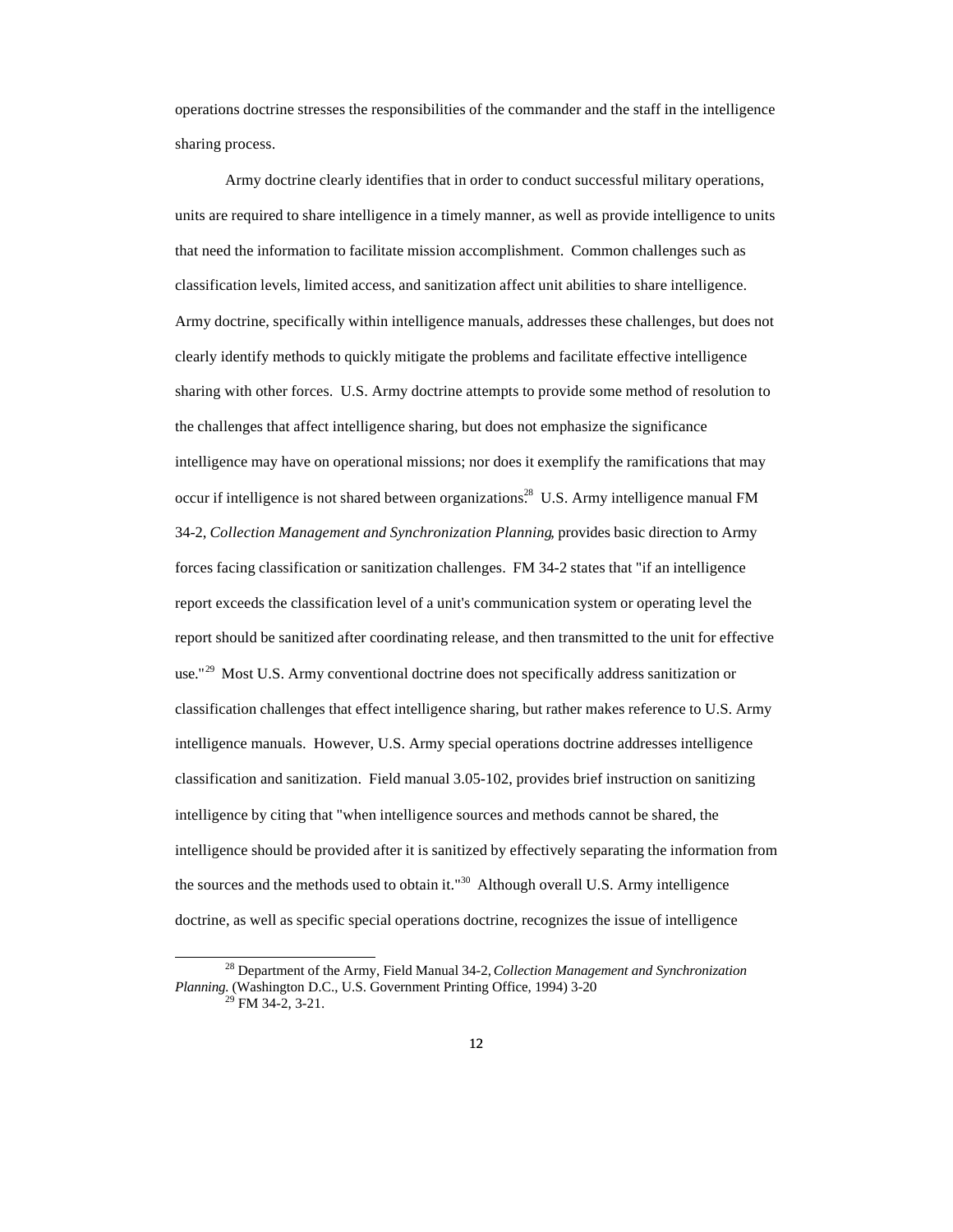sanitization, they do not emphasize or expound on the importance of quickly sanitizing or degrading classification levels to facilitate intelligence sharing with those who need it. By emphasizing timely sanitization of intelligence reports and developing clear doctrinal methods, units should be able to more readily share intelligence with the other. Army doctrine, to include special operations doctrine, addresses the relevance of sharing intelligence between forces, but each demonstrates the importance through different approaches.

Although U.S. Army doctrine addresses intelligence sharing, it must further emphasize the importance of sharing intelligence with all forces, specifically between conventional and special operations forces. To clearly illustrate the criticality of sharing intelligence, doctrine must emphasize the role of commander and the staff in the process and stress the importance of mitigating stovepiped intelligence to improve intelligence sharing between U.S. Army conventional and special operations forces.

#### **DOCTRINAL PERSPECTIVE ON EQUIPMENT**

U.S. Army doctrine addresses the impact that equipment has on intelligence sharing and illustrates the requirement for Army units to maintain reliable and secure equipment to share intelligence and information effectively. This section will illustrate that U.S. Army doctrine acknowledges the impact of equipment in the intelligence sharing process, but does not stress the importance of maintaining equipment compatibility to share intelligence and does not thoroughly address the complexities that information technology (IT) equipment imposes on units. First, this section will examine how U.S. Army doctrine addresses the importance of equipment in regards to sharing intelligence.

U.S. Army doctrine recognizes that improvements in IT equipment improve Army forces' abilities to share intelligence and will inherently change our operational environment. Special operations doctrine FM 3.05-102, illustrates this by discussing how technology changes our operational environment as developments in IT revolutionize how nations, organizations, and

<sup>30</sup> FM 3.05-102, A11.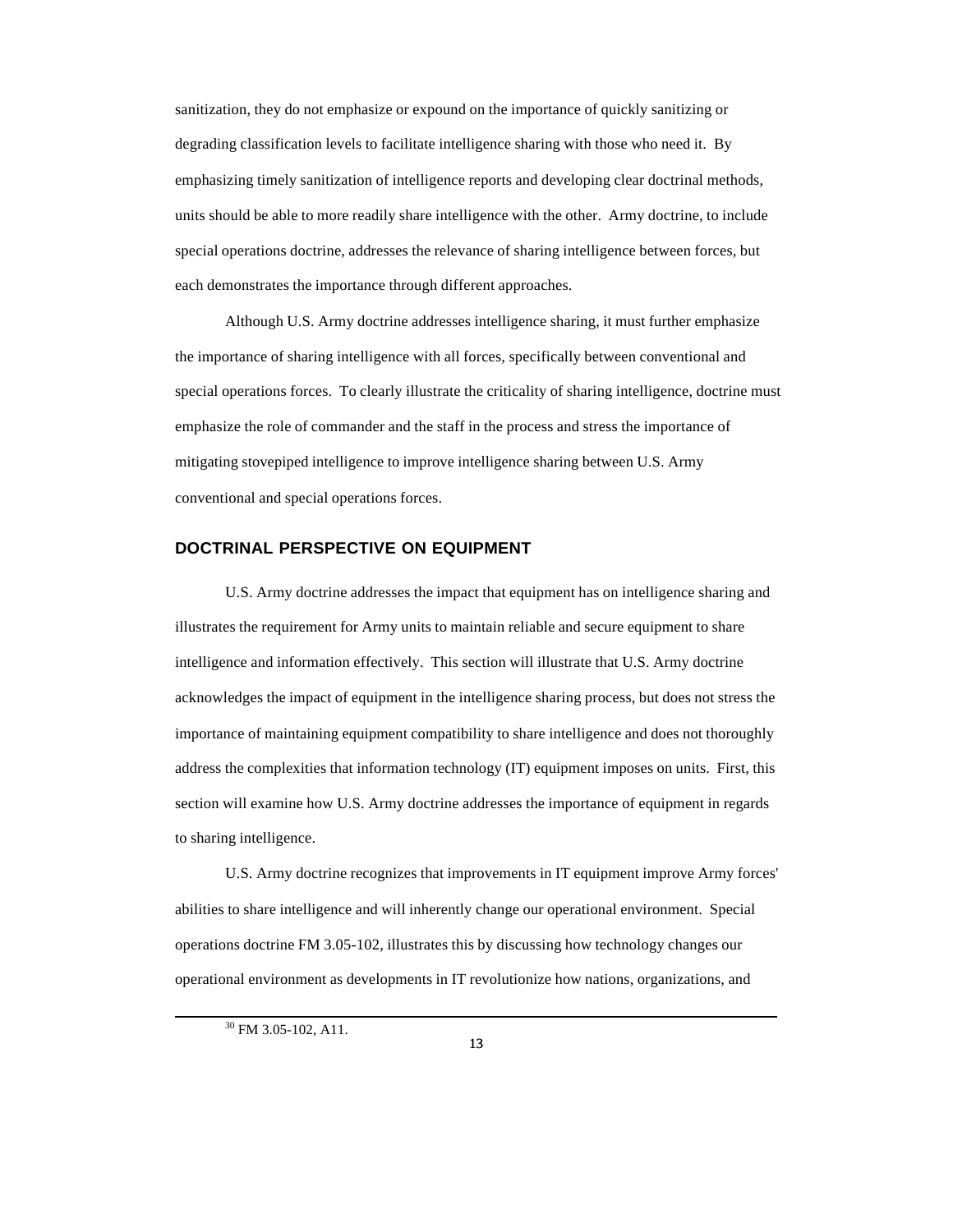people interact.<sup>31</sup> Doctrine not only addresses how equipment will change our environment, but also how IT systems will improve our intelligence sharing capability. FM 3.0 comments that "modernizing efforts will increase the capability of Army forces to share a full-dimensional, highly accurate common operating picture and rapidly disseminate guidance, orders, plans, and intelligence."<sup>32</sup> Additionally, U.S. Army intelligence doctrinal Field Manual 34-1, *Intelligence and Electronic Warfare Operations,* supports the idea that IT equipment will improve intelligence sharing and discusses how equipment systems prevented major leaps in the military's ability to process and share intelligence.<sup>33</sup> U.S. Army conventional doctrine also identifies the importance of modernized IT to improve intelligence sharing. Army Field Manual 71-3, *The Armor and Mechanized Infantry Brigade*, illustrates that digitization will enhance the flow of relevant combat information and sharing intelligence between units.<sup>34</sup> Army special operations doctrine also supports the concept that IT equipment will improve intelligence sharing through FM 3.05- 102, which cites "the U.S. Army designed modernized IEW systems to rapidly disseminate critical intelligence between SOF, conventional, and national agencies."<sup>35</sup> Although various U.S. Army doctrinal manuals agree that IT equipment will alter our operational environment and increase the Army's ability to share intelligence, several doctrinal manuals do not address the issue of compatibility between equipment and systems, which is essential in enabling units to share intelligence.

Although U.S. Army doctrine addresses the significance of modernized IT equipment to share intelligence, doctrine does not clearly address the issue of intelligence system compatibility, which is also essential in enabling units to successfully share intelligence. Due to the rapid modernization of IT systems, developments occur at a much faster rate than fielding, training, and

<sup>31</sup> Ibid., 1-17.

 $32$  FM 3.0, 11-45.

<sup>33</sup> Department of the Army. Field Manual 34-1*, Intelligence and Electronic Warfare.* (Washington D.C., U.S. Government Printing Office, 2001) Chapter 1.

<sup>34</sup> Department of the Army. Field Manual 71-3*, The Armored and Mechanized Infantry Brigade.* (Washington D.C., U.S. Government Printing Office, 1996) Appendix E.

 $35$  FM 3.05-102, 8-8.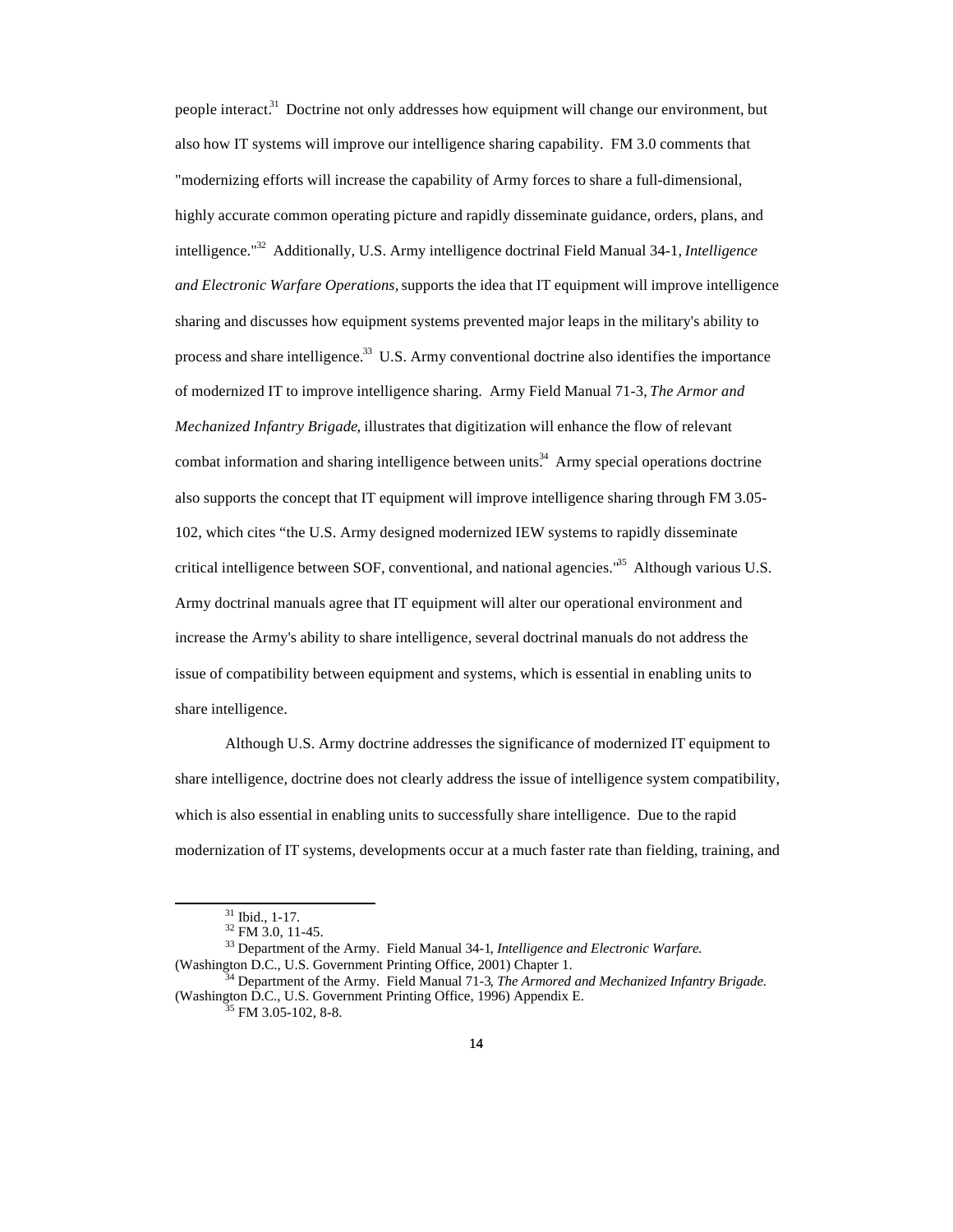utilization throughout the force.<sup>36</sup> Although Army conventional doctrine, such as FM 71-100, *Division Operations*, addresses how modernized IT equipment is rapidly changing and becoming more efficient for sharing intelligence, the manual does not address the challenge of maintaining equipment compatibility within the U.S. Army's modernization efforts.<sup>37</sup> If U.S. Army equipment is incompatible, its ability to share intelligence, interact with other forces and conduct effective operations will decrease. U.S. Army doctrine illustrates the importance of equipment in intelligence sharing, but does not clearly address the challenges of maintaining equipment compatibility, nor does it clearly address the complexities that accompany the modernized IT systems.

Technology provides the Army with an increased capability to rapidly share intelligence with greater detail and accuracy, but technology also adds digital complexity to the environment. Army leaders are important factors in managing, adapting, and integrating IT equipment into the force.<sup>38</sup> U.S. Army doctrine addresses the increased need for coordination, training, and leadership to integrate IT equipment into the force. FM 3.0 illustrates that although emerging user-friendly technologies facilitate coordinating, fusing, sharing, and displaying relevant information, these functions remain very human and current IT is no substitute for unit training and leadership.<sup>39</sup> Although the Army recognizes that IT equipment will increase the forces' capabilities, the Army must also temper modernization to ensure units maintain compatible equipment and the capability to operate complex IT systems. Additionally, since modernized equipment is often more complex, the Army must continue to focus on training to develop skills and competency in understanding and operating modernized IT equipment.<sup>40</sup> Equipment alone will not facilitate effective intelligence sharing and interoperability between forces; training U.S. Army forces is also an important factor.

<sup>36</sup> Stuart Johnson and Martin Libicki. *Dominant Battlespace Knowledge: The Winning Edge*. (Washington, D.C.: National Defense University. 1995), 137.

FM 71-100, Chapter 9.

 $38$  FM 3.0, 11-23.

<sup>39</sup> FM 3.0, 11-83.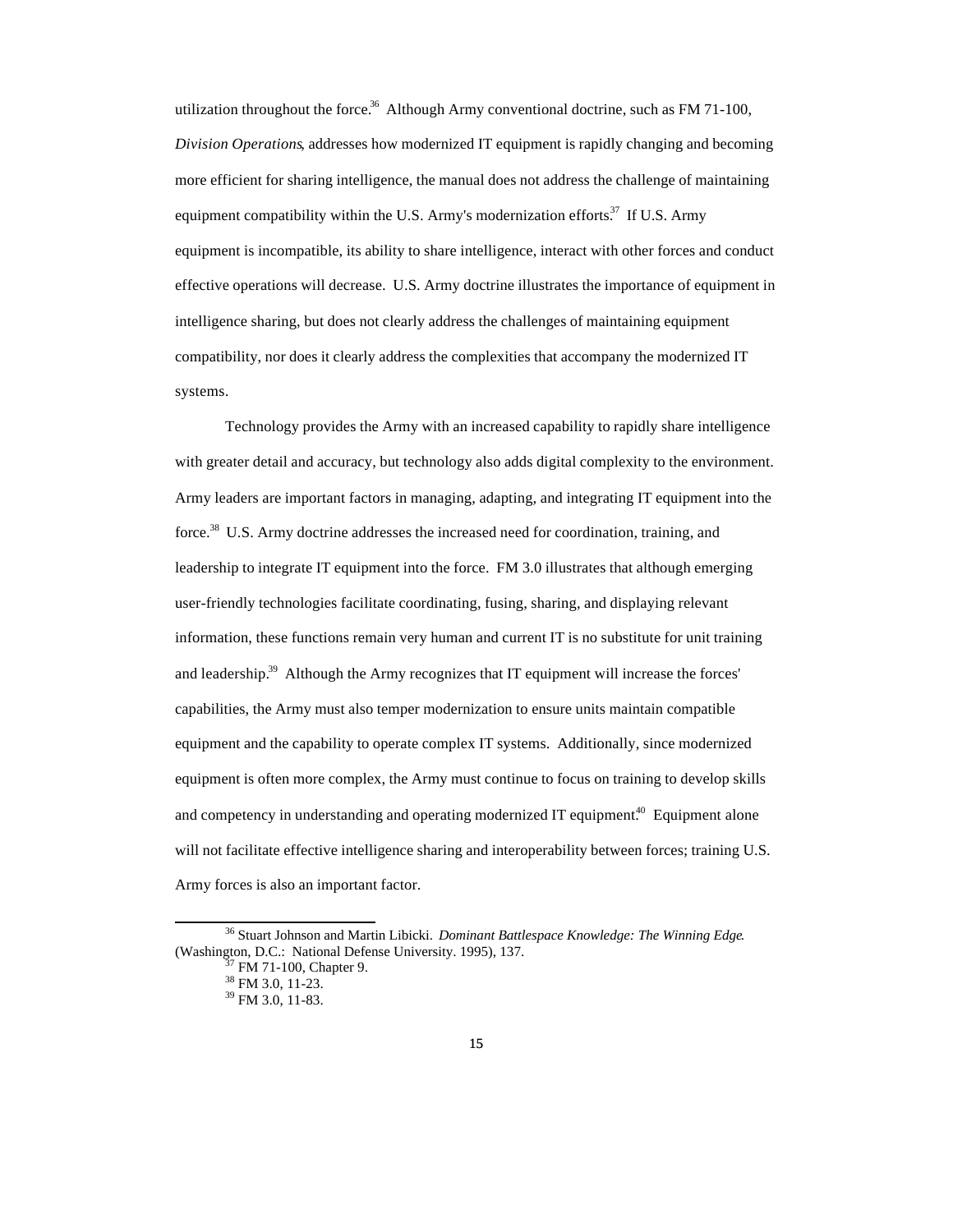#### **TRAINING FOCUS**

Training is an essential element of Army doctrine and is exemplified through many Army doctrinal manuals. Army manual FM 3.0 illustrates this through the statement that "effective training is the cornerstone of operational success and essential for a full-spectrum force." $4<sup>1</sup>$  Unit training significantly affects organizations' abilities to share intelligence information and operate effectively with one another. Army doctrine addresses the importance of training and its affect on successful operations and is exemplified through Field Manual 7.0 *Training the Force*, which emphasizes the importance of training to establish interoperability, which is a vital component of proficiency, readiness and effective operations.<sup>42</sup> Although Army doctrine acknowledges different aspects of training, only specific special operations doctrine stresses the human element of developing relationships and interpersonal skills during training and operations with other units; most Army doctrine does not specifically recognize its importance and link it to trained and ready units. Although Army training doctrine emphasizes the importance of training to increase the interoperability and intelligence sharing between units, special operations doctrine addresses training from a different approach by addressing the element of human relationships in the training process.

U.S. Army doctrine stresses the importance of training as a method to increase the efficiency and inter-workings of organizations. U.S. Army manual FM 3.0 illustrates that training improves organizations interoperability as, "teams gathered from different organizations do not execute efficiently unless trained to work together; training emphasizes teamwork and adaptability."<sup>43</sup> Several U.S. Army doctrinal manuals describe training as a tool or method by which organizations use to synchronize efforts and adapt to one another for increased effectiveness. One example in FM 7.0 states that, "Army doctrine requires teamwork, which

<sup>40</sup> FM 3.0, 11-24.

 $41$  FM 3.0, 1-17.

<sup>42</sup> Department of the Army, Field Manual 7.0*, Training the Force* (Washington D.C., U.S. Government Printing Office, 2002) 11-5.

 $43$  FM 3.0, 2-76.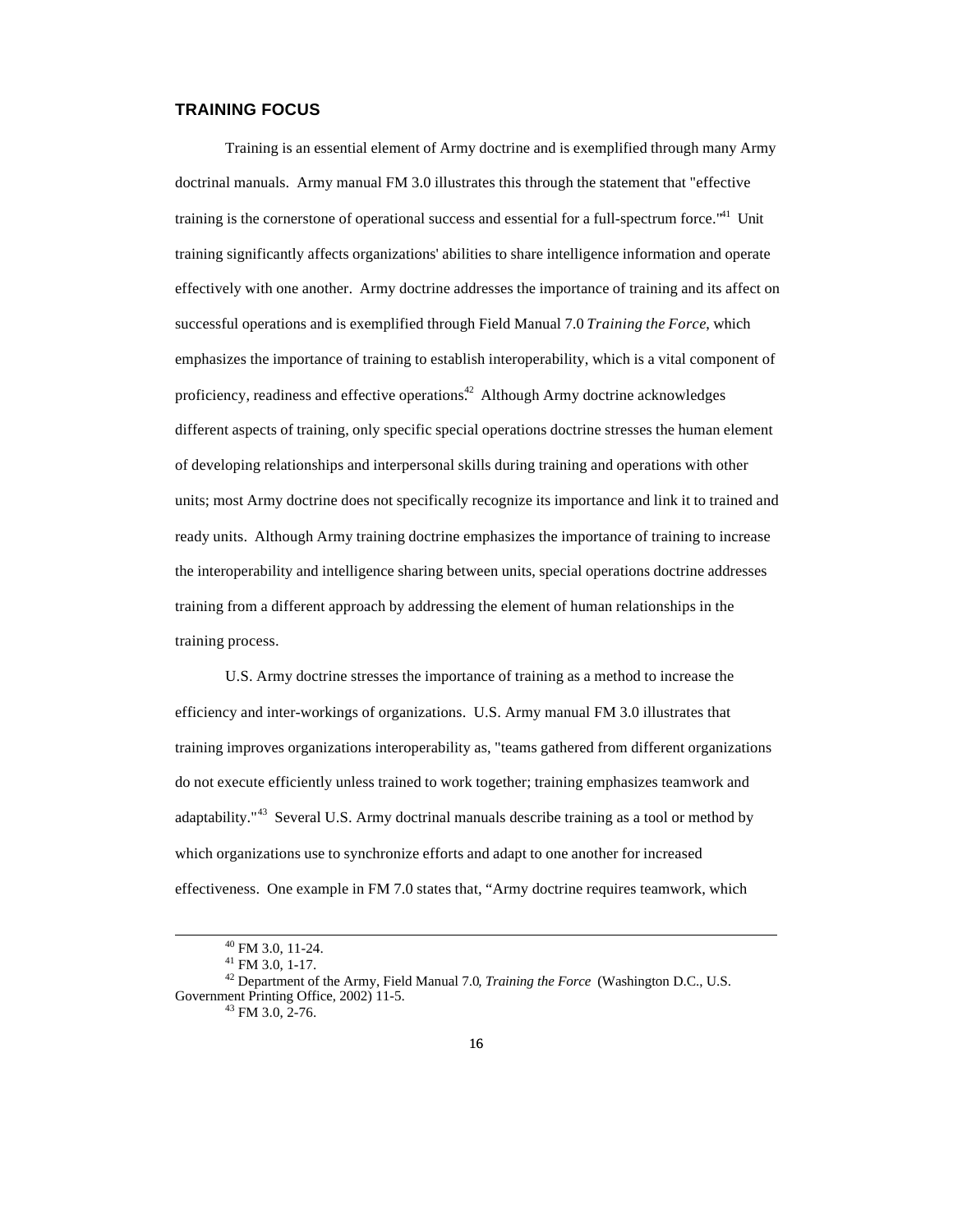training and practice develops and results in increased effectiveness, proficiency and cohesiveness between units."<sup>44</sup> Training to build teams, adapt to each organization's operating methods, and to synchronize efforts will also increase a unit's ability to share intelligence with one another. Army doctrine, to include conventional and special operations doctrine, address the importance of training between units to facilitate interoperability and intelligence sharing.

U.S. Army doctrine demonstrates the significance of training personnel and developing specific Army training programs to enhance individual unit effectiveness. Army training manual FM 7.0 illustrates the "importance of training personnel through the Army's Leader Training and Development Model (ALTDM) (Figure 1) to develop trained and ready units capable of operating in any environment.<sup>345</sup> The Army's Leader Training and Development Model recognizes the importance of integrating the Army's culture or shared set of beliefs, values, and assumptions into training, although it does not identify the need to train and develop Army personnel on cultural and interpersonal skills that enhance soldiers' abilities to operate more effectively with other units.<sup>46</sup> Although the ALTDM focuses on individual training in Army culture, FM 7.0 addresses individual and organizational training to improve relationships and understanding. FM 7.0 illustrates training as a method of developing mutual appreciation for other capabilities, and the development of valuable personal and professional relationships among units, but does not emphasize its criticality in maintaining interoperability with other units.<sup>47</sup> Most Army conventional doctrinal manuals for division and brigade level operations do not identify the importance of training as a method to improve interoperability and intelligence sharing between units. Although FMs 71-3, 71-100, and 7-30, *The Infantry Brigade* address various types of units conventional Army forces may operate with, the manuals do not specifically identify the importance of training in relation to intelligence interoperability and sharing. However, special

<sup>44</sup> FM 7.0, 2-9.

 $45$  Ibid., 11-2.

 $46$  Ibid., 11-2.

 $47$  Ibid., 5-12.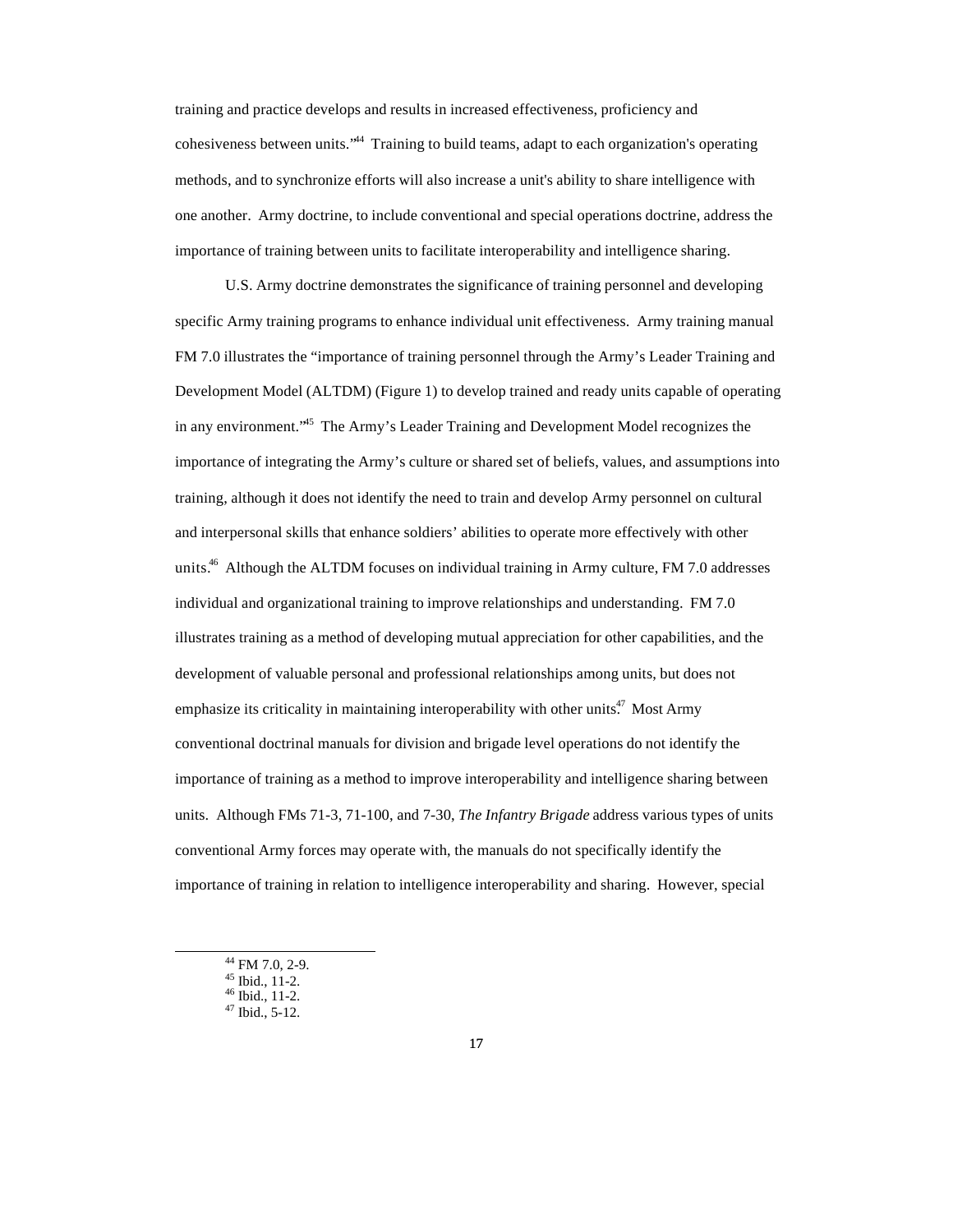operations doctrine accentuates the importance of personal interaction through training to facilitate interoperability and intelligence sharing between units.



**Figure 1 - Army Training and Leader Development Model <sup>48</sup>**

Special operations doctrine addresses the importance in using training as a method to develop effective organizations. FM 3.05-102 cites "personnel to interact with one another effectively and to give them the ability to gain insight into the attitudes, beliefs, and culture of an organization."<sup>49</sup> Although special operations personnel operate with multinational forces more frequently than conventional forces and therefore, must take into account various cultures, beliefs and customs, their approach to training by emphasizing humanistic skills is essential and should be emphasized in Army training doctrine. FM 3.05-102 identifies that "special operations training cause personnel to use their interpersonal skills and experience to persuade each element to coordinate their efforts."<sup>50</sup> Additionally, special operations doctrine reflects the importance of using training as a method to educate personnel, facilitate understanding, and develop relations between units, which in turn increases unit efficiency.<sup>51</sup> Through training, units will establish a

<sup>48</sup> Ibid., 11-20.

 $49$  FM 3.05-102, 1-6.

<sup>50</sup> Ibid., 1-7.

<sup>51</sup> FM 100-25.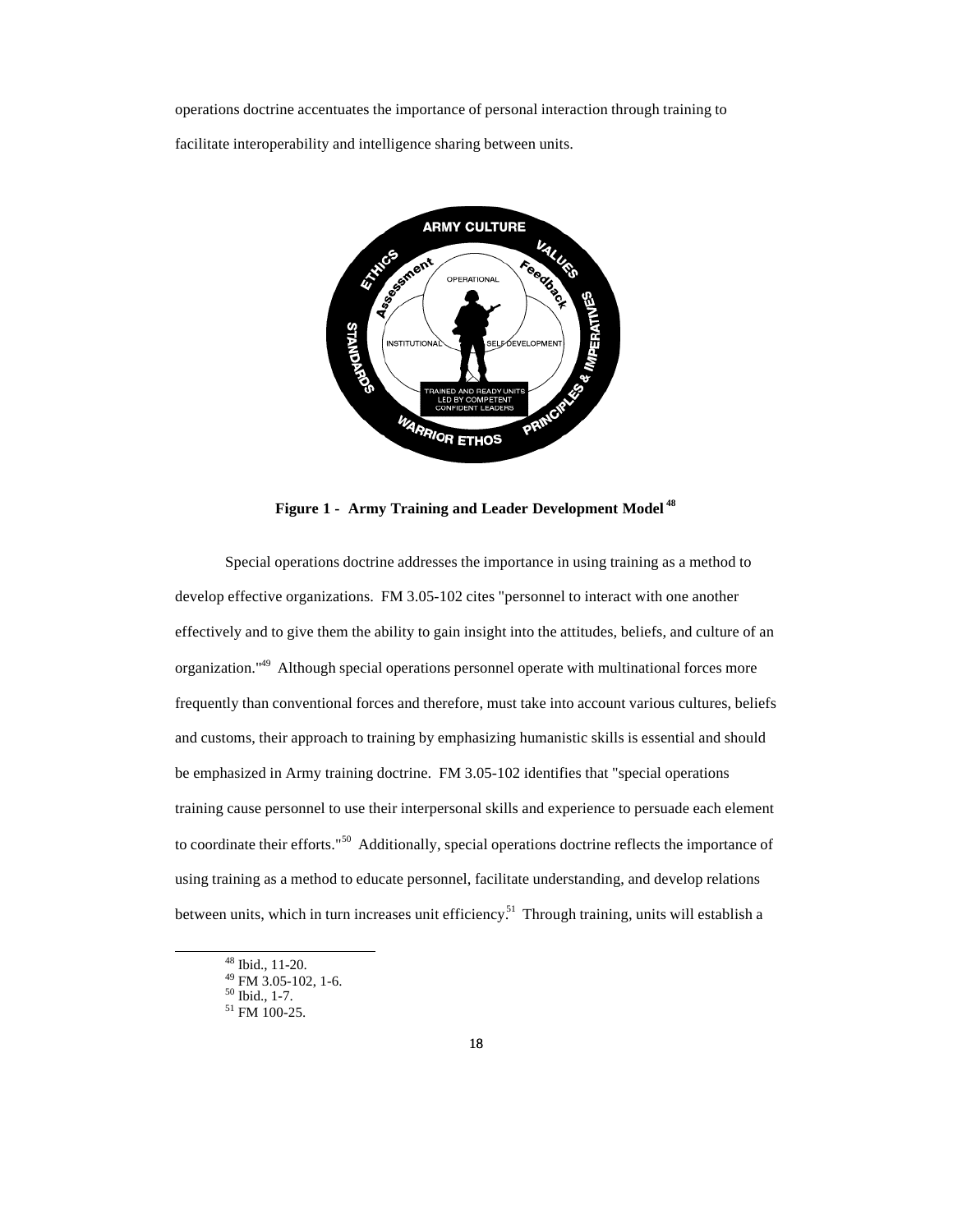common understanding and develop enhanced relations, which will ultimately improve their desire to share intelligence with their military counterparts.

Army doctrine addresses the importance of training to increase soldier and unit effectiveness. FM 7.0 identifies the increased need to train U.S. Army forces due to the integration of complex IT systems and the changing nature of our operational environment.<sup>52</sup> Due to the emphasis on intelligence sharing in an Army force that is transforming to become more reliant on intelligence and focused on operating as a knowledge-centric force, training personnel to share intelligence is more critical than ever.<sup>53</sup> Army doctrine clearly emphasizes the need for training to be all encompassing in leadership, technical, and tactical skills, but should also specify the importance of training and developing the cultural and interpersonal skills of soldiers and organizations to understand and operate effectively with one another, as illustrated in special operations doctrine. A well-balanced training program can only serve to improve interoperability across the spectrum of Army units.

#### **ACHIEVING INTEROPERABILITY**

Army leaders realize that interoperability between units is essential to successfully share intelligence information and accomplish missions. The Department of Defense defines interoperability in Field Manual 1-02, *Operational Terms and Graphics*, as "the condition achieved among communication-electronics systems or items of communications-electronic equipment when information or services can be exchanged directly and satisfactorily between them and/or their users."<sup>54</sup> Interoperability should not be limited strictly to communications and electronic systems, but account for culture, organizational values, and relationships, since these elements directly affect the level of interoperability between units. Although Army doctrine addresses the need for interoperability in today's operations, many conventional doctrinal

<sup>52</sup> FM 7.0, Preface.

<sup>53</sup> DoD, ATCP, 4.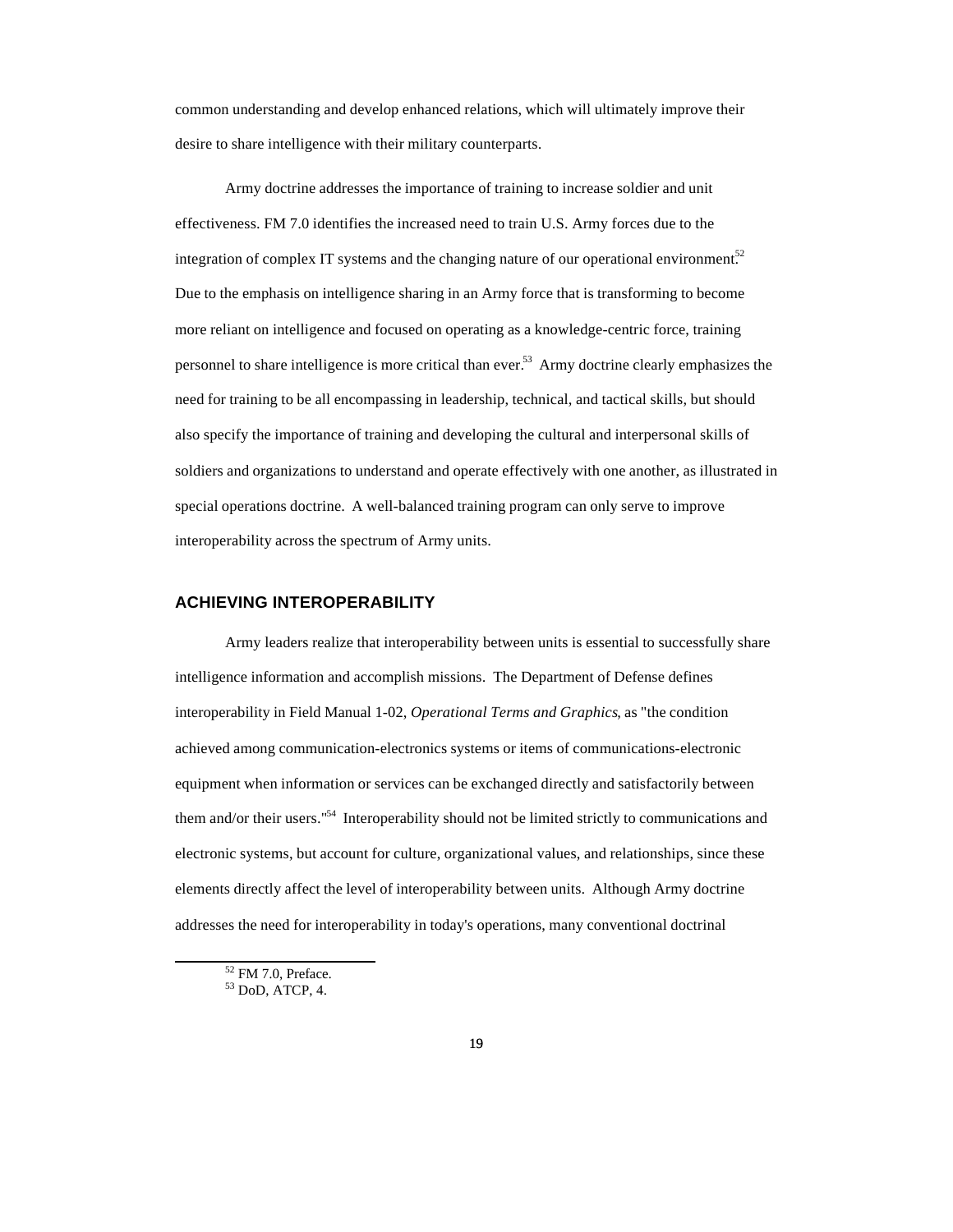manuals focus on the technological requirements of establishing interoperability. However, special operations doctrine clearly emphasizes the need to attain interoperability through equipment, developing relationships, and establishing liaisons, and also identifies the essential need for interoperability to improve intelligence sharing between units.

Special operations doctrine identifies that interoperability is essential for operational success, particularly in sharing intelligence information. FM 3.05-102 illustrates that, "interoperability, streamlined information, and pull-down intelligence tailored to the needs of Army Special Operations Forces (ARSOF) are key to successful intelligence systems support.<sup>65</sup> Special operations doctrine also addresses the importance of maintaining liaisons to facilitate interoperability and greater coordination for operations and intelligence sharing between units. According to FM 3.05-102, liaisons known as the Special Operations Command and Control Elements (SOCCE) are an integral part of ensuring that conventional and special operations forces maintain interoperability, which allows for sharing intelligence between units. SOCCEs can provide real-time combat information and intelligence to assist conventional forces with information they may otherwise not receive.<sup>56</sup> Special operations doctrine addresses the importance of establishing interoperability through humanistic means of developing relations and establishing liaisons, as well as addressing the role of equipment in interoperability. Army conventional force doctrine tends to primarily focus more on the technological aspect of interoperability and does not always identify the human factors that are necessary for successful interoperability and intelligence sharing between units.

Various U.S. Army conventional force doctrinal manuals do not always address the issue of developing shared relationships between forces, when possible, that will enhance a unit's interoperability and desire to share intelligence effectively. One exception is U.S. Army Field Manual 17-95, *Cavalry Operations,* which illustrates the importance of developing special

<sup>54</sup> Department of the Army, Field Manual 1-02 (Draft), *Operational Terms and Graphics* (Washington D.C., U.S. Government Printing Office, 2003).

 $5$  FM 3.05-102, 8-3.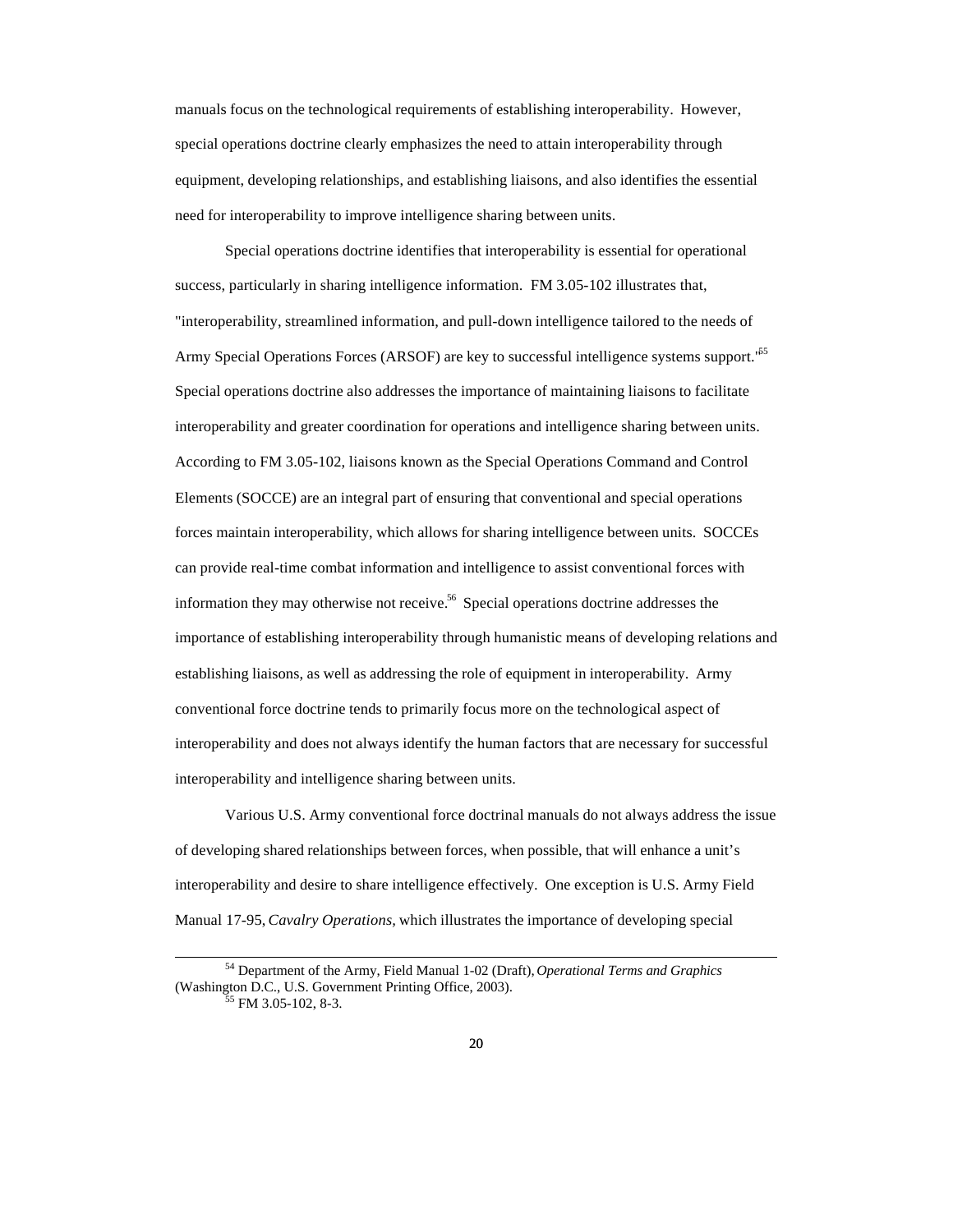relationships, understanding capabilities, and maintaining interoperability to facilitate the flow and use of combat information.<sup>57</sup> Although FM 17-95 identifies the link between strong relationships with interoperability and intelligence sharing, most other U.S. Army conventional force doctrinal manuals do not adequately address their relevance to one another. Several other conventional doctrinal manuals focus on systems, technology, or transformational concepts rather than the human aspect of interoperability and sharing intelligence. Field Manual 71-100-2, *Infantry Division Techniques, Tactics, and Procedures*, addresses the need to establish liaison elements with other units to facilitate planning, but vaguely addresses the importance of developing relations to achieve interoperability and share intelligence.<sup>58</sup> FM 71-100-2 emphasizes the importance of digitization and equipment, rather than developing improved relations between units to facilitate interoperability. FM 71-100-2 exemplifies this by suggesting that automation equipment greatly assists units in establishing interoperability and rapidly disseminating intelligence.<sup>59</sup> On the other hand, special operations doctrine demonstrates the importance of relationships and their effects on intelligence sharing between organizations, but focuses on relationships with multi-national units rather than with U.S. Army units.<sup>60</sup> Special operations doctrine does not focus on transformational intelligence, surveillance, and reconnaissance (ISR) concepts, but stresses the importance of relationships and the human aspect of sharing intelligence.

U.S. Army doctrine fully recognizes that Army force commanders will face complex demands in dealing with interoperability challenges and also identifies the importance of interoperability between units conducting military operations.<sup>61</sup> Although Army doctrine illustrates the importance of interoperability, most conventional doctrine primarily focuses on the

<sup>56</sup> FM 3.05-102, 3-67.

<sup>57</sup> Department of the Army. Field Manual 17-95, *Cavalry Operations* (Washington D.C., U.S. Government Printing Office, 1996) Chapter 9, Section XI.

<sup>58</sup> Department of the Army. FM 71-100-2*, Infantry Division Operations: Tactics, Techniques, and Procedures.* (Washington D.C., U.S. Government Printing Office, 1993) Section II.

<sup>59</sup> Ibid., Section I.

<sup>60</sup> FM 100-25.

<sup>61</sup> FM 3.0, 2-45.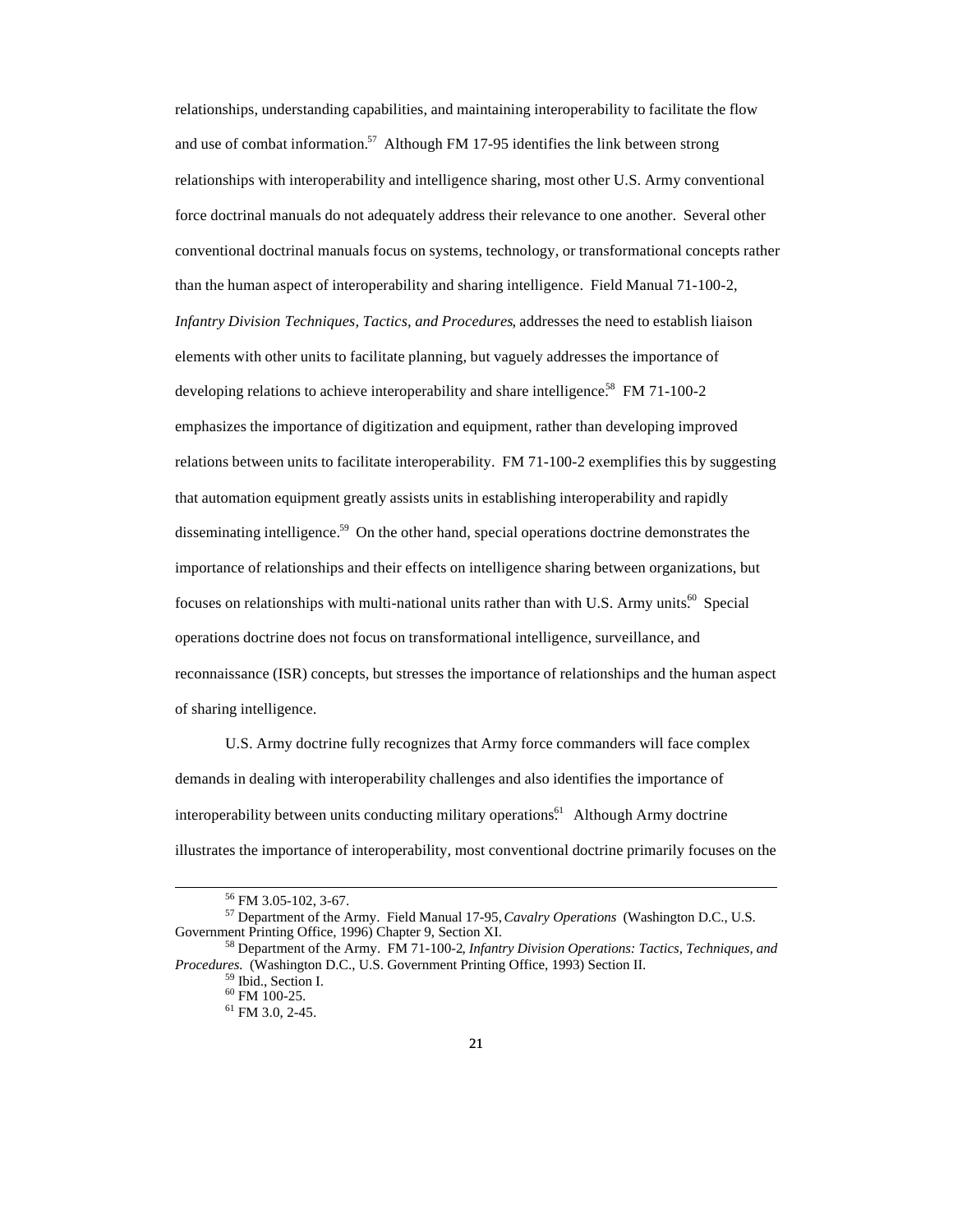technological requirements, rather than also addressing the human factors that are also essential in achieving interoperability. Specific special operations doctrine clearly emphasizes the importance of interoperability and identifies several methods to improve interoperability by enhancing equipment, relationships, and liaisons.<sup>62</sup> By improving interoperability, conventional and special operations forces will enhance their abilities to improve intelligence sharing. Additionally, as the Army transforms to a force that is reliant on maintaining the ability to operate more closely through shared intelligence to succeed in a knowledge-centric environment, the role of interoperability in the future is more significant than ever.

#### **CONCLUSION**

Throughout Chapter 2, this study illustrated how U.S. Army doctrine supports the concept of sharing intelligence through a common doctrinal framework, but with different approaches for conventional and special operations forces. Chapter 2 reviewed how U.S. Army conventional and special operations doctrine approached intelligence sharing and addressed the elements of equipment, training, and interoperability and how they relate to intelligence sharing. As U.S. Army conventional doctrine focused more on equipment technology, systematic training and procedures, and interoperability through systems, specific special operations doctrine presented a different approach by addressing the importance cultural training and achieving interoperability through several factors other than equipment to improve intelligence sharing. Additionally, conventional Army doctrine did not stress the criticality of sharing intelligence, particularly in regards to the emphasis that is placed on intelligence in the current transformation of the Army to a force that is more reliant on intelligence. Chapter 2 illustrated that the concept of intelligence sharing between units is not accentuated enough in relation to the importance intelligence will have on the future knowledge-centric Army force.<sup>63</sup> Although current Army doctrine identifies that "U.S. forces should share all relevant and pertinent intelligence about the

<sup>62</sup> FM 3.05-102, 3-67.  $63$  DoD, ATCP, 4.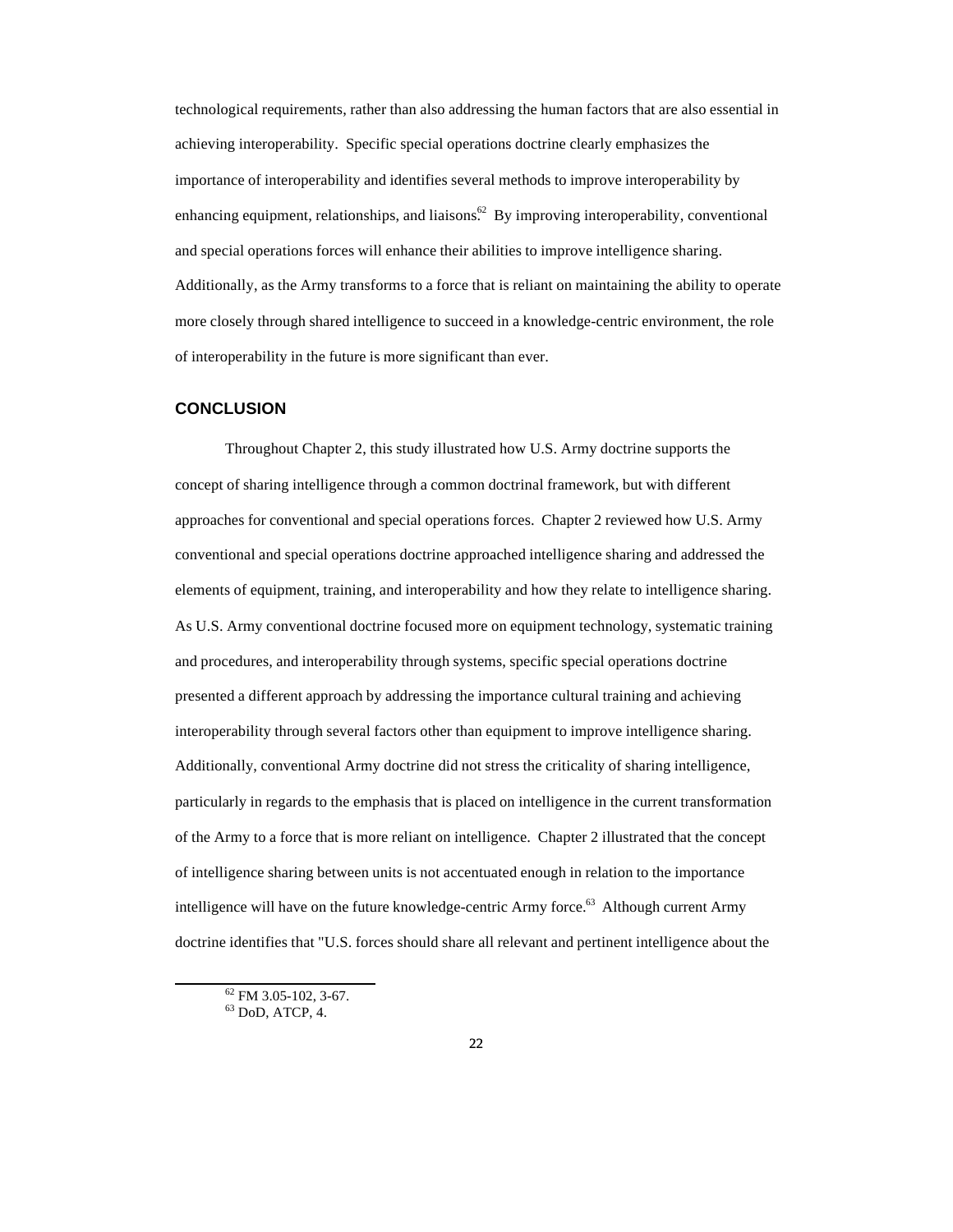situation and adversary to attain the best-possible common understanding of threatened interests, determine relevant and attainable objectives, and to achieve unified efforts against the adversary;"<sup>64</sup> emerging Army doctrine should address the significance of intelligence in future operations and identify methods to improve the forces' capability to share intelligence through equipment, training, and interoperability to operate more effectively and efficiently.

<sup>&</sup>lt;sup>64</sup> FM 3.05-102, A9.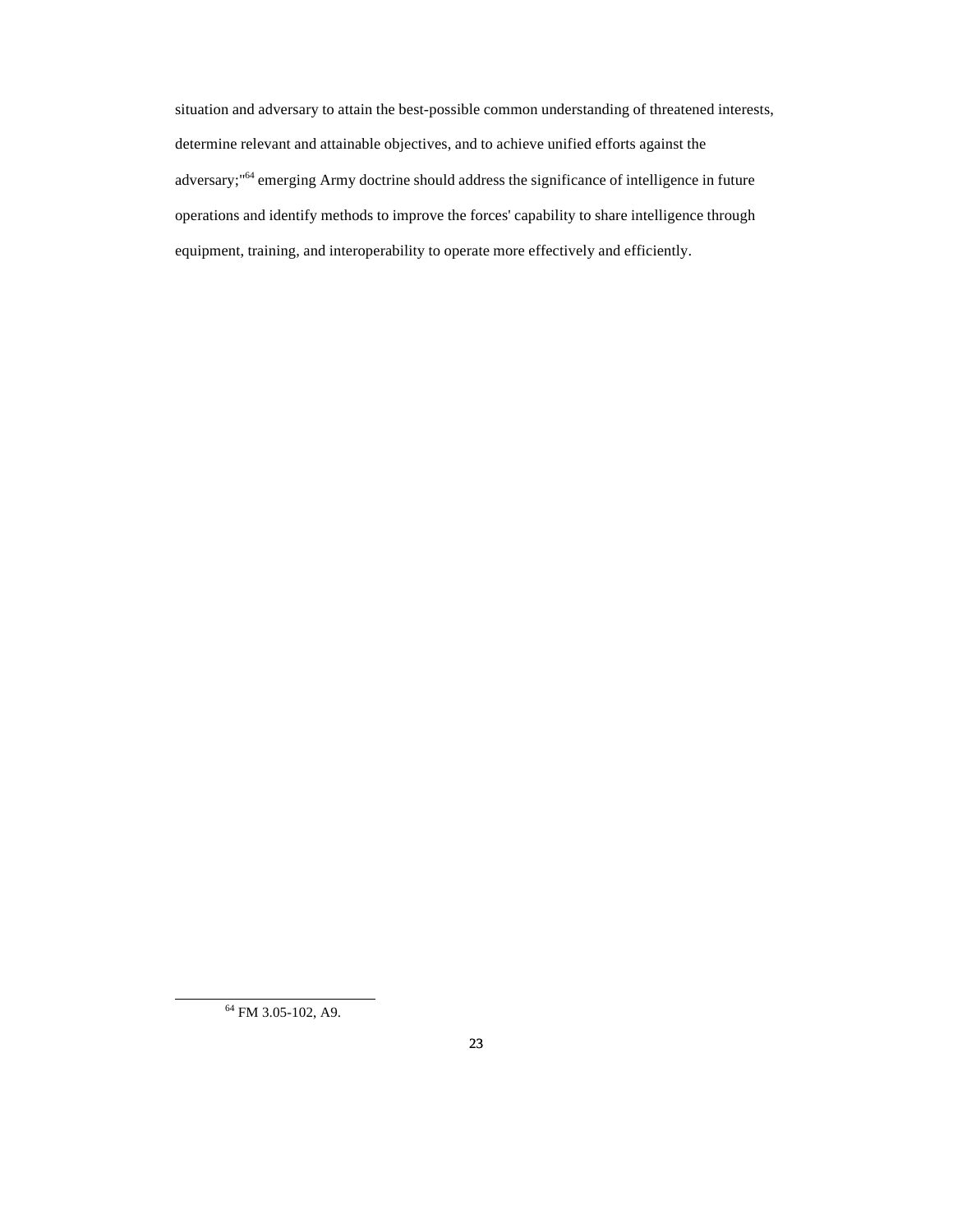#### Chapter 3

## **THEORY**

Sharing intelligence has always been an important factor in military operations and its significance is increasing due to the Army's transformation to a knowledge-centric force that is more reliant on information dominance.<sup>65</sup> Chapter 3 examines academic views on sharing intelligence and their continuing application to the transformation of U.S. Army conventional and special operations forces. This chapter will review the differences between several authors' theories that attempt to explain why U.S. Army conventional and special operations forces face great difficulty in sharing intelligence. The authors disagree on the primary cause that hinders forces from sharing intelligence, which range from a lack of technological equipment, inadequate training, and the inability to establish interoperability. Chapter 3 will also examine proposed methods to improve equipment, training, and interoperability, which the authors believe are required to improve intelligence sharing. The sources reviewed within this paper support the increased need to improve intelligence sharing between U.S. Army conventional and special operations forces, particularly due to the rapid changes and complexity of the global environment. First, this chapter will examine various theories that explaining why U.S. Army conventional and special operations forces are challenged in sharing intelligence with one another.

#### **DIFFICULTIES IN SHARING INTELLIGENCE**

A challenge the U.S. Army consistently faces during military operations is sharing intelligence between forces. Many academics and military personnel express differing opinions regarding the primary cause of these challenges; although they agree the difficulties stem from equipment, training, and interoperability between forces. This section will begin by reviewing theories on the role of equipment in intelligence sharing.

<sup>65</sup> DoD, AI-TCP, 14.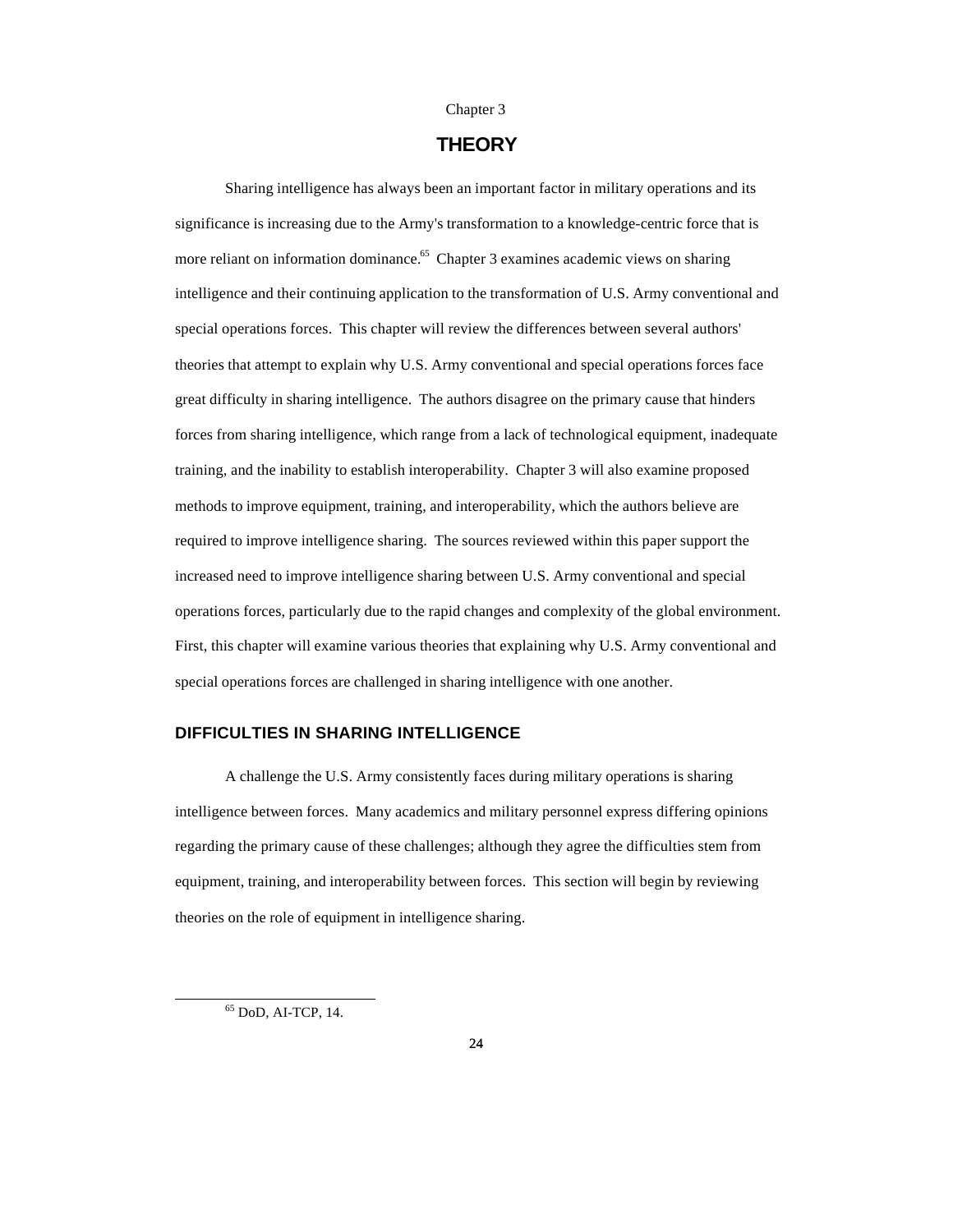In *Dominant Battlespace Knowledge*, political scientist Paul Bracken illustrated his theory that intelligence sharing is difficult because of challenges in information management systems that are primarily caused by equipment. Bracken commented that "problems in sharing intelligence are primarily within managing the synergy of information and intelligence with responsiveness and efficiency with equipment; organizing information storage and processing is the problem, not coordination of operating forces."<sup>66</sup> Therefore, Bracken believed equipment was the primary reason U.S. Army conventional and special operations forces faced difficulties in sharing intelligence.<sup>67</sup> Additionally, in *Doomed to Fail*, John Gentry agreed that equipment caused vulnerability and failure in sharing intelligence. Gentry suggested that the U.S. Army's information technology equipment and infrastructure regularly fails and contributes virtually nothing to military operations, but high costs and limitations.<sup>68</sup> Therefore, Gentry advocated that equipment complexities and shortfalls affect the U.S. Army's ability to adequately share intelligence. Although many academics expressed their beliefs that equipment impacts the U.S. Army's ability to share intelligence, others believe that training has a more profound impact on intelligence sharing.

In *Fighting For the Future*, Ralph Peters argued that the primary challenge in sharing intelligence is not due to equipment difficulties, but a lack of training and educating soldiers. The author cites that "the core of our force is the soldier."<sup>69</sup> Peters did not believe that equipment degrades or overcomplicates the U.S. Army's ability to share intelligence because the U.S. is far technologically superior to the rest of the world. On the contrary, Peters argued that the challenges are embedded in people, as untrained U.S. Army personnel degrade intelligence sharing.<sup>70</sup> The author also proposed "the U.S. Army has fallen into the old American trap of

<sup>66</sup> Johnson and Libicki, 75.

<sup>67</sup> Ibid., 60.

<sup>68</sup> John Gentry. "Doomed to Fail: America's Blind Faith in Military Technology". *Parameters* (Winter 2002), 91.

<sup>69</sup> Ralph Peters. *Fighting for the Future: Will America Triumph?* ( Mechanicsburg, PA: Stackpole Books, 1999) 144.

 $70$  Ibid., 46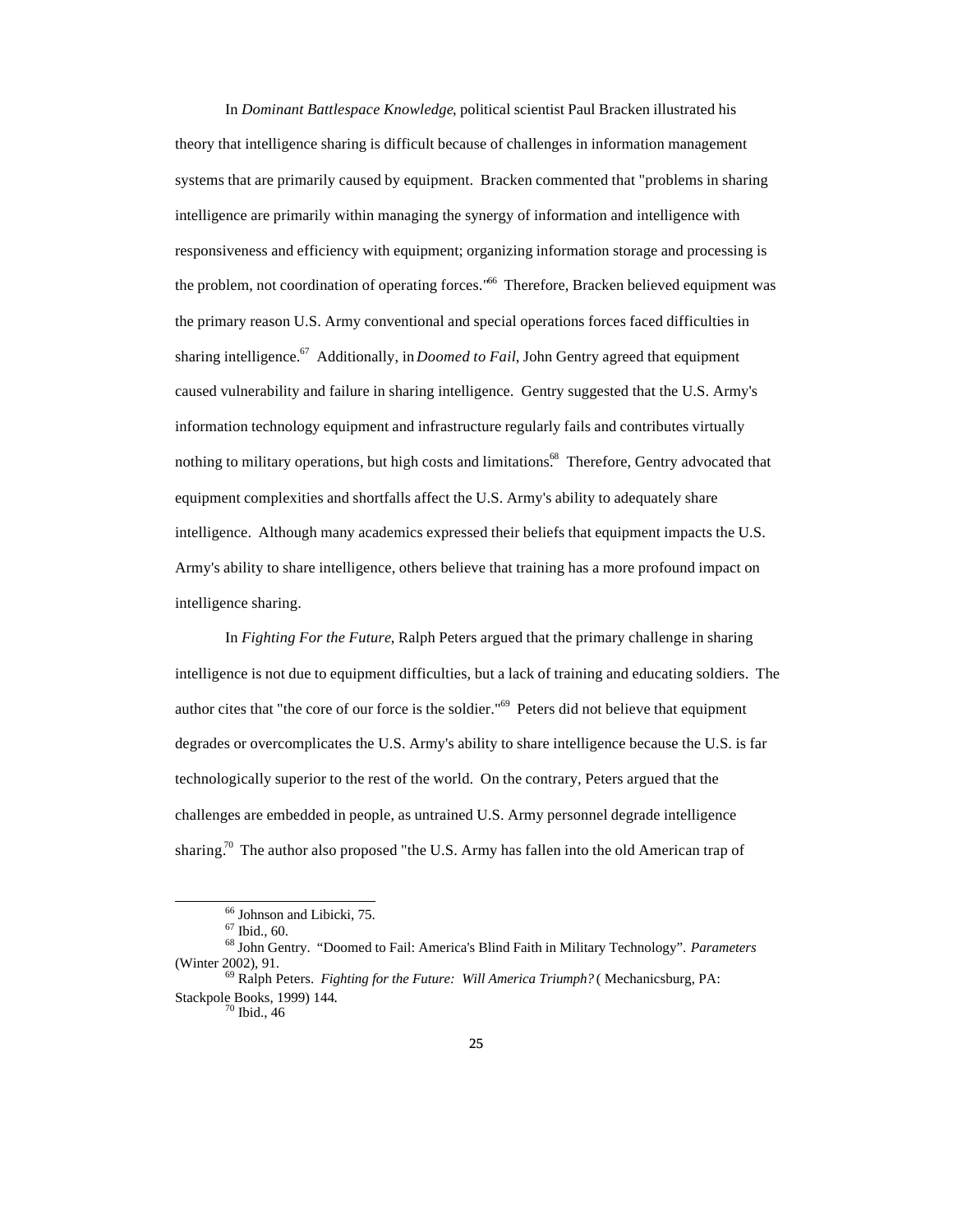seeking technological solutions to human problems."<sup>71</sup> Peters did not agree that the U.S. Army must invest heavily in its machines and equipment, but should focus on increased training and education to improve intelligence sharing between U.S. conventional and special operations forces.<sup>72</sup> In *Unconventional Warfare*, the author Susan Marquis also believed that lack of proper training hinders intelligence sharing between conventional and special operations forces. Marquis argued, "conventional military commanders are unaware and not trained in special operations force's capabilities, possibly due to mistrust, lack of information, or competing interests and therefore, have misused special operations forces."<sup>73</sup> Marquis clearly faulted conventional forces lack of training and understanding without addressing the responsibility of special operations forces in achieving full integration between forces.<sup>74</sup> The academics reviewed throughout this section believed the lack of training degrades U.S. Army conventional and special operations forces' ability to share intelligence. However, the authors' approaches explaining the cause in intelligence sharing difficulties varied as some focused on training individual operators and others focused on training commanders to understand capabilities and directly affect intelligence sharing. Additionally, several academics advocated that the lack of interoperability causes difficulty in sharing intelligence between conventional and special operations forces.

The academics reviewed in this study, agreed that interoperability is a key element in successfully sharing intelligence and only through people and effective relations, can the U.S. Army achieve interoperability. These ideas are not original and reflect the views of the classic military theorist, Ardant du Picq, who wrote "the value of the soldier is the essential element of success; let us strengthen the soldier."<sup>75</sup> Du Picq's theory is exemplified through several opinions that agree human nature and organizational culture elicit a lack of interoperability and intelligence sharing between U.S. Army conventional and special operations forces. Ralph Peters

<sup>71</sup> Ibid., 19.

<sup>72</sup> Ibid, 55.

<sup>73</sup> Susan Marquis. *Unconventional Warfare* (Washington, D.C.: Virginia Press, 1997), 264.

<sup>74</sup> Ibid, 265.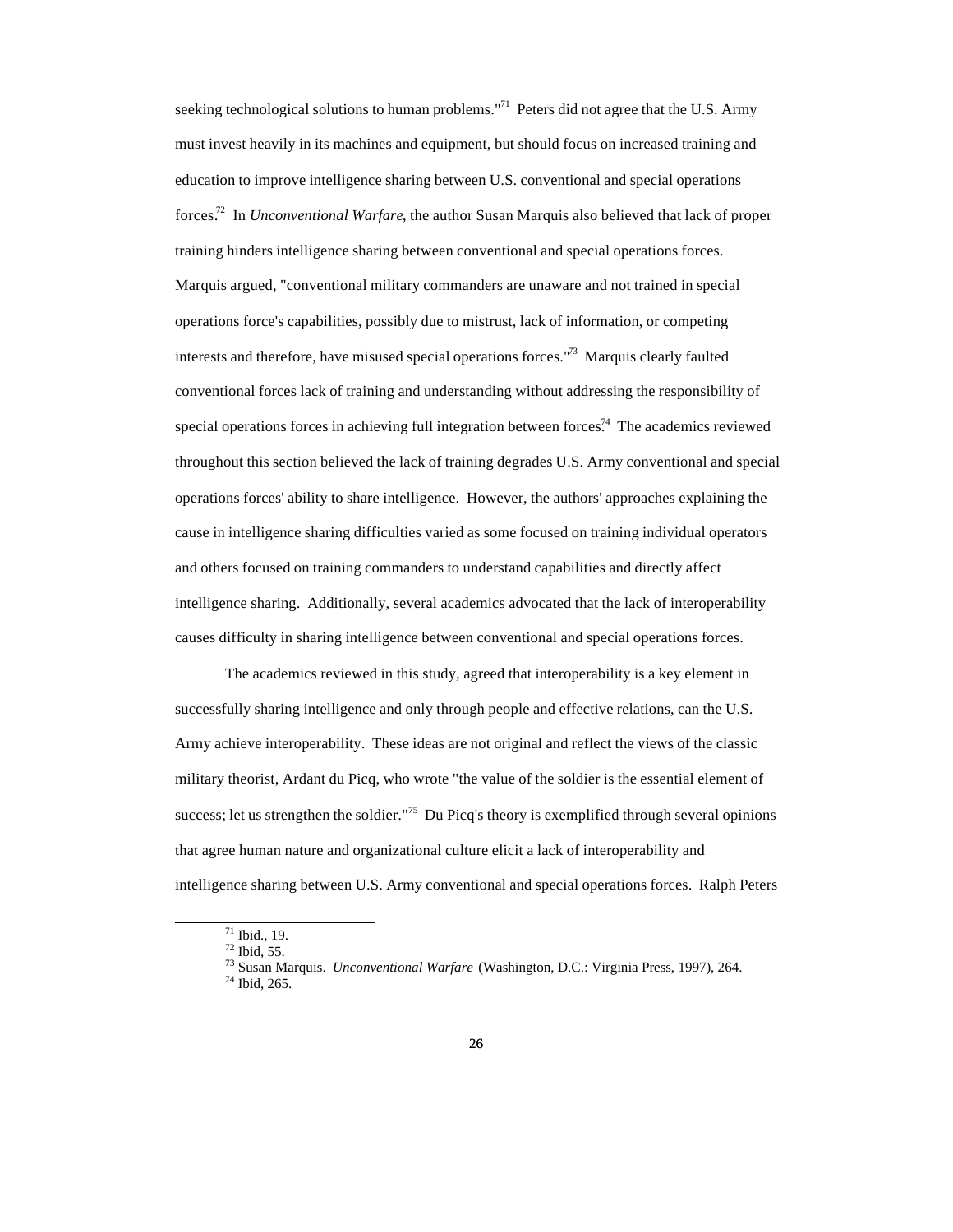commented that the U.S. Army cannot focus on hardware and equipment alone because the more difficult and subtle problems in interoperability and intelligence sharing are posed by more complex elements of human behavior within soldiers and organizations.<sup>76</sup> Therefore, Peters suggested that interoperability between personnel and organizations directly influences intelligence sharing between U.S. Army forces. Susan Marquis reinforced Peters' argument that people are the core of interoperability and sharing intelligence. Marquis indicated that the differences in organizational values and cultures generate separation between special operations forces and the conventional Army, thereby provoking challenges in interoperability between them.<sup> $77$ </sup> Marquis' also believes that these differences between organizations hinder interoperability, as well as, intelligence sharing between conventional and special operations forces.

This section revealed differing academic theories regarding the primary cause of sharing intelligence. The academic views varied as to the primary cause of the difficulties that U.S. Army conventional and special operations forces face in intelligence sharing. However, all academics reviewed and acknowledged that complications in equipment, training, and interoperability contributed to degraded intelligence sharing between forces. Next, this section will review proposed theories to improve intelligence sharing between U.S. Army conventional and special operations forces.

## **PROPOSED METHODS OF IMPROVEMENT**

Several academics reviewed throughout this chapter provided different opinions regarding the primary reason conventional and special operations units face difficulties in sharing intelligence. The authors also differed as to whether the U.S. Army should focus on improving equipment, training, or interoperability to alleviate intelligence sharing difficulties. This section

<sup>75</sup> Ardant Du Picq. *Battle Studies: Roots of Strategy 2*. (Mechanicsburg, PA: Stackpole Books, 1986), 143.  $76$  Peters, 45.

<sup>77</sup> Marquis, 47.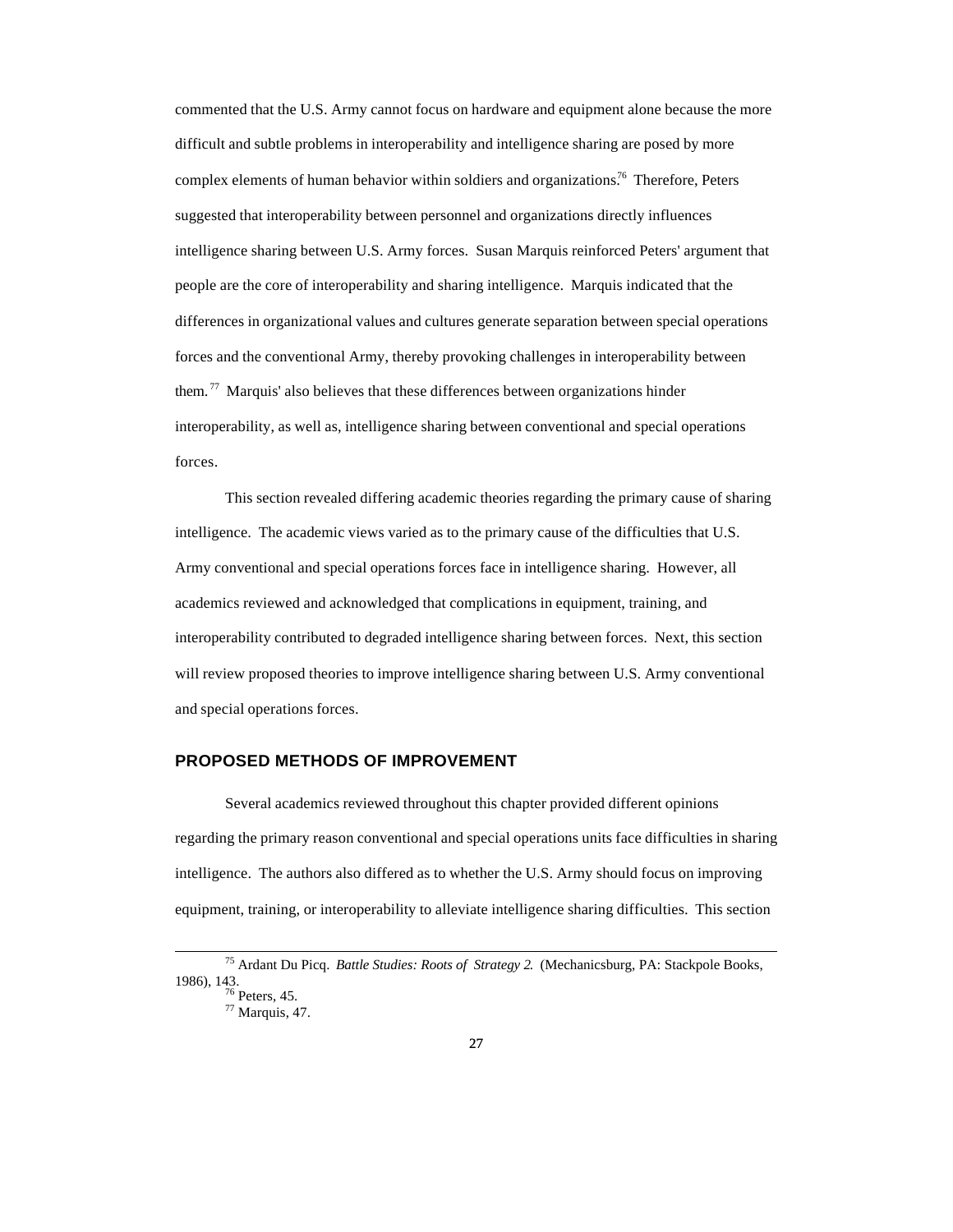will review advocates who promote improvements in technological equipment to enhance intelligence sharing between conventional and special operations units.

Author Jeffrey Cooper of *Dominant Battlespace Knowledge* advocated improvements in technology and equipment as a primary means to improve intelligence sharing. Cooper argued that automated systems will replace soldiers and equipment alone will improve the flow of intelligence.<sup>78</sup> Contrary to Cooper's opinion, Dr. David Alberts of *Dominant Battlespace Knowledge* recognized that "the military needs a balance between investments in command and control technology, equipment, training, and education in order to improve sharing of information."<sup>79</sup> Additionally, other authors published in *Dominant Battlespace Knowledge* addressed the importance of maintaining equipment to correlate and parse information out, but also acknowledge the fact that technology will never substitute the human element in warfare, which requires education and training for personnel to achieve interoperability and meet specific objectives.<sup>80</sup> Although equipment and technology are important enablers for conventional and special operations forces, many academics believed the best method of increasing intelligence sharing between forces is through improved training and interoperability.

Ralph Peters emphasized the importance of educating and training soldiers to improve interoperability and increase relevant intelligence sharing between U.S. Army forces. Peters advocated that "the U.S. Army needs to study and train soldiers on the behavior of individuals and organizations, because technology will not always be the answer to our dilemmas."<sup>81</sup> The author believed the U.S. Army will only improve intelligence sharing through training soldiers to operate with one another and to understand the processes, methods, and value of intelligence. Susan Marquis also advocated increased training between conventional and special operations forces. The author supported the concept that training reinforces distinct ways of thinking,

<sup>78</sup> Johnson and Martin Libicki. *Dominant Battlespace Knowledge*. (Washington, D.C.: National Defense University, 1995) 105.

 $79$  Ibid., 85.

<sup>80</sup> Ibid., 96.

<sup>81</sup> Peters, 194.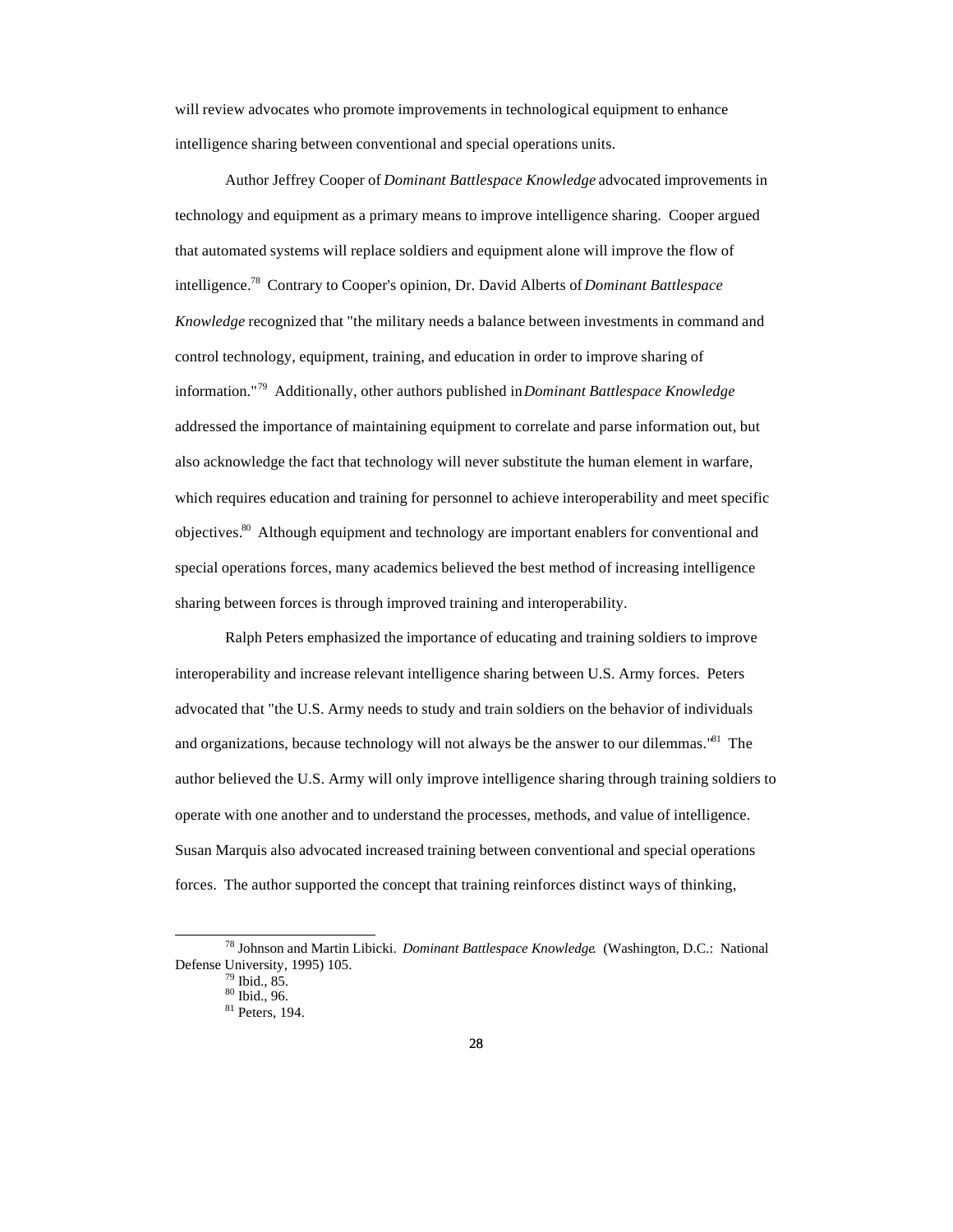establishes integration, and will improve interoperability during military operations between U.S. Army conventional and special operations forces.<sup>82</sup> Marquis believed that due to the different nature of U.S. Army conventional and special operations forces, they require improved combined training to enhance their familiarity and understanding of the other. The author specifically recommended the U.S. Army improve methods of training and educating conventional commanders to understand special operations, which will in turn increase intelligence sharing between forces.<sup>83</sup> Peters and Marquis advocated improvements in training as methods to strengthen intelligence sharing between U.S. Army conventional and special operations forces, as well as to improve interoperability.

The academics reviewed throughout this chapter agreed that interoperability is essential in improving intelligence sharing between U.S. Army forces. Ralph Peters illustrated that equipment, training, and interoperability contribute to improved intelligence sharing between conventional and special operations forces. The author identified that improving technology was not the only method of achieving interoperability; improving the training and education of people and organizations were essential in establishing interoperability and facilitating understanding.<sup>84</sup> Furthermore, Peters advocated that improvements in equipment and training will also enhance interoperability, as well as enhance intelligence sharing between U.S. Army forces.<sup>85</sup> Susan Marquis also promoted a similar view of the role of interoperability in intelligence sharing. The author illustrated this through her comment that "organizations can only achieve and maintain interoperability through understanding and training with one another.<sup>86</sup> Marquis further identified that organizations must recognize they are different and therefore, must work together to establish interoperability with the other, which will allow them to integrate as a team and

<sup>82</sup> Marquis, 47.

<sup>83</sup> Ibid, 45.

 $84$  Peters, 65.

<sup>85</sup> Ibid 45. <sup>86</sup> Marquis, 246.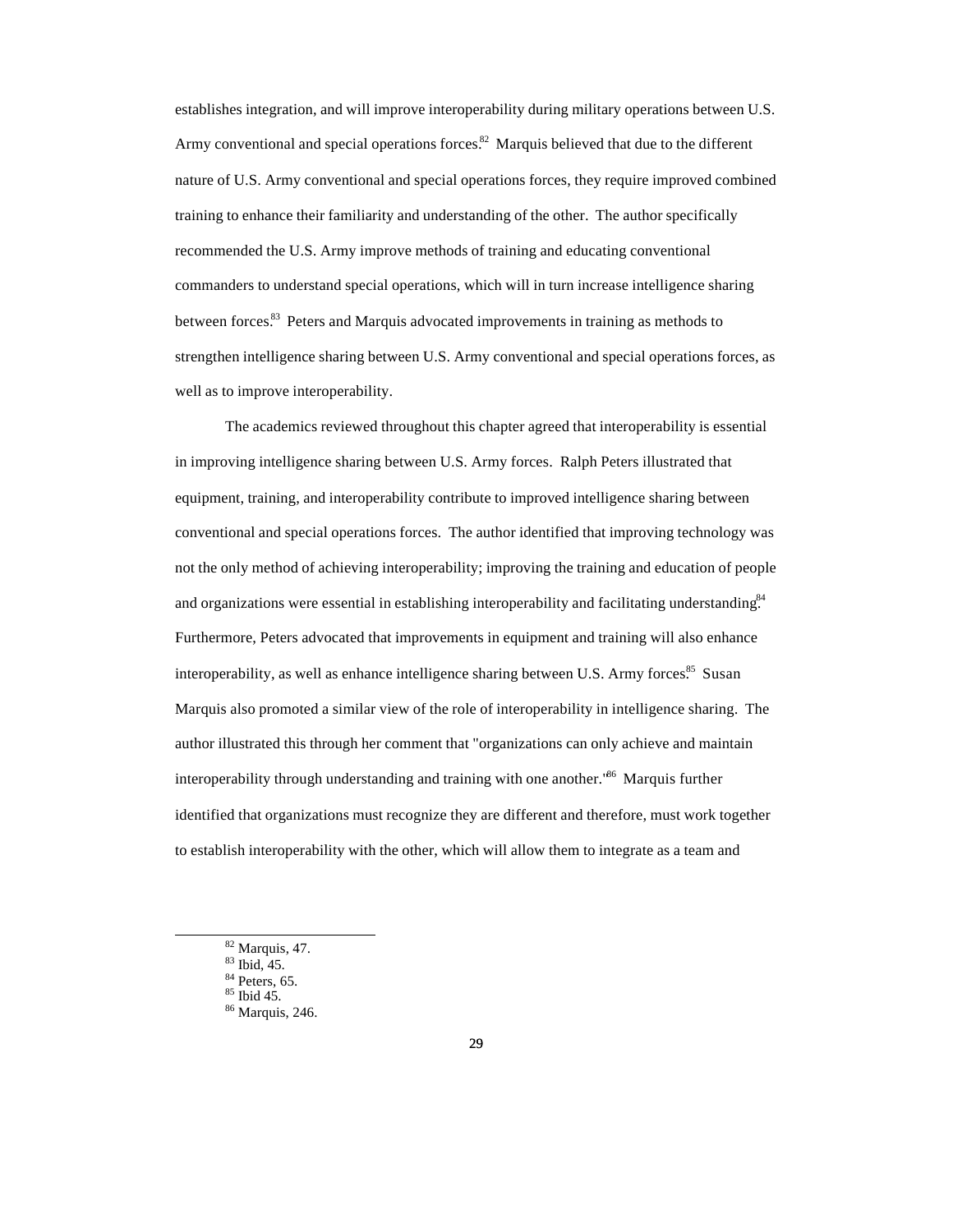achieve U.S. political and military objectives.<sup>87</sup> The authors' clearly illustrated the importance of interoperability as an enabling factor for U.S. Army conventional and special operations forces in sharing intelligence more effectively.

The authors' addressed throughout this section proposed improvements in interoperability as a means to strengthen the sharing of intelligence between U.S. Army forces. The authors presented the elements of equipment and training as primary factors that will enable forces to achieve interoperability, and in turn, improve intelligence sharing between U.S. Army conventional and special operations forces.

#### **CONCLUSION**

Several academics developed theories that address the challenges of sharing intelligence between U.S. Army conventional and special operations forces. Chapter 3 examined the writings of these various academics and illustrated the different views they presented in determining the difficulties of sharing intelligence between U.S. Army conventional and special operations forces. The academics' revealed that the primary reasons U.S. Army conventional and special operations forces are challenged with sharing intelligence were due to difficulties in the Army's equipment, training, and interoperability with one another. This chapter also reviewed the authors' proposals on how to improve the sharing of intelligence, through improvements in technological equipment, training between forces, and overall interoperability between U.S. Army conventional and special operations forces. Many of the authors' opinions differed regarding the primary reason conventional and special operations are challenged in sharing intelligence. However, the authors agreed that through improvements in equipment, training, and interoperability, conventional and special operations forces will increase their ability to share intelligence and operate more effectively in future military operations.

<sup>87</sup> Ibid., 248.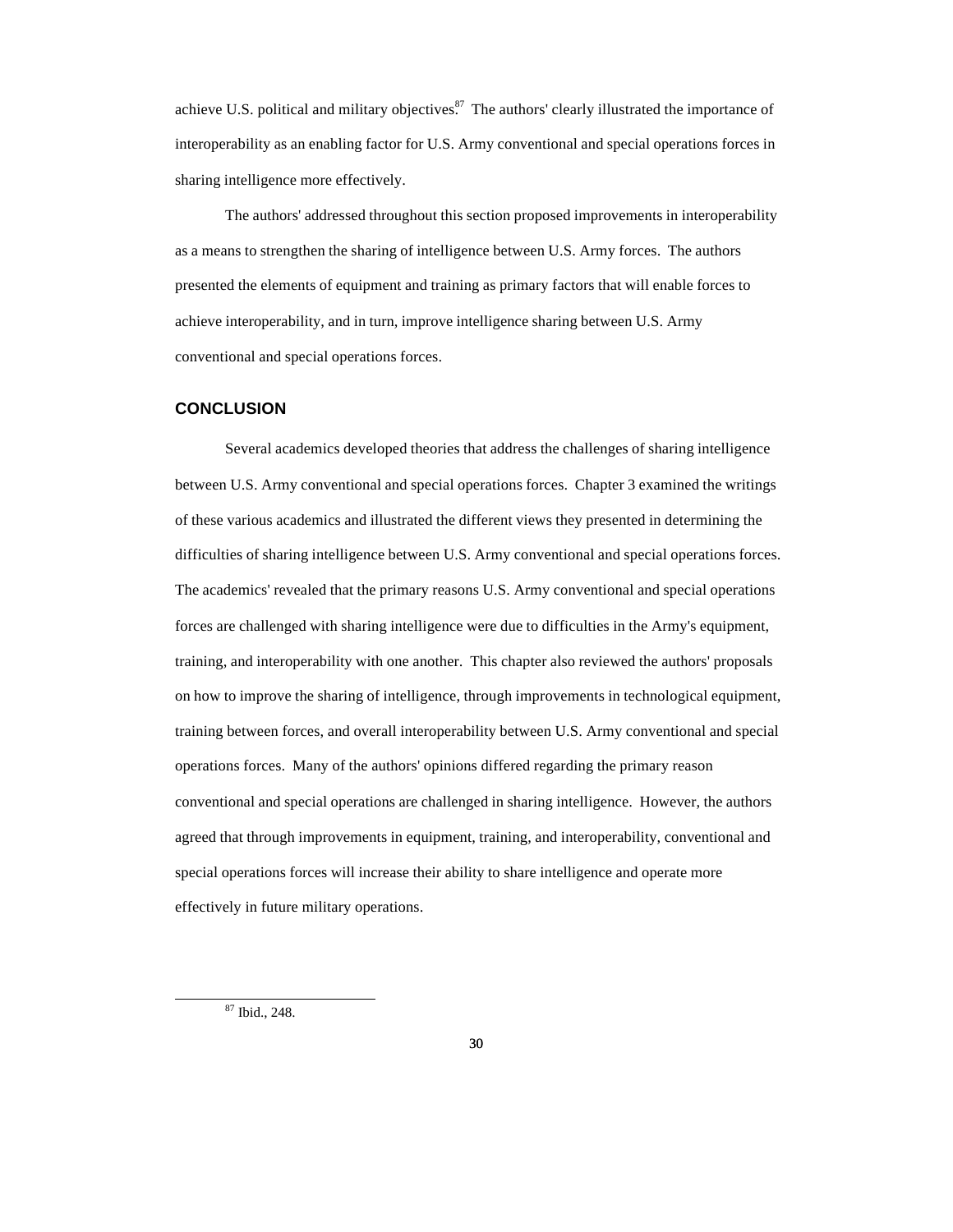#### Chapter 4

## **HISTORY**

History reveals lessons and provides examples of past military actions that can contribute towards improvement in the future of the U.S. Army. Chapter 4 reviews historical conflicts and illustrate the challenges U.S. Army conventional and special operations forces faced in sharing intelligence while conducting military operations in combat and peacekeeping environments. This chapter also examines the effects that the lack of intelligence sharing had on military operations and will specifically address examples in Somalia, Kosovo, and Afghanistan that involved both U.S. Army conventional and special operations forces. These examples demonstrate the value of sharing intelligence and information in support of military operations, particularly in combat operations. Additionally, these historical examples present challenges conventional and special operations forces faced in sharing intelligence, as well as identify situations where intelligence was successfully shared between units. Chapter 4 primarily reviews how equipment, training, and interoperability affected U.S. Army conventional and special operations forces' abilities to adequately share intelligence during these military operations. First, this chapter examines the U.S. Army's ability to share intelligence between conventional and special operations forces during the conflict in Somalia.

#### **SOMALIA: OPERATION RESTORE HOPE**

Several academics presented their views and opinions on intelligence sharing during Operation Restore Hope in Somalia through various publications. The authors referenced in this section primarily agree that intelligence sharing between conventional and special operations forces did not initially occur, due to equipment, training, and interoperability challenges; but gradually improved throughout the operation. The first work of this chapter discusses lessons from Major David Shelton.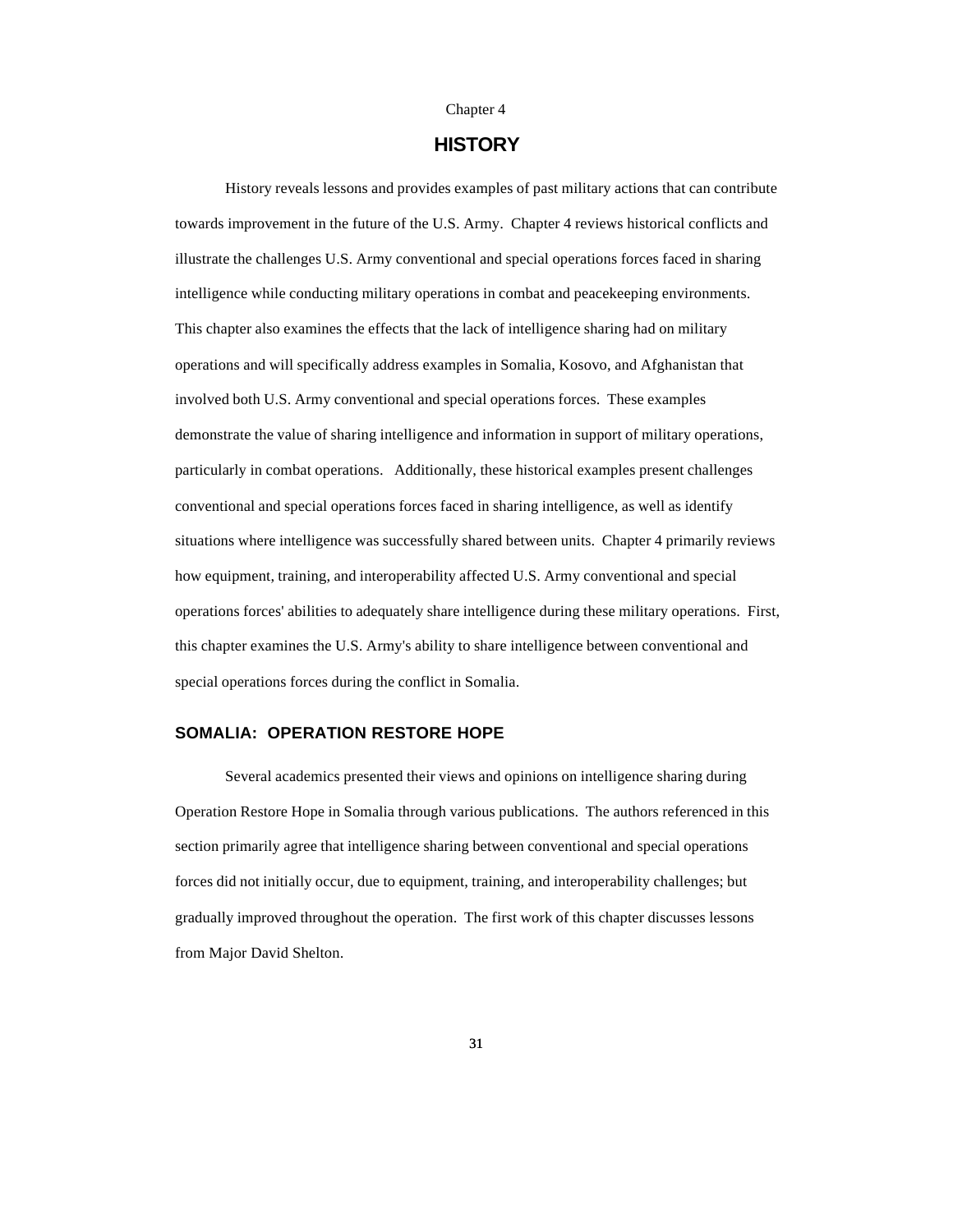David Shelton clearly presented his thoughts regarding the challenges forces faced in sharing intelligence throughout his writings in *Intelligence Lessons of Restore Hope*. Shelton discussed the equipment difficulties intelligence and operations personnel encountered in Somalia. Many of the intelligence information hardware systems and software programs that units were utilizing were not always compatible with other units operating in Somalia and adversely impacted the flow of intelligence at times.<sup>88</sup> Additionally, forces faced a plethora of connectivity and hardware difficulties with their equipment, and most of the hardware systems used to share intelligence required substantial amount of operator expertise and training, which many of the soldiers did not possess prior to deployment.<sup>89</sup> Therefore, the lack of training and familiarity with equipment, and with other units, degraded some of the units' abilities to share intelligence. Shelton also identified how classification levels limited interoperability and hindered the release of relevant intelligence to organizations and operators who required the intelligence to conduct military operations.<sup>90</sup> Shelton recognized the requirement of forces to maintain security of missions, but also advocated a review of classification levels during combat operations to encourage common understanding and interoperability between units involved in the conflict.<sup>91</sup> Author Joseph Celeski also addressed intelligence sharing challenges that occurred in Somalia.

Joseph Celeski presented intelligence sharing difficulties conventional and special operations forces faced in Somalia in his article, *Special Forces Operations in Somalia*. Celeski suggested that although special operations forces were the primary source of all intelligence, they did not share intelligence with conventional forces because of classification and access requirements. Although special operations forces collected information, the intelligence was not always disseminated and led conventional forces to encounter unexpected resistance from armed

<sup>88</sup> David L. Shelton. "Intelligence Lessons: Operations Restore Hope Somalia" *Marine Corps Gazette*, 79/2 (Winter 1995), 37-40.

<sup>89</sup> Ibid, 38.

<sup>90</sup> Ibid. 38.

<sup>91</sup> Ibid, 40.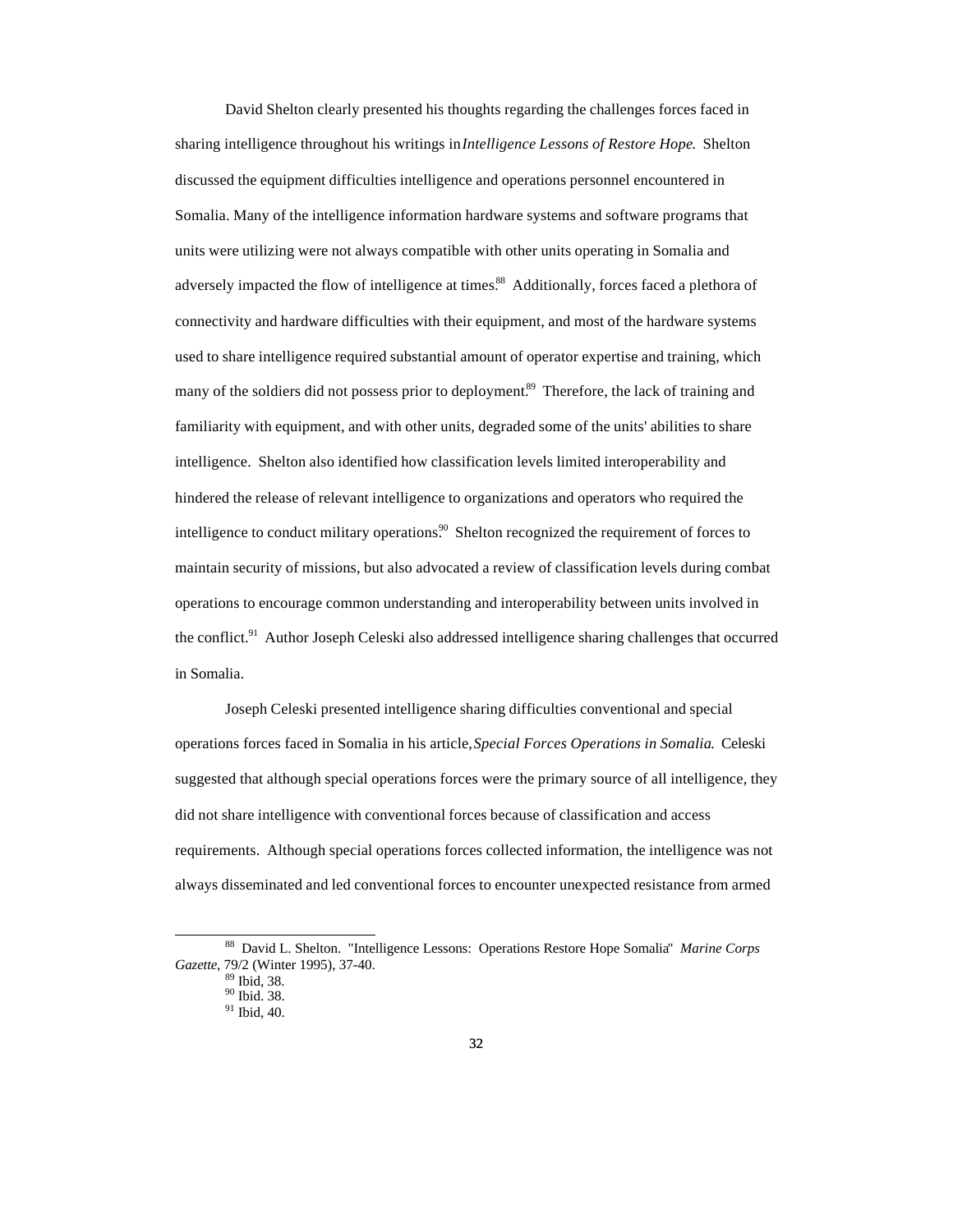Somali factions during Operation Restore Hope.<sup>92</sup> Celeski also identified that conventional and special operations forces were not familiar with each other's operating procedures, which reflected the lack of coordination and training between forces.<sup>93</sup> Celeski pointed out that as the conflict in Somalia continued, conventional and special operations forces became more familiar with each other's procedures, which improved interoperability and intelligence sharing.<sup>94</sup> Additionally, Major Clifford Day revealed the difficulties of sharing intelligence in Somalia.

Clifford Day revealed that intelligence sharing struggles existed throughout operations in Somalia due to information management difficulties and compartmentalization. Day discussed the challenges units and agencies faced in obtaining intelligence, and faulted the complex system of equipment as part of the problem. Many of the systems could only achieve connectivity through satellite links and often did not function properly, therefore many problems revolved around dissemination.<sup>95</sup> Additionally, Day acknowledged that units were unfamiliar with operating with one another and compartmentalized intelligence, which degraded interoperability and sharing of information.<sup>96</sup> Day believes "intelligence in Somalia was not synchronized for unity of effort to share all relevant and pertinent intelligence about the situation and adversary to attain the best common understanding of threatened interests, and determine relevant and attainable objectives for achieving mission success."<sup>97</sup> Overall, Day credited U.S. failures in Somalia partially to the lack of intelligence sharing between forces during Operation Restore Hope.

Several authors believe U.S. forces in Somalia could have operated more effectively and efficiently with increased sharing of intelligence. The various sources revealed difficulties with incompatible equipment, a lack of training, and reduced interoperability between units as

<sup>92</sup> Celeski. 19.

<sup>93</sup> Ibid, 30. <sup>94</sup> Ibid, 19.

<sup>95</sup> Clifford Day. *Defeat of Task Force Ranger*. (Maxwell AFB: AL. Air Command and Staff College, 1997) 27. <sup>96</sup> Ibid, 28.

<sup>97</sup> Ibid., 28.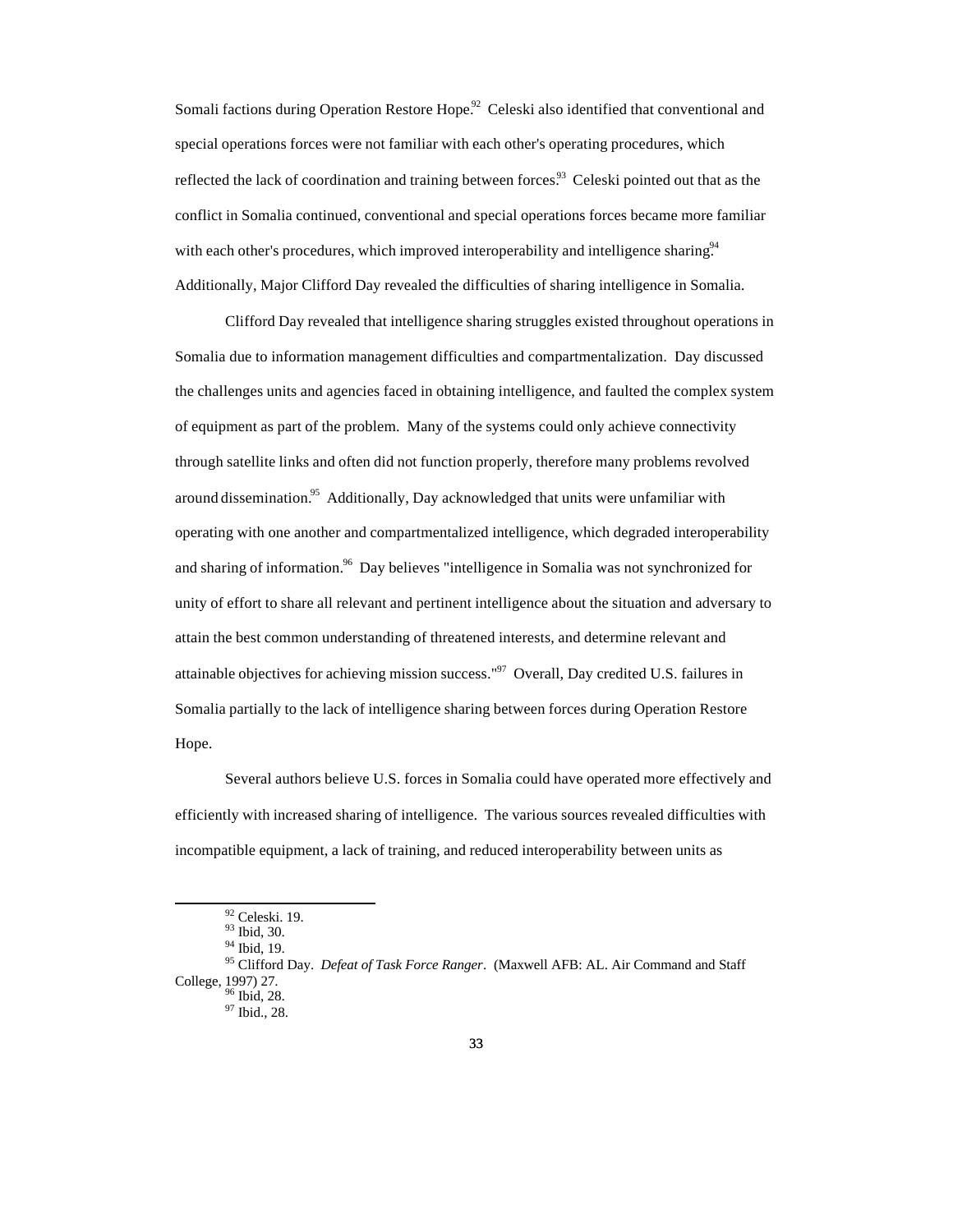contributing to the negative effects U.S. forces faced in Operation Restore Hope. Next, this chapter will review methods of intelligence sharing between conventional and special operations forces in Kosovo.

#### **KOSOVO: TASK FORCE FALCON**

 $\overline{a}$ 

Although U.S. military operations in Kosovo were focused on peacekeeping, U.S. Army conventional and special operations forces faced challenges in sharing intelligence during the initial phases of the operation. U.S. Army forces overcame these challenges rather quickly by focusing on correcting equipment, training, and interoperability problems they initially encountered. This section will reveal how U.S. Army conventional and special operations units successfully shared intelligence in Kosovo and will begin by reviewing *10th Special Forces in Kosovo*.

Robert Schaefer and M. Davis' account of U.S. Army conventional and special operations forces operations in Kosovo presented a positive view of successful intelligence sharing during operations. The authors discuss how robust equipment packages and intelligence architecture enabled conventional and special operations forces to share intelligence. U.S. Army forces were well equipped with compatible systems, clear connectivity, and redundant communications that facilitated coordination and integration between conventional and special operations forces.<sup>98</sup> Additionally, Schaefer and Davis attributed successful intelligence sharing to training and familiarization between conventional and special operations forces prior to deployment, as each force established relationships and interoperability. The use of liaison and coordination elements significantly improved the interoperability and facilitated sharing intelligence between conventional and special operations forces.<sup>99</sup> The authors believed that "these liaison elements proved to be invaluable in ensuring interoperability and real-time, redundant communications link

<sup>98</sup> Robert W. Schaefer and M. Davis. "10th SF Group Keeps Kosovo Stable." Special Warfare, (June 2002), 52-55. <sup>99</sup> Ibid, 53.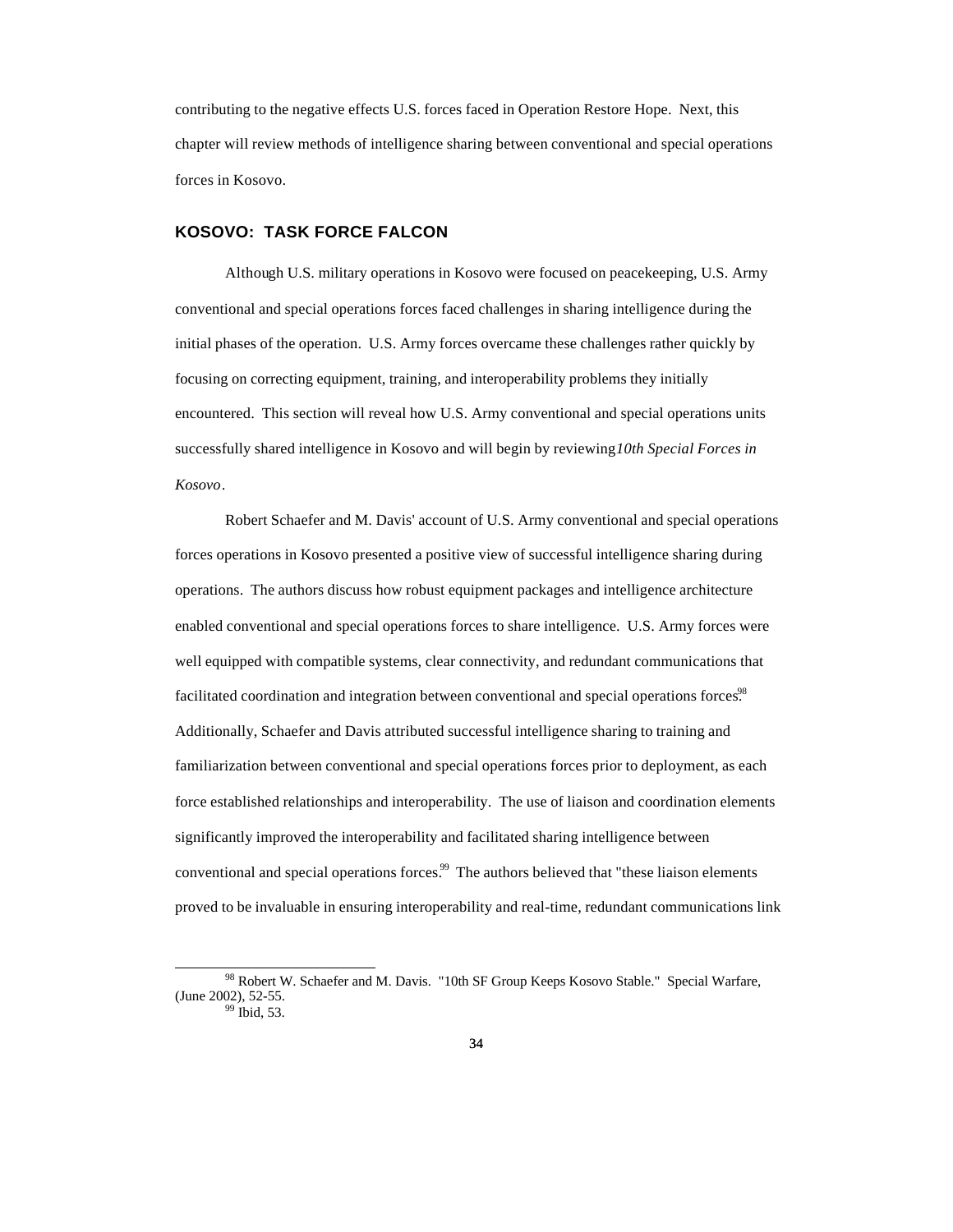between Task Force Falcon."<sup>100</sup> Successful interoperability significantly increased intelligence sharing, and enabled both conventional and special operations forces in Task Force Falcon to work towards a common goal. Timothy Thomas also provides insight to intelligence sharing operations in Kosovo.

Timothy Thomas addressed initial intelligence sharing challenges U.S. Army units faced in Kosovo. Additionally, Thomas identifies solutions that attempted to correct the problems encountered during the conflict. Thomas indicated that U.S. Army forces operated with improved technological equipment, which facilitated the U.S. Army's success in sharing intelligence in Kosovo.<sup>101</sup> He stated that "the equipment did not always function all the time with perfection, but the vast number of systems allowed for rapid collection and collation into intelligence that was rapidly disseminated.<sup>102</sup>" Thomas believed the equipment provided U.S. forces a greater capability to share intelligence and also identified the importance of training to share intelligence effectively.<sup>103</sup> The author stated that U.S. Army forces were well trained in their ability to share intelligence by passing target information and using equipment properly, but the human dimension in handling information was not stressed.<sup>104</sup> Thomas identified U.S. Army equipment and training as positive elements that contributed to the success in sharing intelligence between U.S. Forces in Kosovo.

Various authors believe U.S. forces in Kosovo were able to successfully share intelligence due to modernized intelligence equipment, sufficient training, and interoperability between units. Although intelligence sharing will never occur with perfection, there are ways to achieve success as demonstrated through U.S. Army conventional and special operations forces in Kosovo. The final review of this chapter will examine intelligence-sharing challenges in the most recent conflict in Afghanistan.

<sup>100</sup> Ibid., 53.

<sup>&</sup>lt;sup>101</sup> Timothy Thomas. "Kosovo and the Myth of Information Superiority". Parameters, (Spring 2000), 5  $102$  Ibid, 5.

<sup>103</sup> Ibid, 10.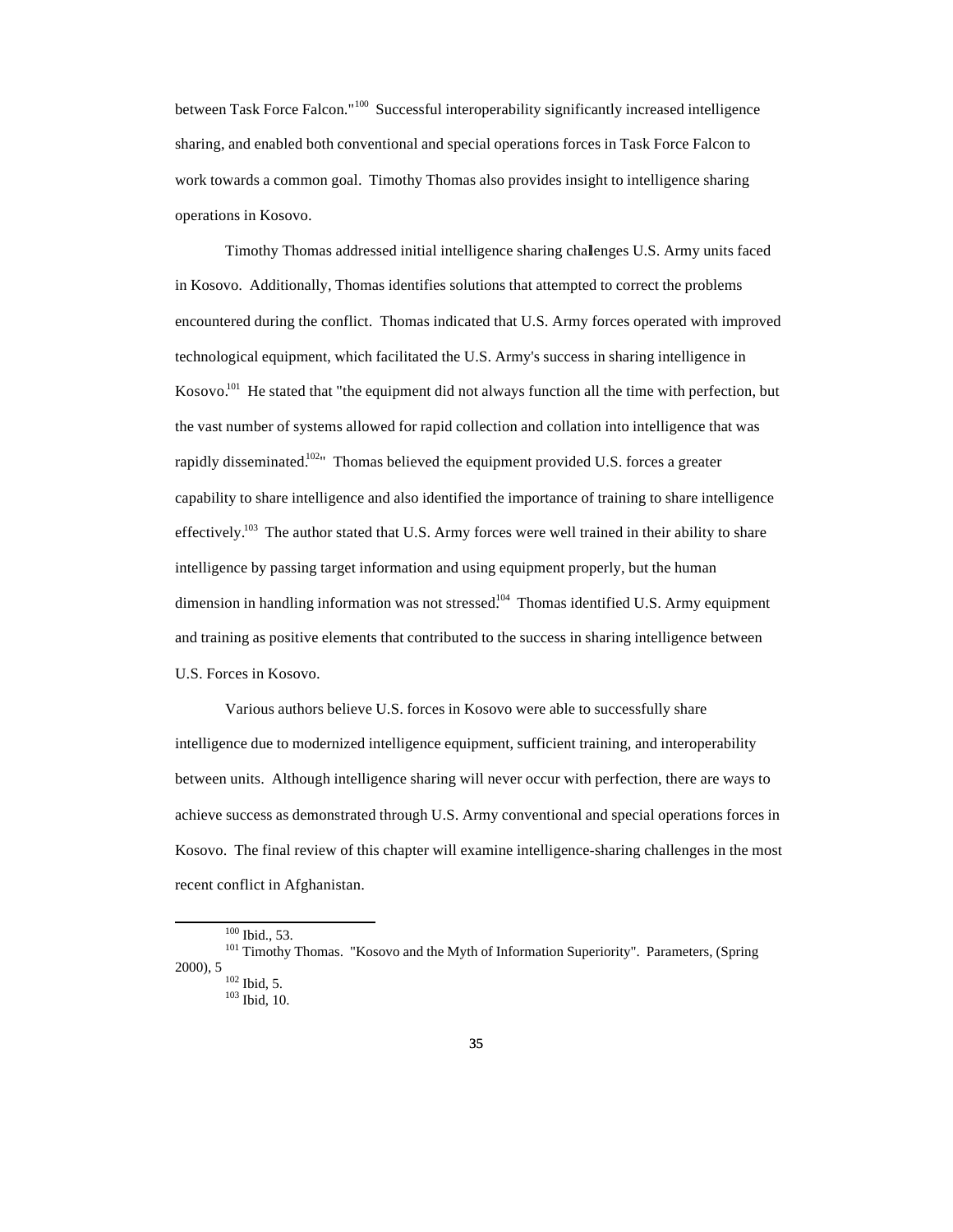#### **AFGHANISTAN: OPERATION ENDURING FREEDOM**

The conflict in Afghanistan appears to place greater importance on the value of sharing intelligence in military operations, due to the complexity of the environment, the threat, and the increased number of intelligence collectors on the battlefield. Although the war on terrorism is still occurring, several academics introduced their views on intelligence sharing during the initial stages of Operation Enduring Freedom (OEF). This section of Chapter 5 will review works that share a common theme amongst all cited authors and reveal intelligence sharing challenges between conventional and special operations forces in Afghanistan. The authors demonstrated that difficulties occurred primarily due to equipment problems, lack of training, and interoperability challenges, although intelligence sharing has continually improved throughout the operation. The first work of this section discusses are *Lessons from Afghanistan* by Anthony H. Cordesman.

Anthony Cordesman presented lessons from OEF that clearly illustrated the intelligence sharing challenges U.S. Army conventional and special operations forces faced during the initial stages of combat. Cordesman addressed the difficulties each force encountered with equipment used to communicate and share intelligence information. The equipment U.S. Army forces initially deployed to Afghanistan with was not always fully compatible with one another or capable of operating in the harsh environment.<sup>105</sup> Cordesman identified how the lack of bandwidth inhibited U.S. communications and ISR capabilities and negatively affected intelligence sharing between conventional and special operations forces.<sup>106</sup> Additionally, environmental problems affected conventional force communications and processing equipment; therefore intelligence was not always disseminated between forces until operable equipment was introduced into theater. Often times, personnel were unfamiliar with and lacked training on the newly introduced equipment, which also hindered the unit's ability to share intelligence.

<sup>104</sup> Ibid., 11.

 $105$  Cordesman, 45.

<sup>106</sup> Ibid, 46.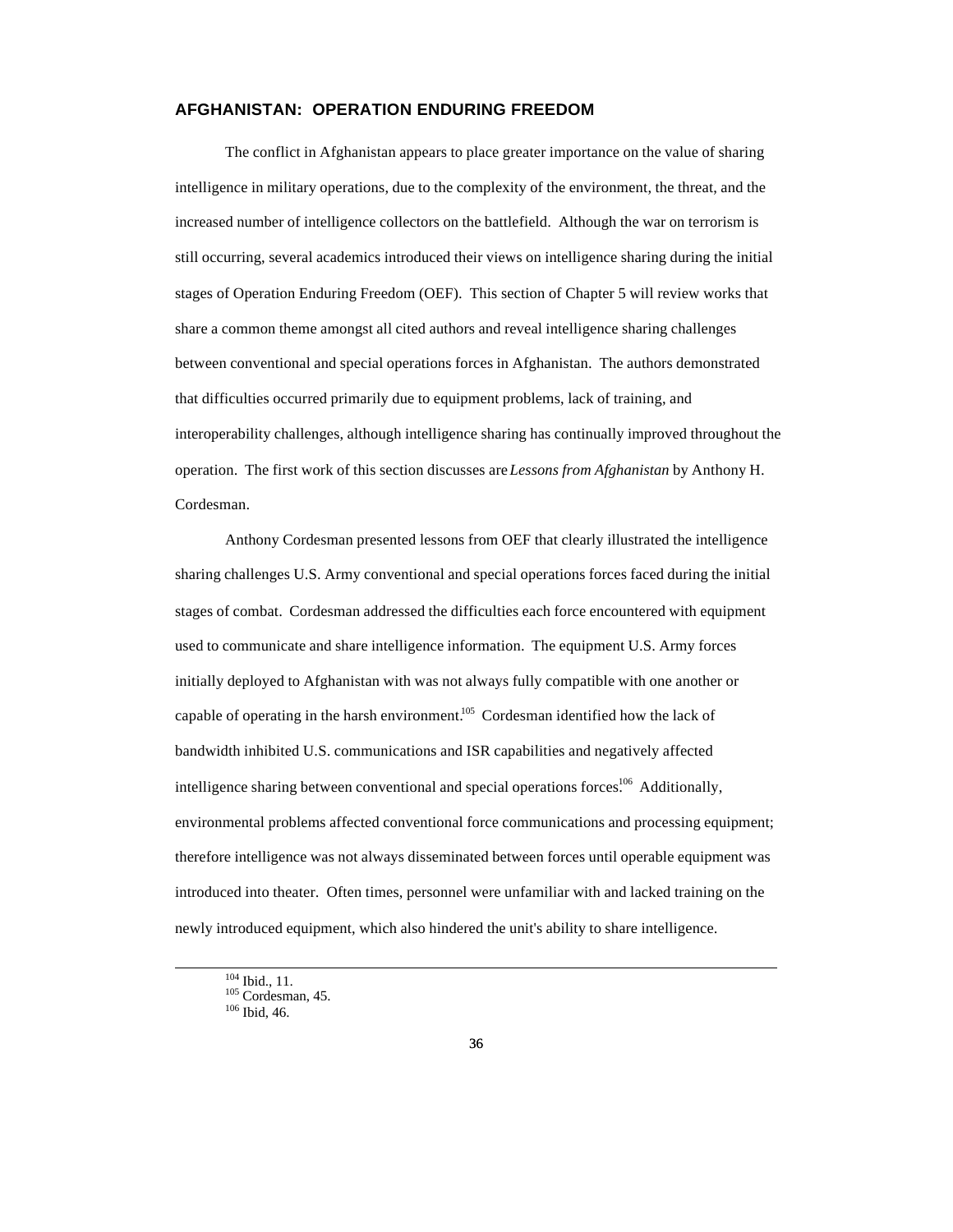Cordesman also cited that units did not train together prior to deploying to Afghanistan and were unfamiliar with methods and operating procedures and did not establish cohesion with one another until later in the operation. Additionally, the 101st Air Assault Division's *Lessons Learned Briefing* validated Cordesman's comment and identified the "requirement to train and practice interoperability between conventional and special operations forces."<sup>107</sup>

Cordesman also addressed the lack of interoperability between forces during OEF and illustrated his point through military actions that occurred during Operation Anaconda. Cordesman articulated that compartmentalization of intelligence hindered operations during Anaconda, as up-to-date intelligence information on enemy and friendly positions was not relayed to conventional ground forces, or 10th Mountain Division.<sup>108</sup> Although intelligence collectors obtained information from Afghan sources, the information was questionable and was not effectively disseminated and ground commanders were forced to alter battle plans, adapt to a rapidly changing situation, and sent soldiers into heavily entrenched enemy positions.<sup>109</sup> Cordesman advocated that interoperability between units will effectively diminish compartmentalization and increase intelligence sharing between conventional and special operations forces, and improve support to ground combat operations.<sup>110</sup> National Defense Fellow, Judy Chizek, also provides insight into the challenges of sharing intelligence between U.S. Army conventional and special operations forces in Afghanistan.

Judy Chizek acknowledged that U.S. Army conventional and special operations forces encountered challenges in sharing intelligence during the initial stages of OEF. The author addressed the incompatibility of equipment, as well as the lack of training and interoperability as the primary causes U.S. Army forces faced intelligence sharing difficulties in Afghanistan. Chizek demonstrated that conventional forces utilized improved ISR assets, such as the Joint

<sup>&</sup>lt;sup>107</sup> Department of the Army. "101st Air Assault Division Lesson Learned Briefing." Center for Army Lesson Learned, 2002. Available online at http://www.CALL.army.mil.

<sup>108</sup> Cordesman, 46.

<sup>109</sup> Ibid., 41.

<sup>110</sup> Ibid., 47.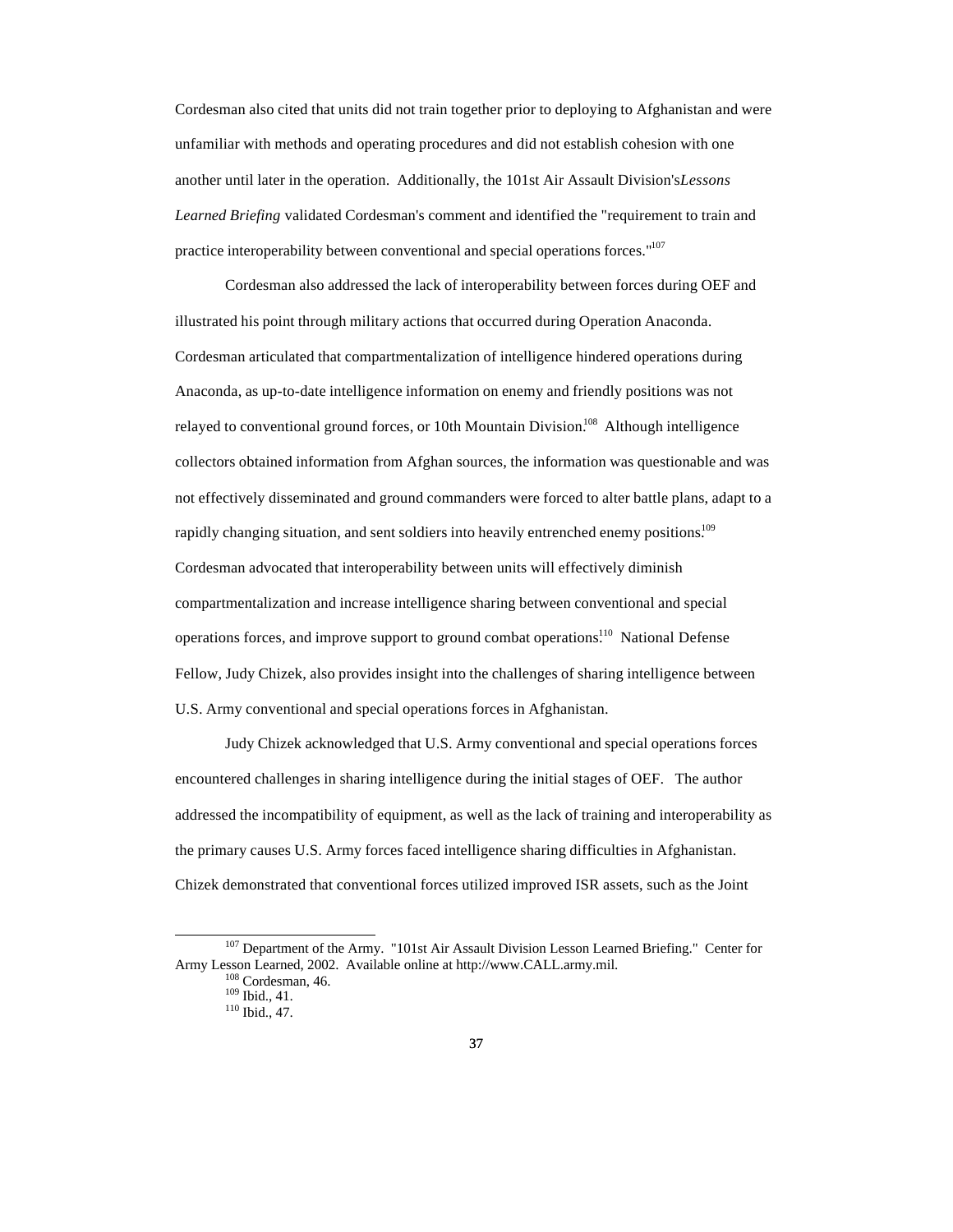Tactical Terminal (JTT), to process and share intelligence in Afghanistan, but not all units were provided with the JTT equipment.<sup>111</sup> Additionally, soldiers were not adequately trained on the systems, thereby decreasing their abilities to operate the equipment and share intelligence to units in the region.<sup>112</sup> Chizek believed the primary reason U.S. Army conventional and special operations forces faced challenges in sharing intelligence was due to lack of interoperability. The author cited that "although special operations forces are often interoperable and innovative among themselves, in the past they have had difficulty communicating and coordinating with non-special operations assets."<sup>113</sup> Chizek acknowledged that sharing intelligence did improve throughout OEF as conventional and special operations forces gradually corrected problems regarding equipment and interoperability, which previously hindered their ability to share intelligence.

The initial stages of the war against terrorism revealed various challenges U.S. conventional and special operations forces faced in sharing intelligence. The works cited, address difficulties in incompatible equipment, a lack of training, as well as problems of interoperability that did not facilitate sharing intelligence between U.S. Army forces in Afghanistan. The authors agreed these challenges occurred during the initial stages of the war, but are improving as conventional and special operations forces work together to increase the effectiveness and efficiency of sharing intelligence in support of combat operations in Afghanistan.

#### **CONCLUSION**

Throughout Chapter 4, sections reviewed historical combat and peacekeeping conflicts and illustrated intelligence sharing challenges between U.S. Army conventional and special operations forces. This chapter examined U.S. military operations conducted by both U.S. Army conventional and special operations forces in Somalia, Kosovo, and Afghanistan. These

<sup>&</sup>lt;sup>111</sup> Judy G. Chizek. "Military Transformation: Intelligence, Surveillance, and Reconnaissance." (Washington, D.C.: Library of Congress, 2002), 11.

<sup>&</sup>lt;sup>112</sup> Ibid., 11.

<sup>113</sup> Ibid., 18.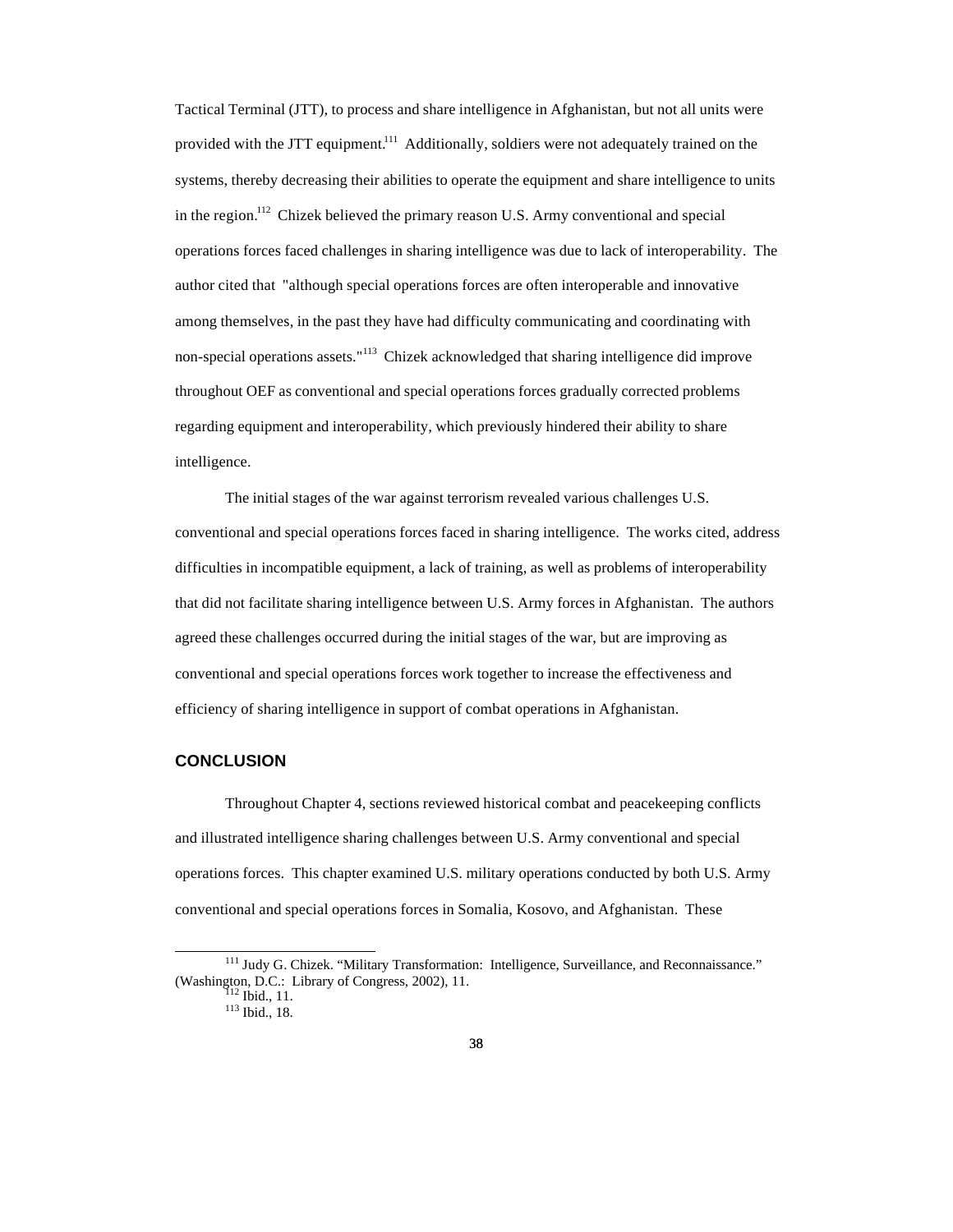examples also demonstrated the effects that intelligence sharing, or the lack thereof, can have on military operations. Chapter 4 addressed not only difficulties encountered between U.S. Army conventional and special operations forces, but also successful solutions that were implemented, and improved interoperability and intelligence sharing. Furthermore, this section examined the impact of equipment, training, and interoperability on U.S. Army conventional and special operations forces' ability to share intelligence and revealed their significance in military operations.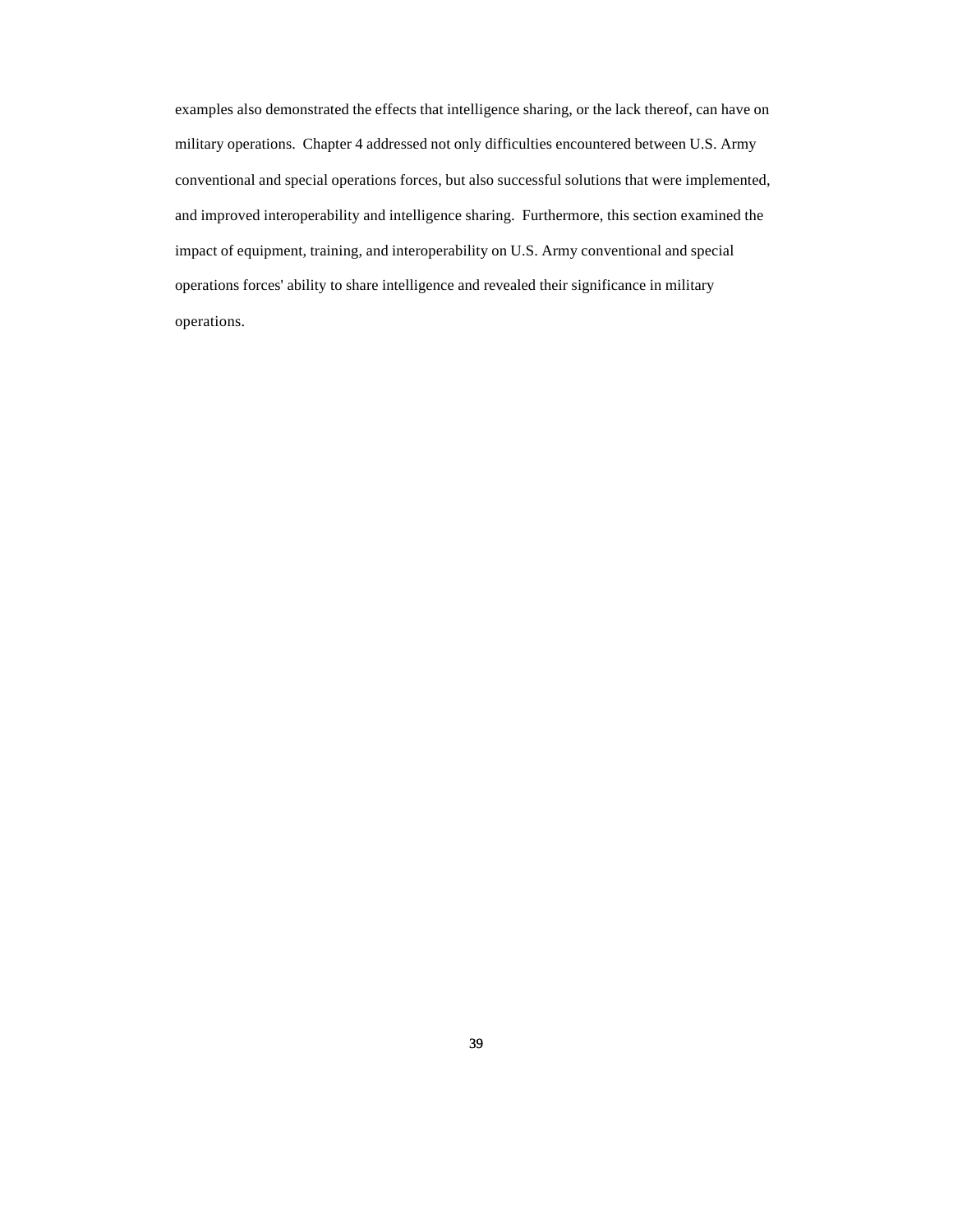#### Chapter 5

## **CONCLUSION AND RECOMMENDATIONS**

This monograph demonstrated that there is an intelligence sharing gap between U.S. Army conventional and special operations forces and that there is a requirement for these forces to improve their ability to share intelligence with one another. Sharing intelligence between U.S. Army conventional and special operations forces is particularly important due to the Army's transformation to a knowledge-centric force that emphasizes an increased reliance on  $int$ intelligence.<sup>114</sup> Additionally, sharing intelligence between units is also more important because of the increased integration of missions and operations between conventional and special operations forces in complex global military operations. This study examined intelligence sharing between U.S. Army conventional and special operations forces through the areas of doctrine, theory, and history, and revealed that many of the problems were caused by equipment, training, and interoperability challenges. Therefore, this chapter provides recommendations to improve U.S. Army conventional force capabilities that will strengthen intelligence sharing with special operations forces and enable the force to increase its ability to support the U.S. Army's Transformation Campaign Plan that advocates the increased need for sharing intelligence in a changing complex global environment.

#### **EQUIPMENT**

 $\overline{a}$ 

The U.S. Army is transforming to a force more reliant on its C4ISR capabilities than in the past and believes these increased capabilities will enable it to maintain greater situational understanding and interoperability between forces on the battlefield. The U.S. Army's Transformation Campaign Plan advocates that enhanced information technology and equipment capabilities will enable the force to achieve greater situational understanding.<sup>115</sup> Upgrades and

<sup>114</sup> DoD, ATCP, 4.

<sup>115</sup> DoD, AI-TCP., 24.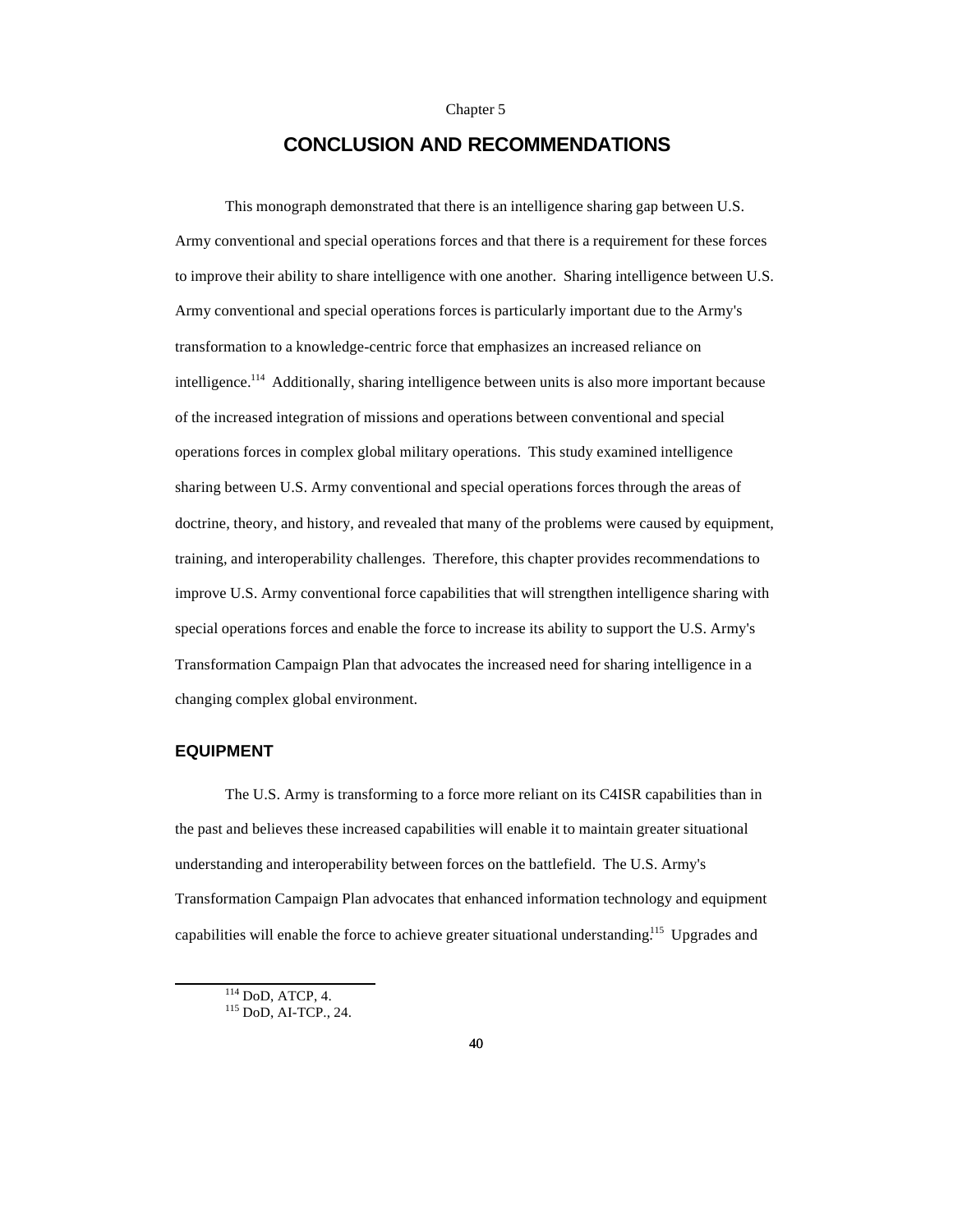improvements of intelligence and communications equipment will assist in improving the efficiency by which U.S. Army systems process and disseminate information. Although the U.S. Army's modernized IT and intelligence equipment will increase the production and parsing of intelligence, equipment training and interoperability are essential to improve intelligence sharing between forces. Equipment improvements alone will not enable U.S. Army conventional and special operations forces to improve their abilities to share intelligence with one another. The U.S. Army must ensure intelligence equipment is compatible between conventional and special operations units and military personnel are familiarized and capable of operating the IT systems. Although IT and equipment enhancements are acceptable methods to assist in the improvement of intelligence sharing between forces, the U.S. Army must also consider improving equipment compatibility and training between conventional and special operations forces.

 Special operations intelligence equipment capabilities are often more advanced and modernized than U.S. Army conventional units' intelligence equipment and provide special operations forces with direct connectivity to national agencies at the strategic level, but often do not support connectivity with conventional forces. Today, U.S. Army conventional units continue conducting operations in environments with direct strategic impact, which also require coordination with national agencies and special operations forces. Unfortunately, U.S. Army conventional intelligence equipment is not always compatible with special operations equipment due to hardware, software, and system incompatibility challenges. Therefore, the U.S. Army must improve its intelligence equipment capabilities to provide conventional military forces with the ability to coordinate with special operations forces. If upgrades in intelligence equipment are not feasible because of funding or fielding issues, conventional and special operations forces must coordinate to ensure they utilize compatible hardware and software during military operations, which improve their ability to share intelligence. The U.S. Army must also familiarize and train military personnel to ensure they are capable of operating intelligence equipment. U.S. Army conventional or special operations forces may be required to alter or use different intelligence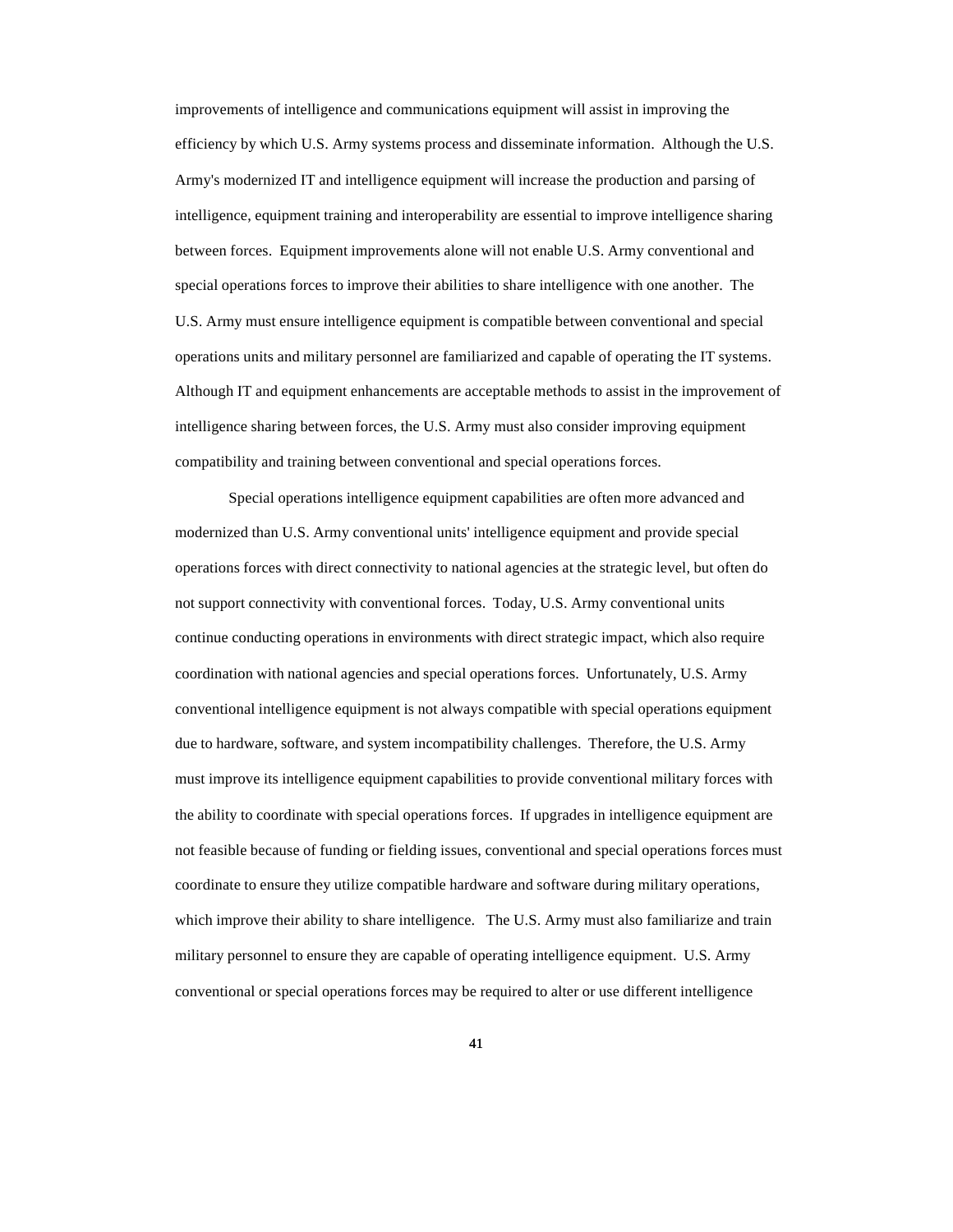equipment to maintain compatibility with one another, therefore units must ensure soldiers are familiarized with the different systems, which will allow them to operate the equipment and result in improved intelligence sharing.

Intelligence equipment enhancements for U.S. Army conventional forces will assist in improving intelligence sharing between U.S. Army conventional and special operations forces, but cannot single-handedly solve the problem. Conventional Army units, particularly at brigade level, require organic IT equipment that will permit units to exchange intelligence through voice, graphics, data and video teleconferencing. Systems such as the Joint Deployable Intelligence Support System (JDISS) and JTT that the U.S. Army fields to special operations intelligence sections should also be provided to U.S. Army conventional brigades to provide them with full interoperability and access to intelligence databases when operating with special forces. The U.S. Army must also ensure intelligence equipment is compatible between conventional and special operations forces. Although U.S. Army conventional and special operations forces currently use the All-Source Analysis System (ASAS), conventional units traditionally operate with older and underdeveloped software, whereas special operations force receive consistent upgrades in software. The U.S. Army must field conventional forces the most up to date ASAS software to enable them to maintain compatibility with special operations forces ASAS and to fully support the sharing of intelligence between the two. The U.S. Army must also ensure personnel are familiarized with the systems to facilitate increased intelligence sharing. Familiarization and building the capability to operate equipment is achieved through training.

#### **TRAINING**

 The U.S. Army must improve training between conventional and special operations forces to enhance their ability to share intelligence with one another. Training must not only include familiarization and refinement in using intelligence equipment, but should also include educating U.S. Army conventional and special operations soldiers on each other's capabilities and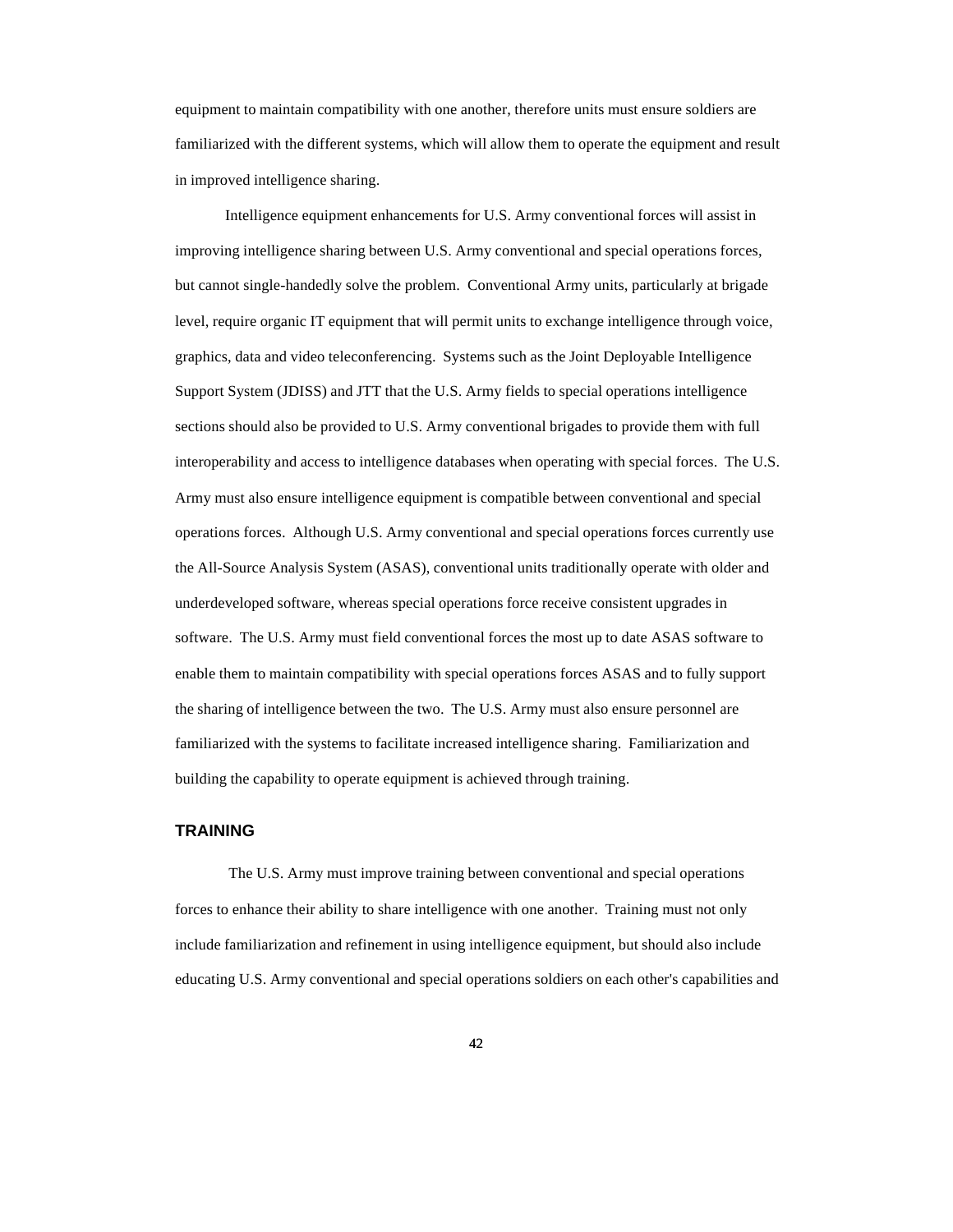organizational procedures, as well as conducting integrated training between conventional and special operations forces.

Training conventional forces to understand special operations forces must occur at all levels, from intelligence operator to commanders. U.S. Army conventional soldiers must understand the capabilities and methods of special operations forces in order to strengthen interoperability and intelligence sharing between the two. The U.S. Army intelligence school, with the assistance of special operations forces, should educate and train conventional intelligence soldiers on special operations intelligence capabilities, equipment, and intelligence requirements. This education and training will increase soldier knowledge and facilitate increased integration between U.S. Army conventional and special operations forces. U.S. Army conventional intelligence soldiers will better understand the methods and capabilities of special operations forces and thereby exude confidence, rather than hesitance, in operating with their U.S. Army counterparts. Individual training and education is only one factor to assist conventional and special operations forces to share intelligence, unit training is also of great importance.

U.S. Army conventional and special operations forces must also increase combined training to improve their abilities to share intelligence. By increasing combined training, U.S. Army conventional forces will establish a greater understanding of special operations forces' capabilities and operating procedures, which will also improve their ability to integrate and coordinate operations more efficiently with special operations forces. Combined training will also enable the forces to develop relationships and familiarize themselves with the others' operational methods, thereby enhancing greater understanding and adaptability with one another. U.S. Army conventional and special operations forces should increase cooperative training through combined exercises, field maneuvers, and integrated combat training center (CTC) rotations. These shared training experiences will enable U.S. Army conventional and special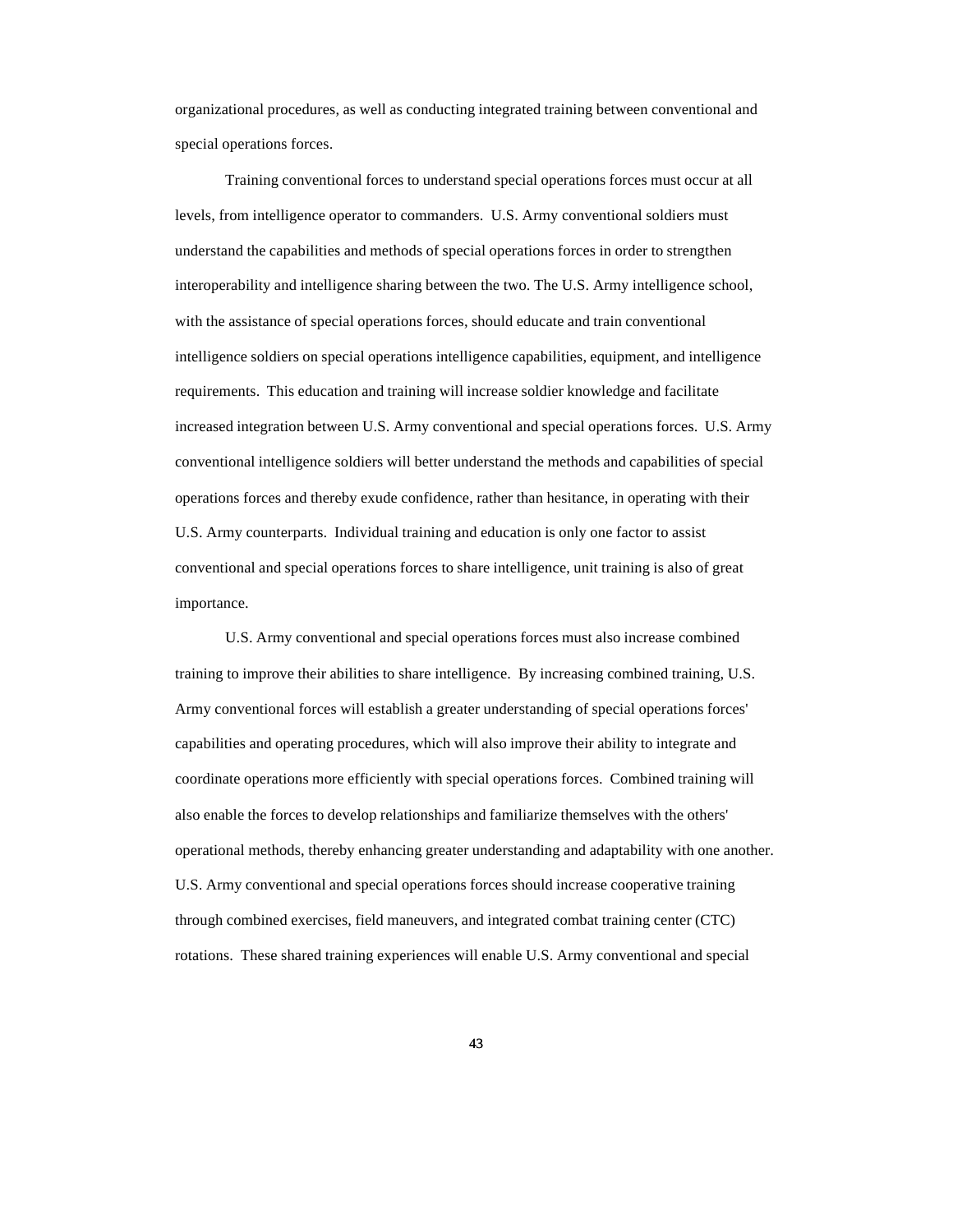operations forces to operate more effectively, as well as improve intelligence sharing between one another.

In order to improve intelligence sharing between U.S. Army conventional and special operations forces, the U.S. Army must enhance training between the forces. Training must encompass improvements in education and hands-on application with intelligence equipment, individual programs, and organizational training. U.S. Army conventional units must coordinate with special operations forces affiliated within their regional focus areas and conducted combined training locally, as well as during major exercises, and more importantly through CTC rotations. These improvements in training will enhance conventional and special operations forces' ability to share intelligence and establish interoperability.

#### **INTEROPERABILITY**

Interoperability between conventional and special operations forces is essential to improve intelligence sharing between U.S. Army conventional and special operations forces. Conventional and special operations units will enhance their interoperability with one another through improvements in equipment and training, but must also strengthen their understanding of each other's culture, as well as their relations with one another to achieve interoperability. These intangible elements of establishing understanding, trust, and integration are difficult to gauge, but are essential in order for conventional and special operations forces to fully achieve interoperability and operate effectively as an integrated Army force.

U.S. Army conventional forces must understand the culture of special operations forces to improve interoperability between the forces. Although equipment and training are methods to achieve interoperability between U.S. Army conventional and special operations forces, establishing equipment connectivity or conducting training between units may not always achieve effective interoperability. U.S. Army conventional forces must also enhance their understanding of special operations forces' culture, or beliefs, traits, behavioral patterns, and characteristics to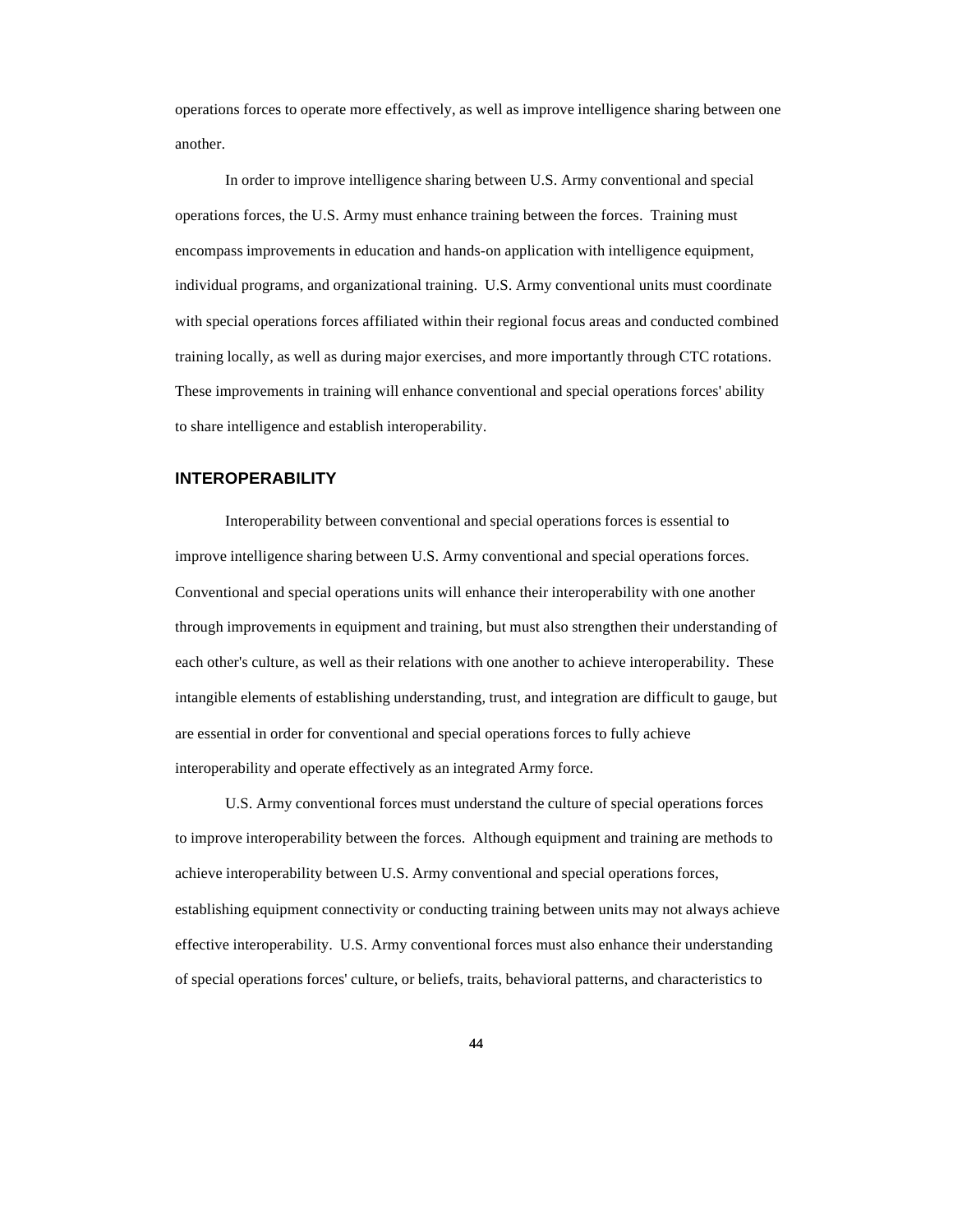develop greater trust and integration. Increased interoperability will result in improved intelligence sharing between the two. Increased understanding will result in greater interoperability and will furthermore facilitate the conventional commanders' ability to visualize, describe, and direct forces, and more importantly assist the commander in making decisions on the battlefield. By increasing the conventional Army's understanding of special operations organizational culture, units will more likely establish better relationships and adapt to one another. Conventional understanding of special operations forces will also enhance the confidence and trust special operators place in conventional units, thereby creating more effective operating conditions for both forces. Additionally, liaison elements are important factors that will further improve interoperability between conventional and special operations forces.

Special operations forces often provide liaison elements to conventional units when conducting military operations with one another. These liaison elements greatly assist conventional Army units in developing a greater understanding of special operations forces, and serve as a stepping-stone in establishing trust, confidence and interoperability between the two forces. To further increase interoperability between U.S. Army conventional and special operations forces, conventional units should also establish liaison elements within special operations units. These conventional liaison elements should be responsible for directly coordinating operations, integrating forces, and ensuring conventional and special operations forces maintain fully effective interoperability with one another. Increased interoperability will ultimately result in improved intelligence sharing between U.S. Army conventional and special operations forces.

U.S. Army conventional and special operations forces must strengthen their interoperability to improve intelligence sharing. Although equipment and training enhance interoperability, conventional forces must also improve intangible elements in understanding special operations culture and by strengthening relations with special operations forces to achieve full interoperability. By improving interoperability with one another, U.S. Army conventional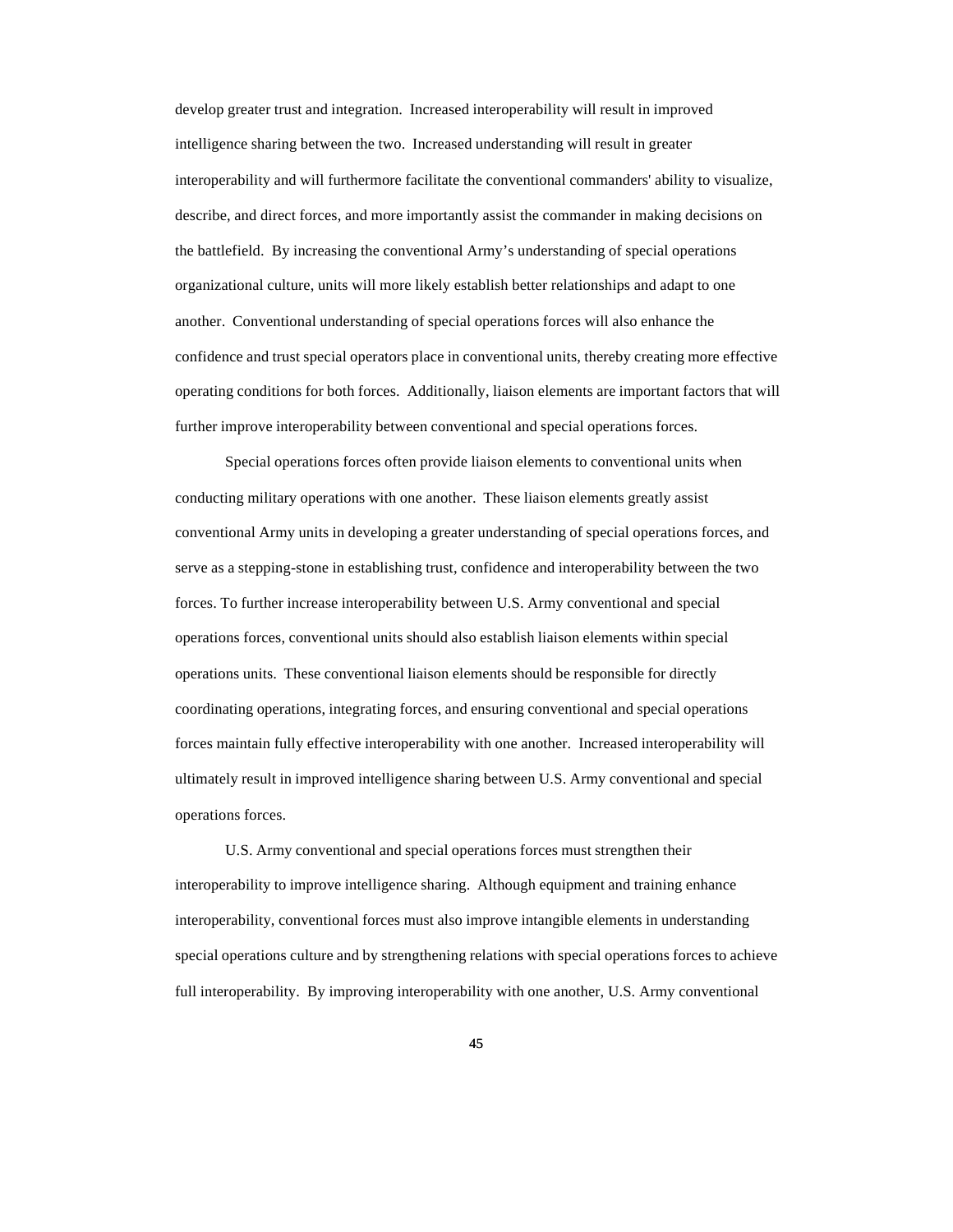and special operations forces will operate and share intelligence more effectively, and will also assist the commander in visualizing, describing, and directing forces on the battlefield.

#### **CONCLUSION**

U.S. Army conventional and special operations forces must improve their ability to share intelligence with one another to adapt to the complex global environment and the increased requirement to operate as an integrated Army operational force. Additionally, intelligence sharing will be more important than ever in the Army's transformation to a knowledge-centric force, which is more reliant on relevant intelligence to obtain situation understanding and conduct successful military operations.<sup>116</sup> This study reviewed intelligence sharing between U.S. Army conventional and special operations forces through the areas of doctrine, theory, and history and exemplified that equipment, training, and interoperability challenges caused several difficulties in intelligence sharing between conventional and special operations forces. Additionally, this paper provided recommendations for the U.S. Army conventional and special operations forces to strengthen their intelligence sharing capabilities through improvements in intelligence equipment, individual and organizational training, and interoperability with one another. Improvements in intelligence sharing between U.S. Army conventional and special operations forces will also support the Army's concept of transformation, which advocates the increased need for sharing intelligence between forces to adapt to and operate within a knowledge-centric operational environment. With the changing global surroundings, emerging military operational requirements, and the U.S. Army's transformation, Army conventional and special operations forces must improve their intelligence sharing to operate as an effective and integrated force capable of dominating the future battlefield.

<sup>116</sup> Ibid., 24.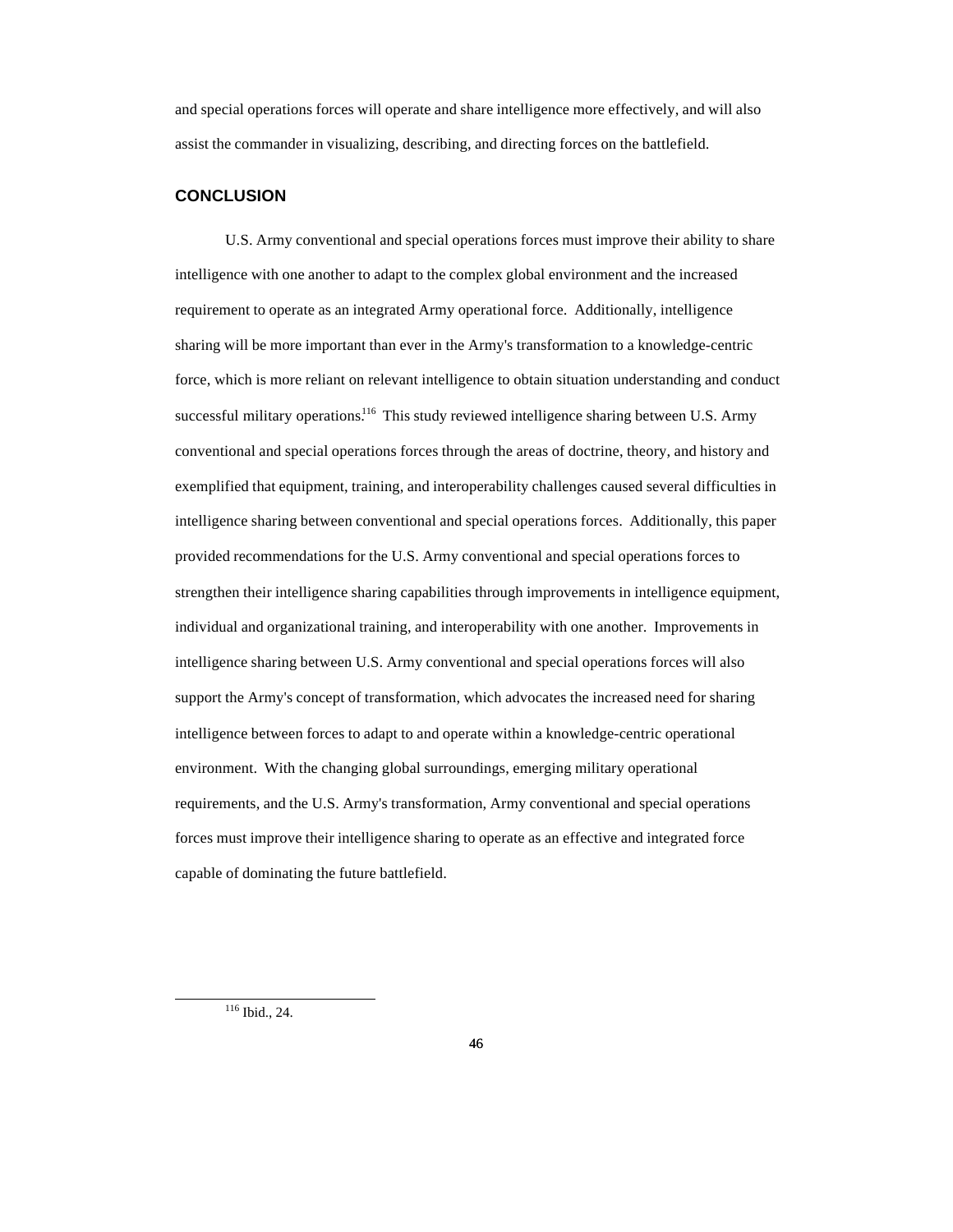## **APPENDIX A - ABBREVIATIONS**

- ASAS All Source Analysis System
- ATCP Army Transformation Campaign Plan
- AITCP Army Intelligence Transformation Campaign Plan
- ALTDM Army Leader Training Development Model
- ARSOF Army Special Operations Forces
- C4ISR Command, Control, Communications, Computers, Intelligence, Surveillance, and

Reconnaissance

- CTC Combat Training Centers
- FM Field Manual
- ISR Intelligence, Surveillance, and Reconnaissance
- IT Information Technology
- JDISS Joint Deployable Intelligence Support System
- JTT Joint Tactical Terminal
- OEF Operation Enduring Freedom
- SOCCE Special Operations Command and Control Element
- SOF Special Operations Forces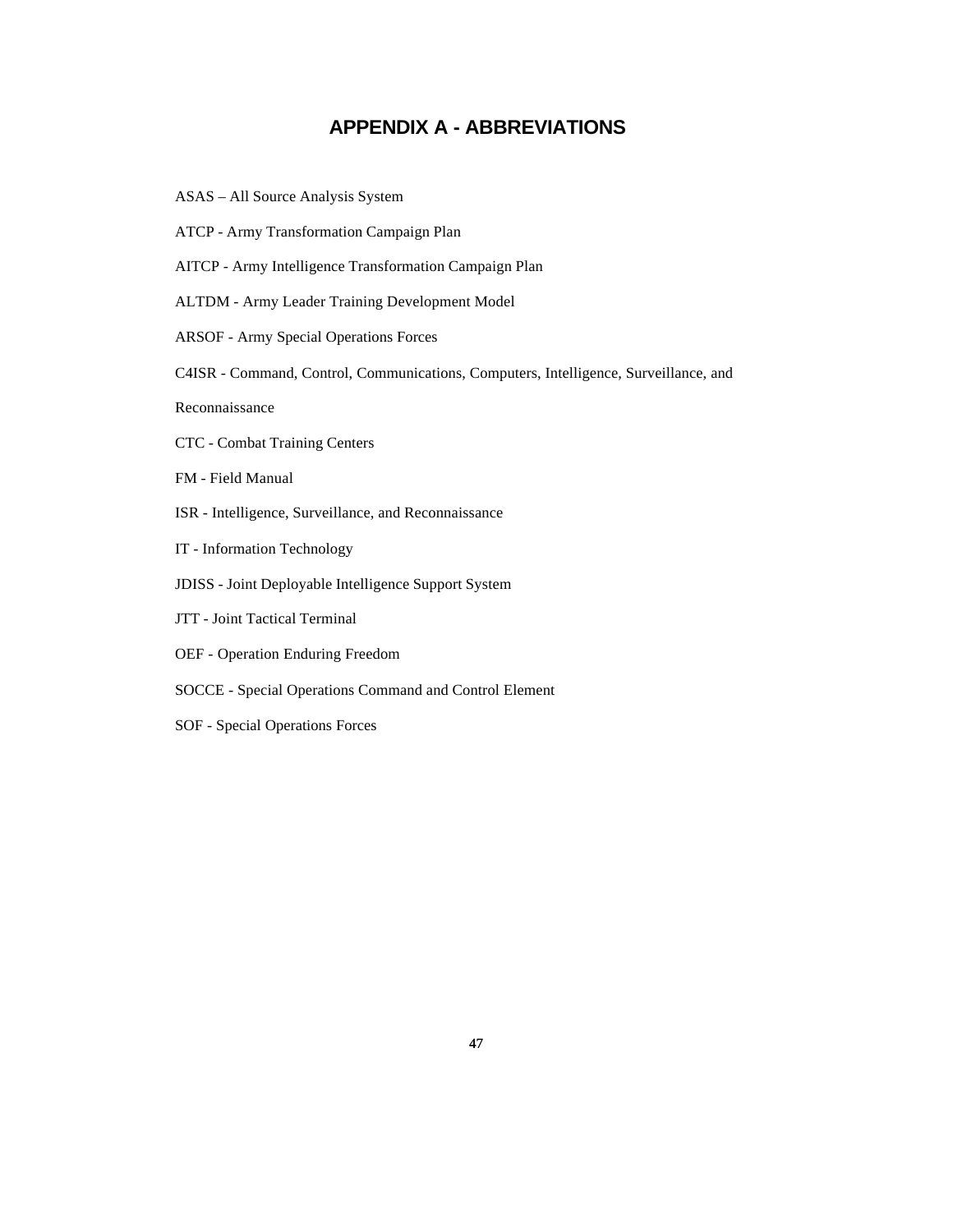## **BIBLIOGRAPHY**

#### **GOVERNMENT PUBLICATIONS**

- Brennan, Rick and Ellis, Evan. *Information Warfare in Multilateral Peace Operations: A Case Study of Somalia.* Washington, D.C.: Department of Defense, 1996.
- Department of the Army. *Draft Intelligence, Surveillance, and Reconnaissance Annex to the Army Transformation Campaign Plan (ATCP).* Washington, D.C: Government Printing Office, 2003.
- Department of the Army. *Army Intelligence Transformation Campaign Plan (AI-TCP)*. Washington, D.C: Government Printing Office, 2001.
- Department of the Army. Field Manual 1-02, *Operational Terms and Graphics*. Washington, D.C.: Government Printing Office, 2001
- Department of the Army. Field Manual 3.0, *Operations*. Washington, D.C.: Government Printing Office, 2001.
- Department of the Army. Field Manual 3 -05.10.1, *Army Special Operations Forces Command, Control, Communications and Computers*. Washington, D.C: Government Printing Office, 2000.
- Department of the Army. Field Manual 3 -05.102, *Army Special Forces Operations Forces Intelligence*. Washington, D.C: Government Printing Office,, March 2001.
- Department of the Army. Field Manual 3 -05.20, *Special Forces Operations*. Washington, D.C: Government Printing Office,, March 2001.
- Department of the Army. Field Manual 7.0, *Training the Force*. Washington, D.C.: Government Printing Office, 2001.
- Department of the Army. Field Manual 7-30, *The Infantry Brigade*. Washington, D.C.: Government Printing Office, 1995.
- Department of the Army. Field Manual 17-95, *Cavalry Operations*. Washington D.C., U.S. Government Printing Office, 1996.
- Department of the Army. Field Manual 34-1, *Intelligence and Electronic Warfare*. Washington D.C., U.S. Government Printing Office, 2001.
- Department of the Army, Field Manual 34-2, *Collection Management and Synchronization Planning*. Washington D.C., U.S. Government Printing Office, 1994.
- Department of the Army. Field Manual 71-3, *The Armored and Mechanized Infantry Brigade*. Washington, D.C.: Government Printing Office, 1996.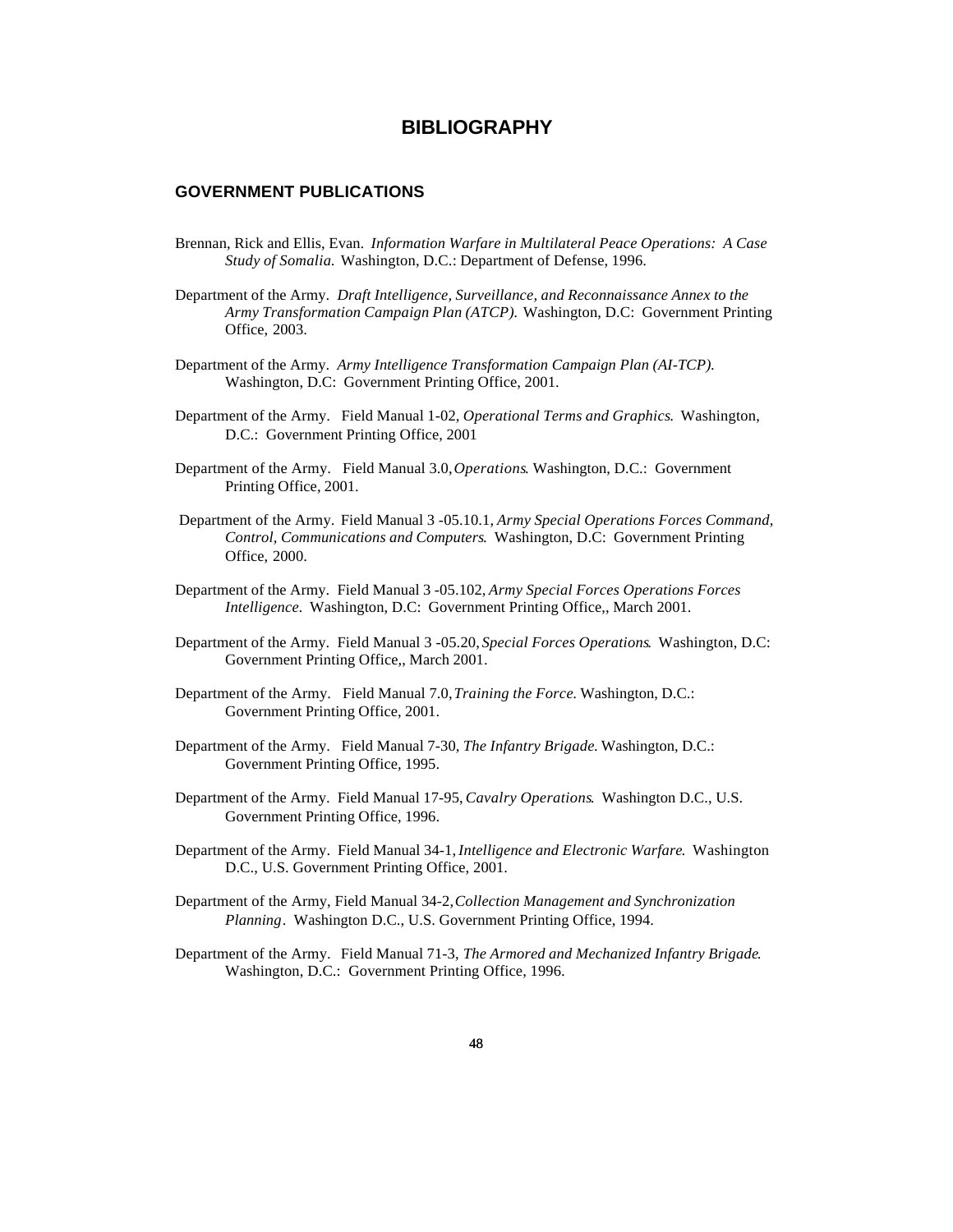- Department of the Army. FM 71-100-2, *Infantry Division Operations: Tactics, Techniques, and Procedures*. Washington D.C., U.S. Government Printing Office, 1993.
- Department of the Army. *The 2002 Army Modernization Plan*. Washington D.C.: Government Printing Office, 2002. (Online at: http://www.army.mil/features/MODPlan/2002)
- Department of the Army. *Operation Enduring Freedom: Emerging Lessons, Insights & Observations*. Leavenworth, KS: Center for Army Lessons Learned, 2002.
- Department of Defense. Joint Publication 1: *Joint Warfare of the Armed Forces of the U.S*. Washington D.C.: Government Printing Office, 1995.
- Department of Defense. *National Military Strategy of the United States*. Washington, D.C.: Department of Defense, 2002.
- Department of Defense. *United States Special Operations Forces: Posture Statement 2000*. U.S. Department of Defense (ASD/SOLIC & U.S. Special Operations Command), 2000.
- Holland, Charles R. *State of Special Operations Forces*. Washington, D.C: Government Printing Office, 2001.
- Shinseki, Eric. *United States Army White Paper: Concepts for the Objective Force*. Washington, D.C.: Department of the Army, 2001. (Online at: http://www2.army.mil/features/WhitePaper/ObjectiveForceWhitePaper.pdf.)
- Varnardo, TR*. Intelligence Support to Low Intensity Conflicts*. Army War College, Carlisle Barracks, PA: U.S. Department of Commerce, 1992.

#### **BOOKS**

- Allard, Kenneth. *Somalia Operations: Lessons Learned*. Washington, D.C.: National Defense University Press, 1995.
- Arquilla, John and Ronfeldt, David. *In Athena's Camp*. Washington D.C.: National Defense Research Institute, 1997
- Clark, Wesley A. *Waging Modern War*. Cambridge, MA: Public Affairs, 2001.
- Cordesman, Anthony H. *Lessons of Afghanistan: Warfighting, Intelligence, Force Transformation, Counterproliferation, and Arms Control*. Washington, D.C.: Center for Strategic and International Studies, 2002.
- Diogenesis Corporation. *The Diogenesis Code: The War for Enduring Freedom in Afghanistan*. New York, NY: Jet Technology Publishing, 2002
- Friedman, Thomas. *The Lexus and the Olive Tree*. New York, NY: Anchor Books, 2000.
- Huntington, Samuel P. *The Clash of Civilizations*. New York, NY: Stackpole Books, 1996.
- Kaldor, Mary. *New and Old Wars: Organized Violence in a Global Era*. Stanford, CA: Stanford University Press, 1999.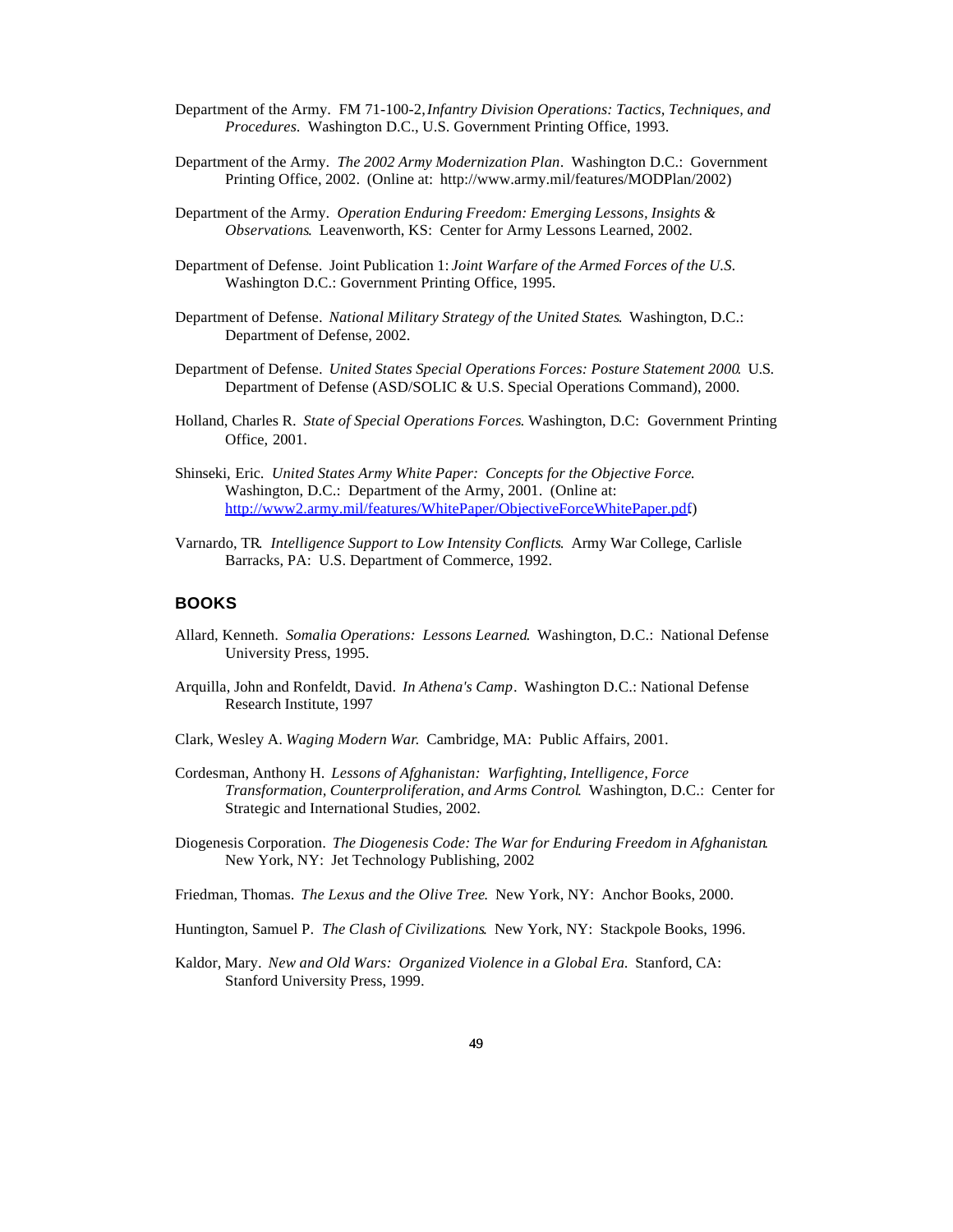- Johnson, and Libicki, Martin. *Dominant Battlespace Knowledge*. Washington, D.C.: National Defense University. 1995.
- MacDonald, Peter. *The Special Forces*. Secaucus, NJ: Chartwell Books, 1985.
- Marquis, Susan L. Unconventional Warfare. Washington, D.C.: Virginia Press,1997.
- Peters, Ralph. *Fighting for the Future: Will America Triumph?* Mechanicsburg, PA: Stackpole Books, 1999.
- Posen, Barry R. *The Sources of Military Doctrine*. Ithaca, NY: Cornell University Press, 1984.
- Wentz, Larry. *Lessons From Bosnia: The IFOR Experience*. Washington D.C.: National Defense University. 1996.

#### **ARTICLES AND ESSAYS**

Ackerman, Robert K. "Military Intelligence Looks Within." *Signal*, 55/2 (Fall 2000), 16-19.

- Celeski, Joseph D. "History of SF Operations in Somalia: 1992-1995." *Special Warfare*, (June 2002), 16-27.
- Cesar, E. M and others. "A New Approach to Measuring the Operational Value of Intelligence." *Rand Publications*, 1994. Available online at http://www.rand.org/cgibin/Abstracts/abdb.pl.
- Chizek, Judy G. "Military Transformation: Intelligence, Surveillance, and Reconnaissance." Washington, D.C.: Library of Congress, 2002.
- Grant, Rebecca. "Afghanistan: The War Nobody Expected." *Air Force Magazine*, 85/4 (Spring 2002), 34-40.
- Harned, Glenn Major. "Bridging the Gap: Special Forces as a Member of the Combined Arms Team." *Special Warfare*. 1/3 (October 1988), 3-10.
- Heyman, Charles. "Special Forces and the Reality in Afghanistan." *Jane's World Armies*, November 2001. Available online at http://www.janes.com/defence/land\_forces/news/jwa/jwa011105\_1\_n.shtml
- Isaacson, Jeffery A. and O'Connell, Kevin M. "Beyond Sharing Intelligence We Must Generate Knowledge." *Rand Organization Publications*, 2002. Available Online at http://www.rand.org/publications/randreview/issues/rr.08.02/intelligence.html.
- McTyeire, Rex H. "Operations Intelligence and Keeping Pace with Special Forces Missions." *Special Warfare*, 3/1 (Winter 1990), 16-21.
- Meilinger, Phillip S. "Preparing for the Next War: Operations Enduring Freedom Points to New Ways of Warfighting." *Armed Forces Journal International*, 139/9, (Spring 2002), 38-42.
- Schaefer, Robert W. and Davis, M. "10th SF Group Keeps Kosovo Stable." *Special Warfare*, (June 2002), 52-55.